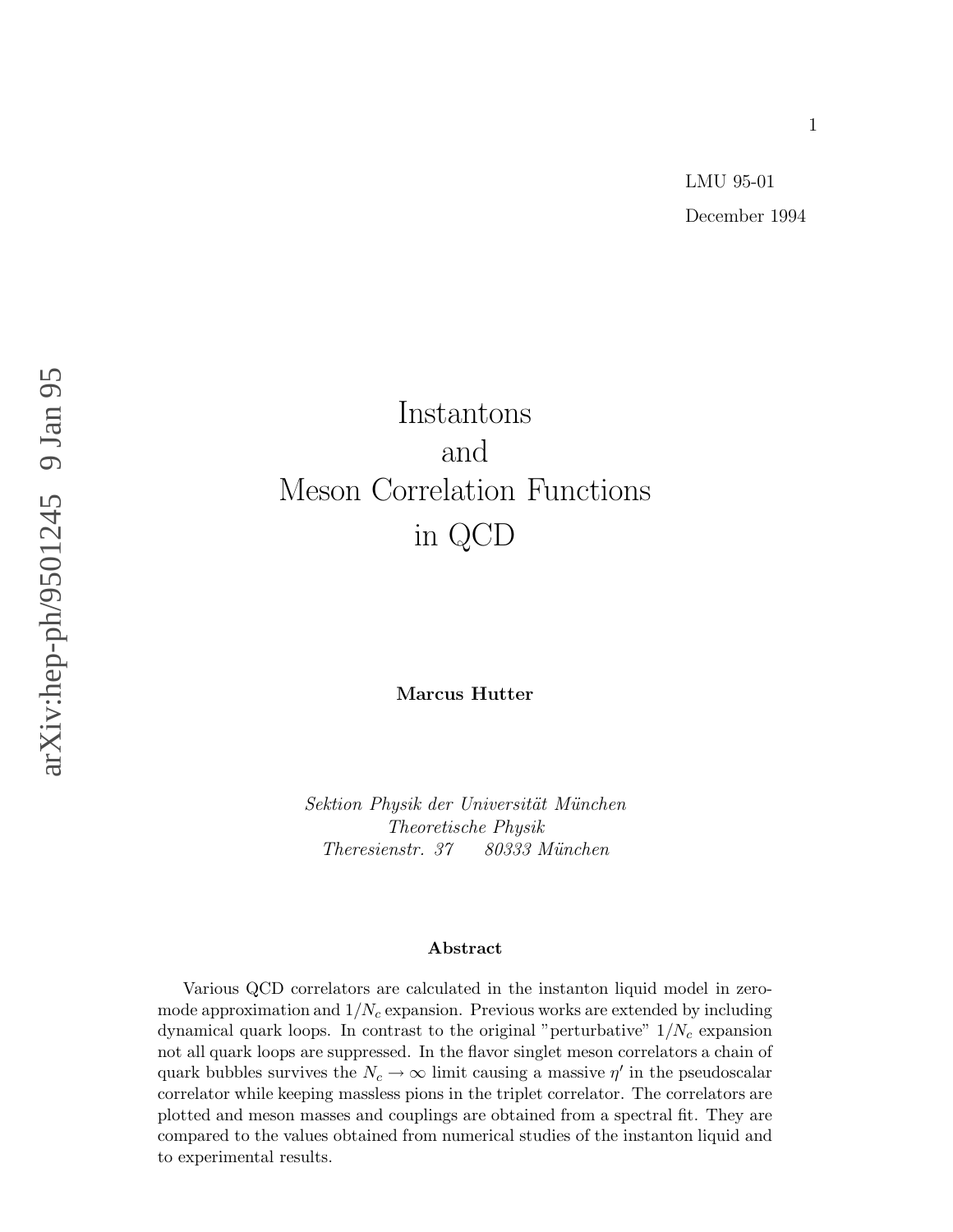# **Contents**

| 1              | Introduction                                                                  | 3              |
|----------------|-------------------------------------------------------------------------------|----------------|
| $\overline{2}$ | Theory of Instanton Liquid                                                    | 6              |
|                | Separating Gaussian from non-Gaussian degrees of freedom                      | 6              |
|                | Effective QCD Lagrangian in a background field                                | 8 <sup>8</sup> |
|                |                                                                               | 10             |
|                |                                                                               | 10             |
|                |                                                                               | 11             |
|                | The Instanton Liquid Model $\ldots \ldots \ldots \ldots \ldots \ldots \ldots$ | 12             |
| 3              | <b>Light Quark Propagator</b>                                                 | 12             |
|                | Perturbation Theory in the Multi-instanton Background                         | 13             |
|                | Exact Scattering Amplitude in the one Instanton Background                    | 14             |
|                |                                                                               | 14             |
|                | Effective Vertex in the Multi-instanton Background $\ldots \ldots \ldots$     | 15             |
|                |                                                                               | 15             |
|                | Renormalization of the Instanton-Density                                      | 16             |
|                | Selfconsistency Equation for the Quark Propagator                             | 17             |
|                |                                                                               | 18             |
|                |                                                                               | 19             |
| 4              | <b>Four Point Functions</b>                                                   | 20             |
|                |                                                                               | 20             |
|                |                                                                               | 21             |
|                | Solution of the Bethe Salpeter Equations $\ldots \ldots \ldots \ldots \ldots$ | 23             |
|                |                                                                               | 25             |
| 5              | <b>Correlators of Light Mesons</b>                                            | 26             |
|                |                                                                               | 26             |
|                |                                                                               | 27             |
|                | Spectral Representation $\ldots \ldots \ldots \ldots \ldots \ldots \ldots$    | 27             |
|                |                                                                               |                |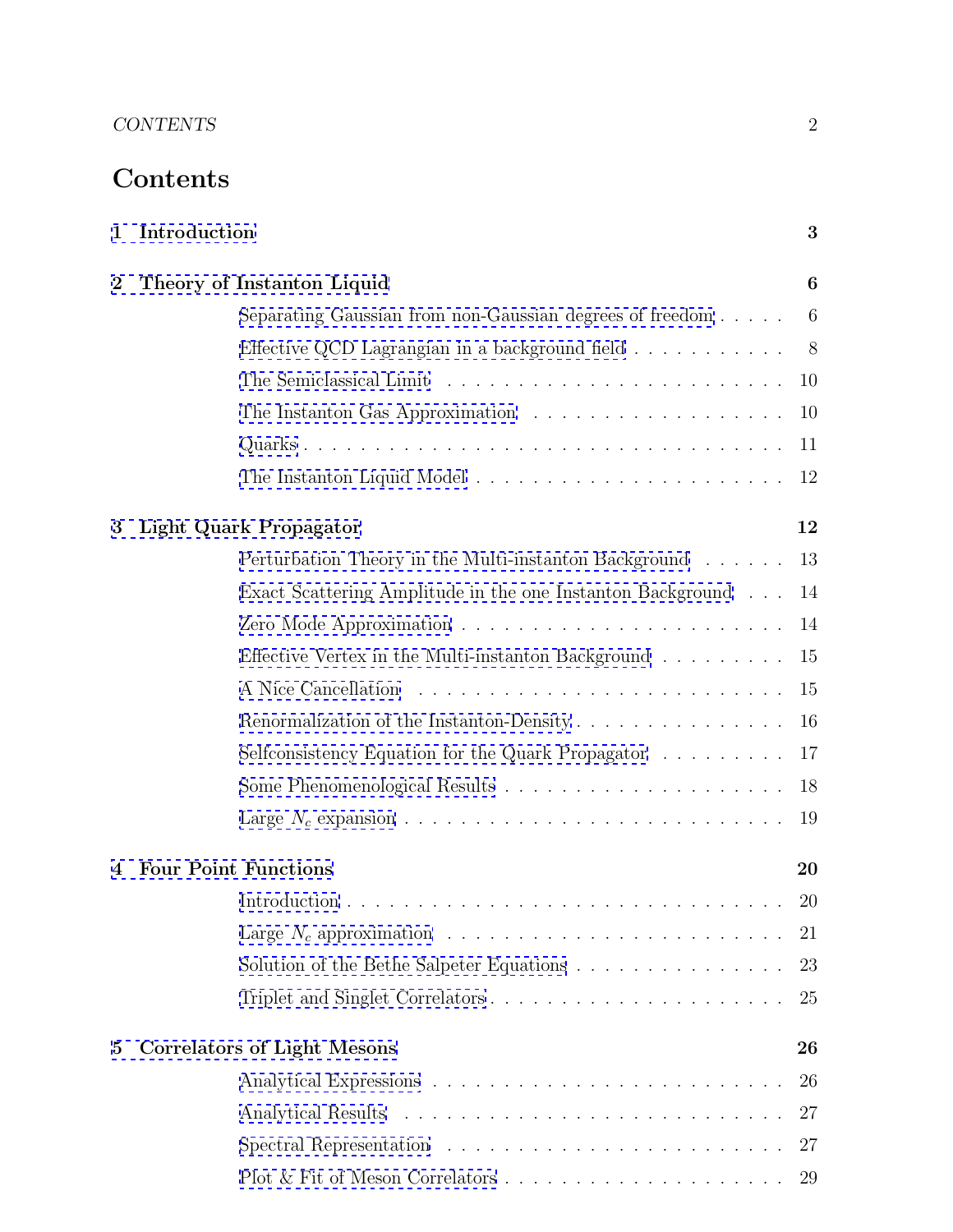<span id="page-2-0"></span>

| 1 INTRODUCTION                             | 3  |
|--------------------------------------------|----|
| 6 Conclusions                              | 30 |
| A Zeromode Formulas                        | 30 |
| <b>B</b> Numerical Evaluation of Integrals | 32 |
|                                            |    |
|                                            | 33 |
| 2 References                               | 34 |
| C Figures                                  | 35 |

## **1 Introduction**

The fundamental theories which describe the observed interactions are all gauge theories. They describe gravitation, electroweak and strong interaction. In the quantized version the forces between particles (fermions) are mediated by gauge bosons. QCD describes the strong interaction between quarks and gluons. It is a SU(3) gauge theory with the  $Lagrangian<sup>1</sup>$ 

$$
\mathcal{L} = \frac{1}{4g^2} G^a_{\mu\nu} G^{\mu\nu}_a + \sum_{i=1}^{N_f} \bar{\psi}_i (i\mathcal{D} + im_i)\psi.
$$
 (1)

Taking into account only the light quarks  $u, d$  and sometimes  $s$  and setting their mass to zero one arrives at a theory with only one parameter, the gauge coupling constant  $g$ , which is actually no parameter because of dimensional transmutation. Despite the fact that QCD looks such simple (e.g. compared to electroweak interaction) it is very hard to solve this theory due to nonperturbative effects. To clarify the role of instantons in QCD let me first give a list of the most important methods used to tackle QCD starting with very general methods applicable to any quantum field theory (QFT) and ending with more specific approaches:

• Axiomatic field theory: Wightman/Oswalder&Schrader have stated a set of Minkowskian/Euclidian axioms for vacuum correlators a general QFT should respect (analyticity, regularity, Lorentz invariance, locality,  $\dots$ ). It is clear that the theorems derived from these axioms have to be very general because no Lagrangian is used [[2\]](#page-33-0).

<sup>&</sup>lt;sup>1</sup> Throughout the whole work the euclidian formulation of QCD is used [\[11](#page-33-0)].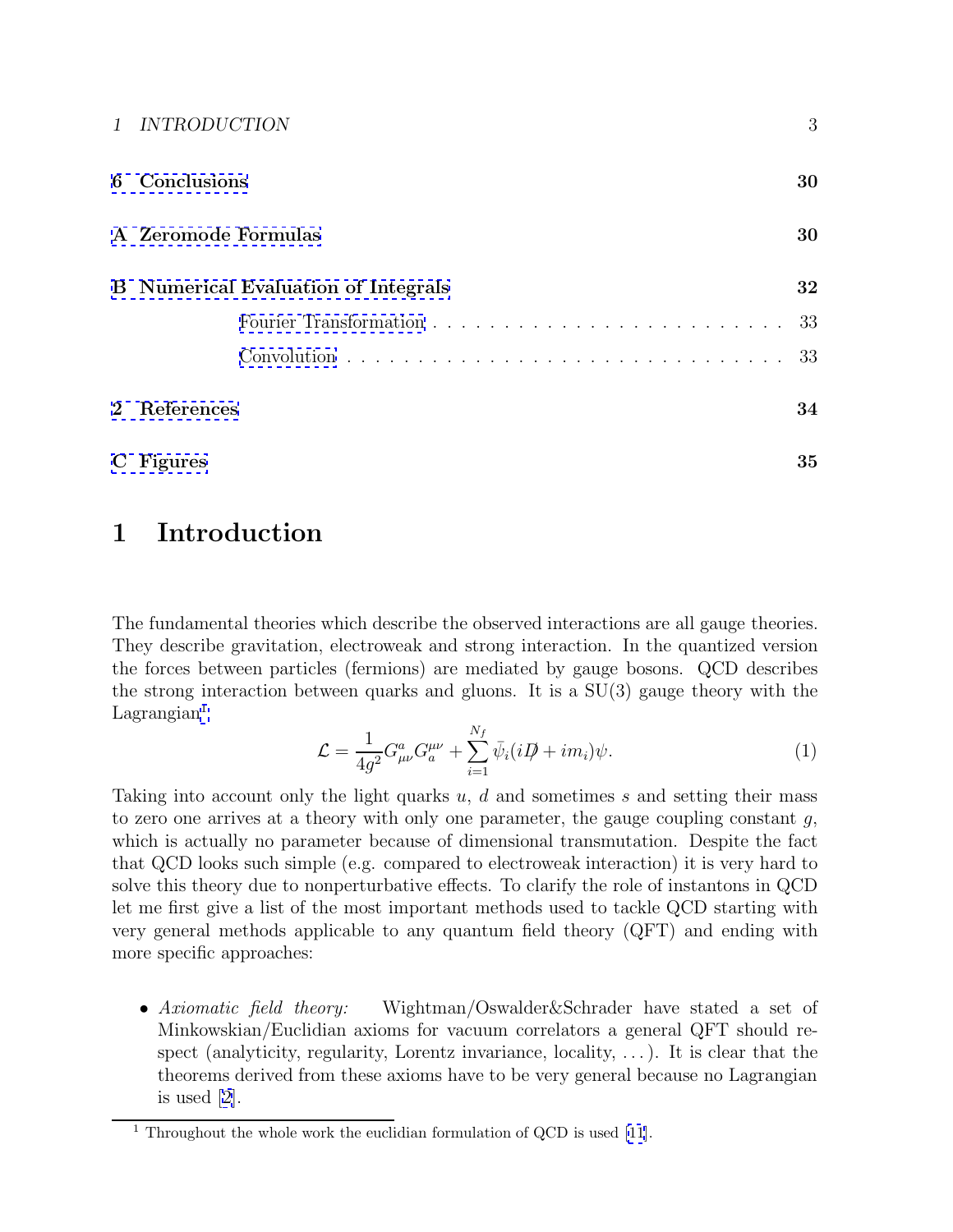## *1 INTRODUCTION* 4

- Haag-Ruelle/LSZ Theory: S-Matrix elements are related to vacuum correlators. The S-Matrix is the central object for particle phenomenology containing such important informations as cross sections, form factors, structure functions, . . . . For theoretical studies vacuum correlators are more suitable because they avoid the need of explicitly constructing the Hilbert space which is an extremely complicated task beyond perturbation theory.
- *Quantization:* One might think that quantization should not appear in a list of methods for solving QFT because it is the method to obtain and define a QFT. On the other hand, besides canonical quantization there are other ways of quantizing a theory. The most popular is the path integral quantization [[8\]](#page-33-0). Usually in textbooks for particle physics it is only used as an abbreviation to derive theorems more quickly. In general (beyond perturbation theory), different quantization methods lead to different physical and mathematical insights and different methods to solve the theory. Variants of the path integral quantization are the random walk quantization used in lattice theories and stochastic quantization.
- *(Broken) Symmetry:* Every degree of freedom like spin, flavor and color is the possible origin of (approximate) symmetries like  $SU(2N_f)$  or subgroups and  $SU(3)$ gauge invariance. Conserved currents and Ward identities [[4\]](#page-33-0) can be obtained. In the case of light quarks, one further has approximate chiral symmetry leading to PCAC, axial Ward identities, current algebra theorems, soft pion physics,. . . . Furthermore, QCD with massless quarks possesses an anomalously broken scale invariance which is the origin of the huge field of renormalization group techniques [\[5\]](#page-33-0).
- Perturbation theory: Due to asymptotic freedom the coupling constant g decreases for high energies and perturbation theory in q is applicable. QCD can thus be solved for processes which involve only momenta of say more than 1 GeV. The small distance behaviour of vacuum correlators is thus calculable  $(x \leq 0.2 \text{ fm})$ .
- Operator Product Expansion (OPE): An improvement of perturbation theory is to separate the small distance physics from large distance effects. The former is contained in the so-called Wilson coefficients calculated perturbatively. The latter nonperturbative effects are contained in a few vacuum or hadron expectation values of *local* operators which have to be determined from phenomenology or uncertain assumptions [[11\]](#page-33-0). Vacuum correlators can be obtained up to distances of  $x \leq$  $0.3...0.5$  fm.
- *QCD Sum rules:* QCD sum rules are widely used to determine hadron masses and couplings. The general method is to assume the existence of certain hadrons and take a resonance+continuum ansatz in the Minkowskian region for some correlator. The Euclidian correlator is calculated from theory (OPE, lattice, instantons). Via dispersion relations one may match both in some Euclidian window by fitting the hadron parameters which leads to a prediction for them.
- *Effective Theories:* One may construct effective Lagrangians containing mesons and/or baryons more or less motivated by QCD or history or other physical branches.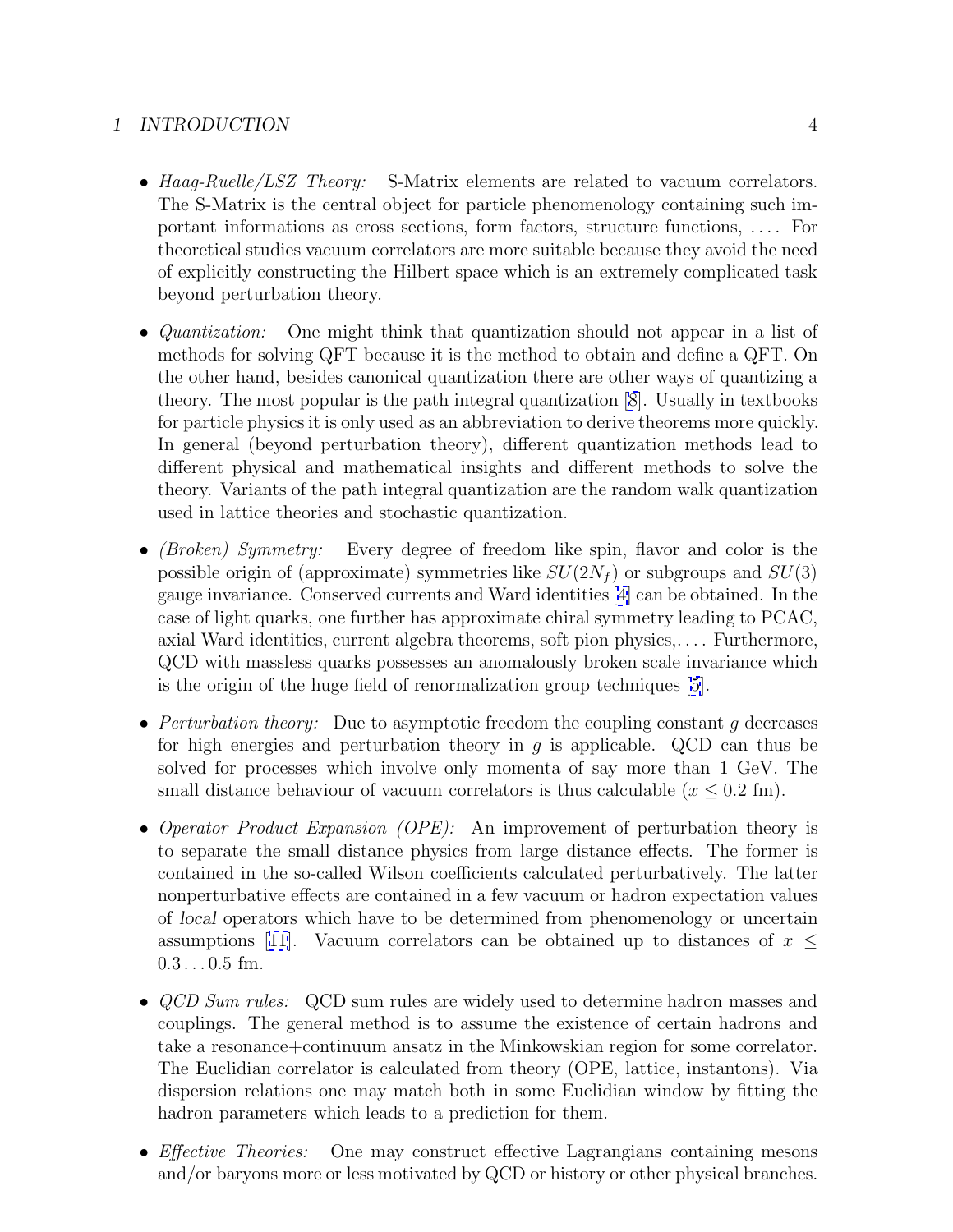## *1 INTRODUCTION* 5

Their parameters are determined from experiment or QCD as far as possible.

A variety of phenomena have been explained qualitatively and calculated quantitatively with the methods listed above, but the large distance behaviour of QCD is still unsolved. There are at least two problems belonging to this domain: chiral symmetry breaking and confinement. Up to now chiral symmetry breaking was assumed and the consequences such as Golstone bosons were discussed within this assumption. In OPE one takes the nonzero values of the quark and other condensates from experiment but has no possibility to predict them from theory. The quark condensate is the order parameter of chiral symmetry and a nonzero values indicates spontaneous breaking of this symmetry (SBCS). Confinement has also to be assumed.

These two problems are not so unsolved as it might appear. Up to now I have not mentioned two further approaches:

- Lattice  $QCD$ : In principle the method is very simple. The continuum is replaced by a fine lattice covering a large but finite volume. The path integral is thus replaced by a finite number of integrals evaluated numerically. All vacuum correlators can be obtained for arbitrary Euclidian distances. Confinement and SBCS have been shown and other hadronic parameters are obtained. In practice, lattice calculations are much less straightforward than this scetchy description might suggest [[9](#page-33-0)].
- Instantons: As in lattice QCD one evaluates the Euclidian path integrals but now in semiclassical approximation. In addition to the global minimum of the QCD action  $A^a_\mu = 0$  used by perturbation theory there are many other local minima called instantons which have to be taken into account. Inclusion of light quarks leads to an effective  $2N_f$  quark vertex responsible for SBCS. Although confinement cannot be explained, a lot of hadron parameters can nevertheless be calculated [[20](#page-34-0), [21](#page-34-0)] suggesting that confinement is not essential for the properties of hadrons.

In this article I want to give a quantitative and systematic study of the implications of instantons to hadron properties.

Chapter [2](#page-5-0) is an introduction to the semiclassical evaluation of nontrivial integrals. After developing the method in the finite dimensional case the partition function of QCD is considered and the instanton liquid model is introduced.

In chapter [3](#page-11-0) the propagator of a light quark is calculated. The approximations which have to be made are stated and discussed. It is shown that for one quark flavor the  $1/N_c$  expansion is exact. The constituent quark masses and the quark condensates are calculated for  $u, d$  and s quarks.

The same approximations are used in chapter [4](#page-19-0) to calculate the 4 point functions. Special attention is payed to the singlet correlator where a chain of quark loops contributes and is not suppressed in the large- $N_c$  limit. Within one and the same approximation we get Goldstone bosons in the pseudoscalar triplet correlator but no massless singlet boson.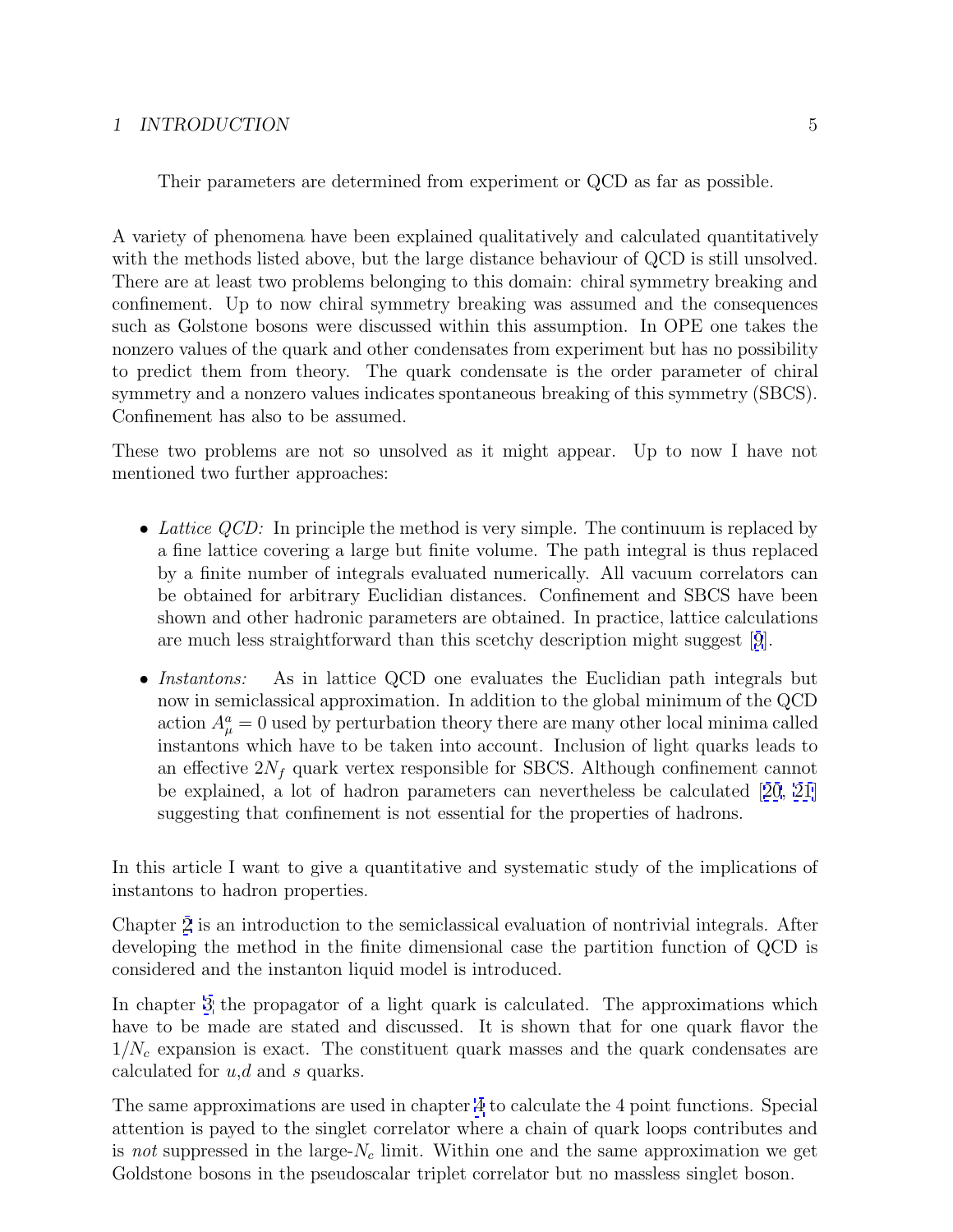<span id="page-5-0"></span>In chapter [5](#page-25-0) meson correlators are discussed and plotted. Employing a spectral ansatz it is possible to extract various meson masses and couplings. They are compared to the values obtained from extensive numerical studies of the instanton liquid [\[21\]](#page-34-0) and to the experimental values.

Conclusions are given in chapter [6.](#page-29-0)

## **2 Theory of Instanton Liquid**

## **Separating Gaussian from non-Gaussian degrees of freedom**

In the path integral formulation solving QCD or any other QFT is equivalent to calculating the partition function  $Z$  including external source terms. Of course this is not a simple task because one has an infinite number of degrees of freedom. One way to tackle this problem is to reduce the number of degrees of freedom by integrating the (nearly) gaussian degrees perturbatively leaving the non-Gaussian degrees, called collective coordinates, to be treated with other methods.

Let me first describe this method most generally without refering to QFT. Our aim is to calculate

$$
Z = \int d^n x \, e^{-S[x]} \tag{2}
$$

where S is some real valued function depending on the n dimensional vector  $x \in \mathbb{R}^n$ . Let the integral be dominated by values of x which lie in the vicinity of a  $k$  dimensional submanifold of  $\mathbb{R}^n$  which may be parametrisized by  $x = f(\gamma)$ ,  $\gamma \in \mathbb{R}^k$ . Vectors in the tangent space of  $f(\gamma)$  are called (approximate) zeromodes, because  $S[x(\gamma)]$  is (nearly) constant in this direction. Usually  $f(\gamma)$  represents some degenerate or approximate minima of S. In addition  $f(\gamma)$  may contain points which do not contribute much to the functional integral, this will cause no error, but  $f(\gamma)$  must not forget any significant points. In figure [1](#page-35-0) a two dimensional example is shown containing a river (one dimensional manifold) with steep mountains aside his banks. So the integral will be dominated by the shaded area. This area can be parametrized in the following way:

$$
x = f(\gamma) + y \quad , \quad x, y \in \mathbb{R}^n \quad , \quad \gamma \in \mathbb{R}^k \quad . \tag{3}
$$

To make this representation unique, we have to demand  $k$  linear extra conditions to y:

$$
y \cdot g_i(\gamma) = c_i \quad , \quad 1 \le i \le k \tag{4}
$$

E.g.,  $c_i = 0$  and  $g_i(\gamma) = \partial f(\gamma)/\partial \gamma_i$  would fix y to be orthogonal to the "river" or equally stated: It disallows fluctuations in the non-Gaussian zeromode direction. Now every point x (at least in the vicinity of the river) can uniquely be described by y satisfying the condition (4) and by  $\gamma$  via (3). All we have to do now is to represent Z in terms of the fluctuation vector y and the collective coordinates  $\gamma$ . A convenient way is to introduce a Faddeev-Popov unit

$$
1 = \int d^k \gamma \, d^n y \, \delta^k (y \cdot g_i(\gamma) - c_i) \, \delta^n (f(\gamma) + y - x) \, \Phi(x) \tag{5}
$$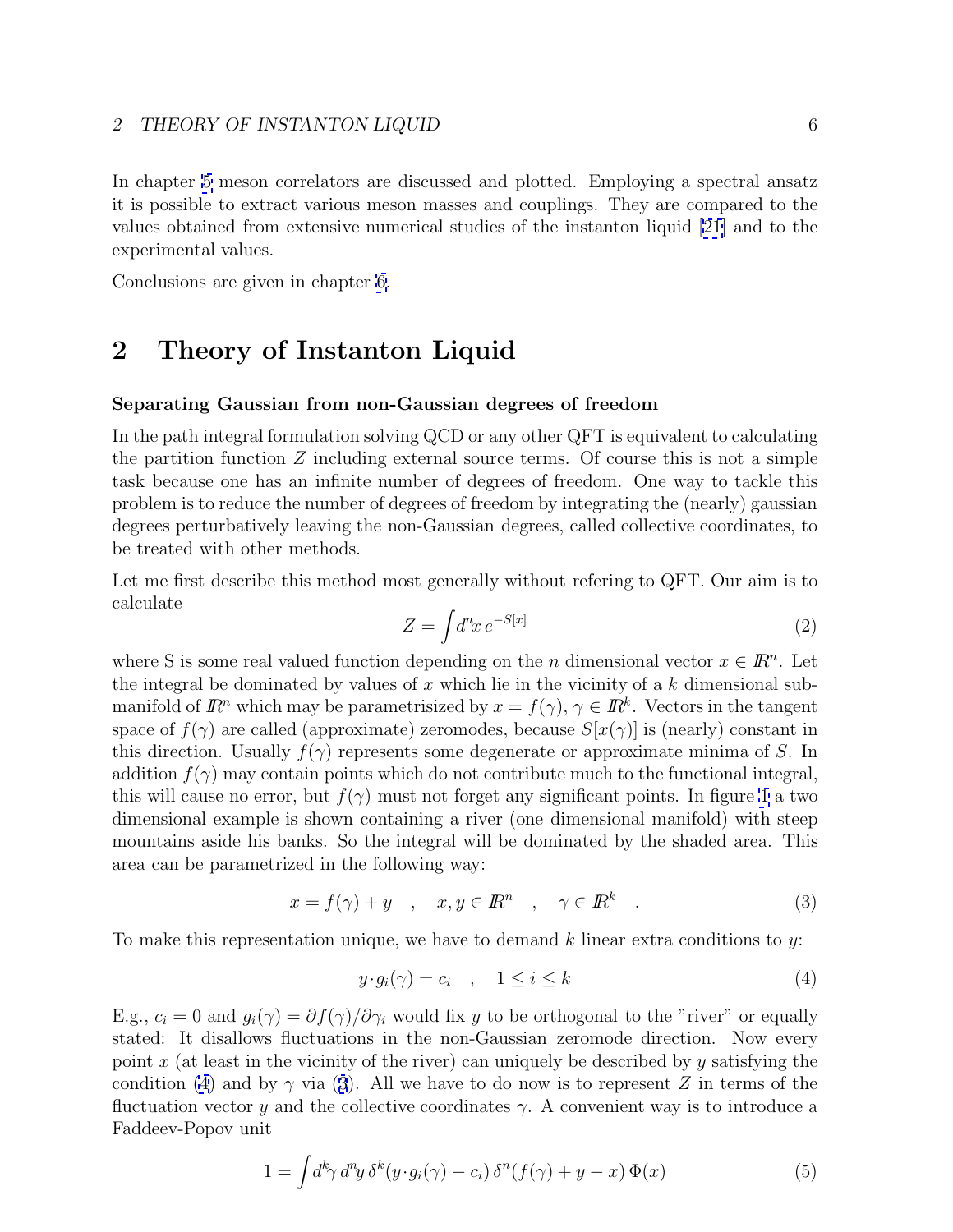<span id="page-6-0"></span>which serves as a definition of  $\Phi$ . Inserting this into [\(2\)](#page-5-0) and integrating over x yields

$$
Z = \int d^k \gamma \, d^n y \, \delta^k (y \cdot g_i(\gamma) - c_i) \, \Phi(f(\gamma) + y) \, e^{-S[f(\gamma) + y]} \quad . \tag{6}
$$

The y-integration in ([5\)](#page-5-0) can trivially be performed:

$$
\Phi^{-1}(x) = \int d^k \gamma' \, \delta^k((x - f(\gamma'))g_i(\gamma') - c_i) \quad . \tag{7}
$$

For  $x = f(\gamma) + y$  the δ-function in the integral only contributes for  $\gamma' = \gamma$ . Thus we can expand the  $\delta\text{-argument}$  up to linear order in  $\gamma'-\gamma$ 

$$
\Phi^{-1}(f(\gamma) + y) = \int d^k \gamma' \delta^k \left( \sum_j (y \cdot \frac{\partial g_i(\gamma)}{\partial \gamma_j} - g_i(\gamma) \cdot \frac{\partial f(\gamma)}{\partial \gamma_j}) (\gamma_j' - \gamma_j) \right)
$$
\n
$$
= |\det_{ij} (y \cdot \partial_j g_i - g_i \cdot \partial_j f)|^{-1} \quad \text{2}
$$
\n(8)

with 
$$
y \cdot g_i(\gamma) = c_i
$$
.

Inserting  $\Phi$  into (6) we get

$$
Z = \int d^k \gamma \, d^n y \, \delta^k (y \cdot g_i(\gamma) - c_i) \det_{ij} (y \cdot \partial_j g_i(\gamma) - g_i(\gamma) \cdot \partial_j f(\gamma)) \ e^{-S[f(\gamma) + y]} \quad . \tag{9}
$$

One may write  $Z$  in a slightly different form, usually used in QFT, because it is more suitable for semiclassical approximations.  $Z$  is independent of  $c_i$  and therefore, although the r.h.s. of (9) explicitly contains  $c_i$ , it is actually independent of it. We can smooth the  $\delta$ -function by a further multiplication with

$$
1 = (2\pi\xi)^{-k/2} \int d^k c \, e^{-\frac{1}{2\xi} \sum_i c_i^2} \quad . \tag{10}
$$

The determinant can be written in the form

$$
\det A = \int d\eta \, d\bar{\eta} \, e^{\bar{\eta} A \eta} \tag{11}
$$

where  $\eta$  are anticommuting grassmann variables (ghosts). Inserting (10) and (11) into (9) and performing the c-integration we finally get

$$
Z = (2\pi\xi)^{-k/2} \int d^k \gamma \, d^n y \, d\eta \, d\bar{\eta} \, e^{-S[f(\gamma)+y]-S_{gf}[y,\gamma]+S_{FPG}[y,\gamma,\eta,\bar{\eta}]} \quad ,
$$
  
\n
$$
S_{gf} = \frac{1}{2\xi} y^T \left( \sum_i g_i(\gamma) g_i^T(\gamma) \right) y \quad ,
$$
  
\n
$$
S_{FPG} = \sum_{ij} \bar{\eta}_i (y \cdot \partial_j g_i(\gamma) - g_i(\gamma) \cdot \partial_j f(\gamma)) \eta_j \quad .
$$
\n(12)

<sup>2</sup>In the following we will omit the absolute bars; when necessary they have to be reinstated.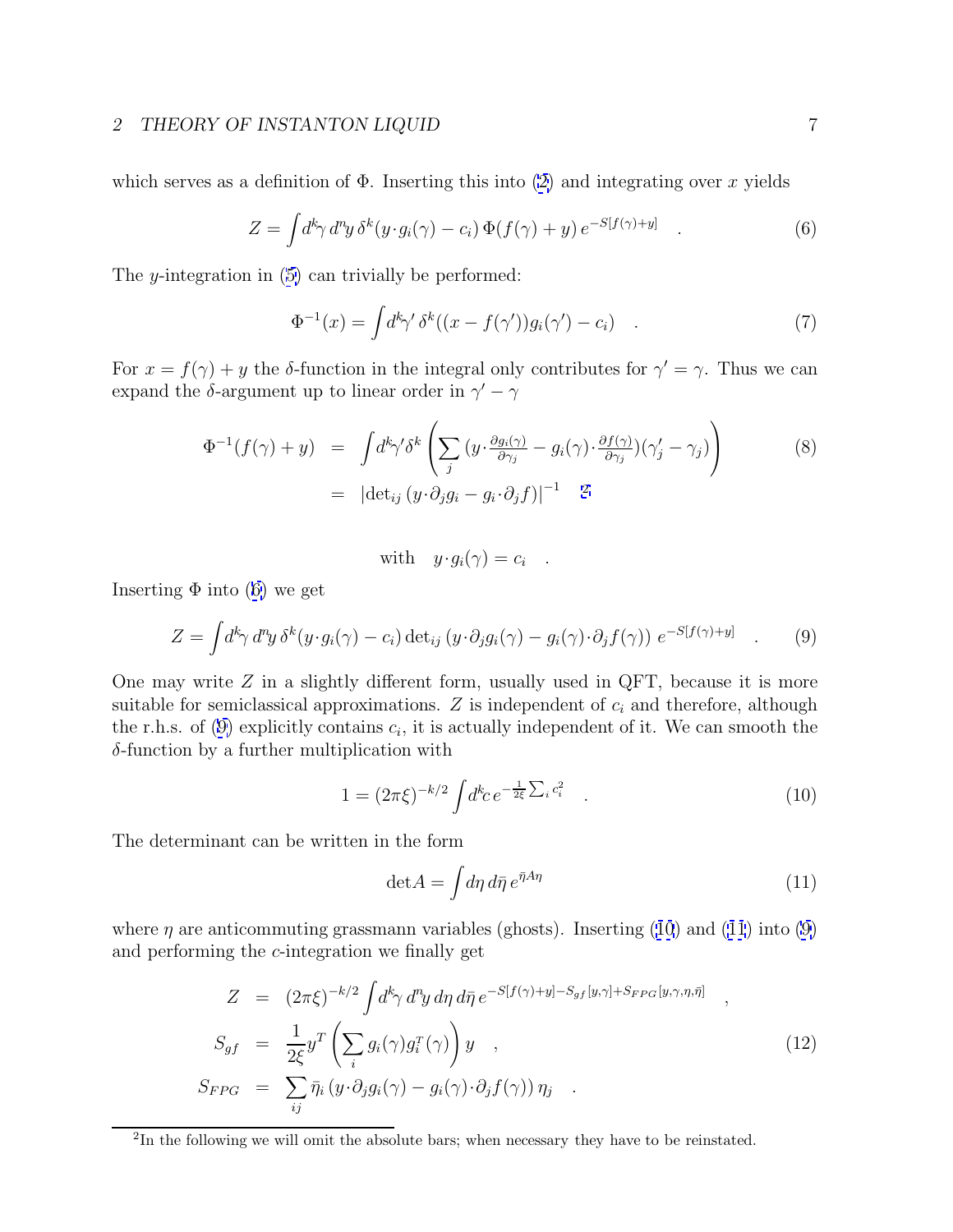## <span id="page-7-0"></span>**Effective QCD Lagrangian in a background field**

Now it is time to return to QCD

$$
Z = \int DA_{\mu} e^{-S_{YM}[A]} \quad , \quad S_{YM}[A] = \int dx \, \frac{1}{4g^2} G^a_{\mu\nu} G^{\mu\nu}_a \quad . \tag{13}
$$

The background configurations which (approximately) minimize  $S_{YM}$  will be denoted by  $A_\mu(\gamma)$ . A general gauge field can be written in the form

$$
A_{\mu} = (\bar{A}_{\mu}(\gamma) + B_{\mu})^{\Omega} \quad , \quad \gamma \in I\!\!R^{k} \tag{14}
$$

where  $B_{\mu}$  are fluctuations around the background and  $A_{\mu}^{\Omega}$  is a gauge transformed field

$$
A^{\Omega}_{\mu} = SA_{\mu} S^{\dagger} + iS \partial_{\mu} S^{\dagger} \quad , \quad S = e^{i\Omega} \in SU(N_c) \quad . \tag{15}
$$

As in the finite dimensional case we have to make this representation unique by introducing extra conditions,

$$
D_{\mu}(\bar{A})B_{\mu}(x) = C(x) \quad , \tag{16}
$$

to fix the gauge of the fluctuating field and

$$
\int d^4x \,\psi^i_\mu(x;\gamma)B_\mu(x) = c_i \quad , \quad 1 \le i \le k \tag{17}
$$

to avoid fluctuations in (approximately) zero mode direction. The derivation of an effective action similar to ([12](#page-6-0)) can now be performed in full analogy to the previous case with only some notational complication. There is the following correspondence:

finite example : 
$$
i
$$
  $x$   $y$   $\gamma_i$   $g_i$   
\nQCD :  $i, x$   $A$   $B$   $\gamma_i, \Omega(x)$   $\psi^i_\mu$  (18)

The Faddeev-Popov unit has the form

$$
1 = \int d^k \gamma \, D\Omega \, DB_\mu \, \delta(D_\mu(\bar{A})B_\mu) \delta^k \left( \int \psi_\mu^i B_\mu d^4 x \right) \delta \left( (\bar{A}_\mu + B_\mu)^{\Omega} - A_\mu \right) \Phi[A_\mu] \quad . \tag{19}
$$

The steps to get an expression for  $\Phi$  are now:

Add primes to  $\gamma$ ,  $\Omega$  and  $B$ , insert  $A = \overline{A} + B$ , linearize the last  $\delta$ -argument around  $B'_{\mu} = B_{\mu}$ , perform the functional  $B'_{\mu}$  integration and linearize the remaining  $\delta$  arguments around  $\gamma' = \gamma$  and  $\Omega' = 0$ . Omitting the details of this calculation one gets [[19](#page-34-0)]

$$
\Phi^{-1}(\bar{A}(\gamma) + B) = \int d^k \gamma' D\Omega' \delta^k(X_i) \,\delta(Y) \quad , \tag{20}
$$

$$
X_i = \int d^4x \sum_j \left( \psi_\mu^i(\gamma) \frac{\partial \bar{A}_\mu}{\partial \gamma_j} - \frac{\partial \psi_\mu^i(\gamma)}{\partial \gamma_j} B_\mu \right) (\gamma_j' - \gamma_j) + \psi_\mu^i D_\mu (\bar{A} + B) \Omega' \quad , \tag{21}
$$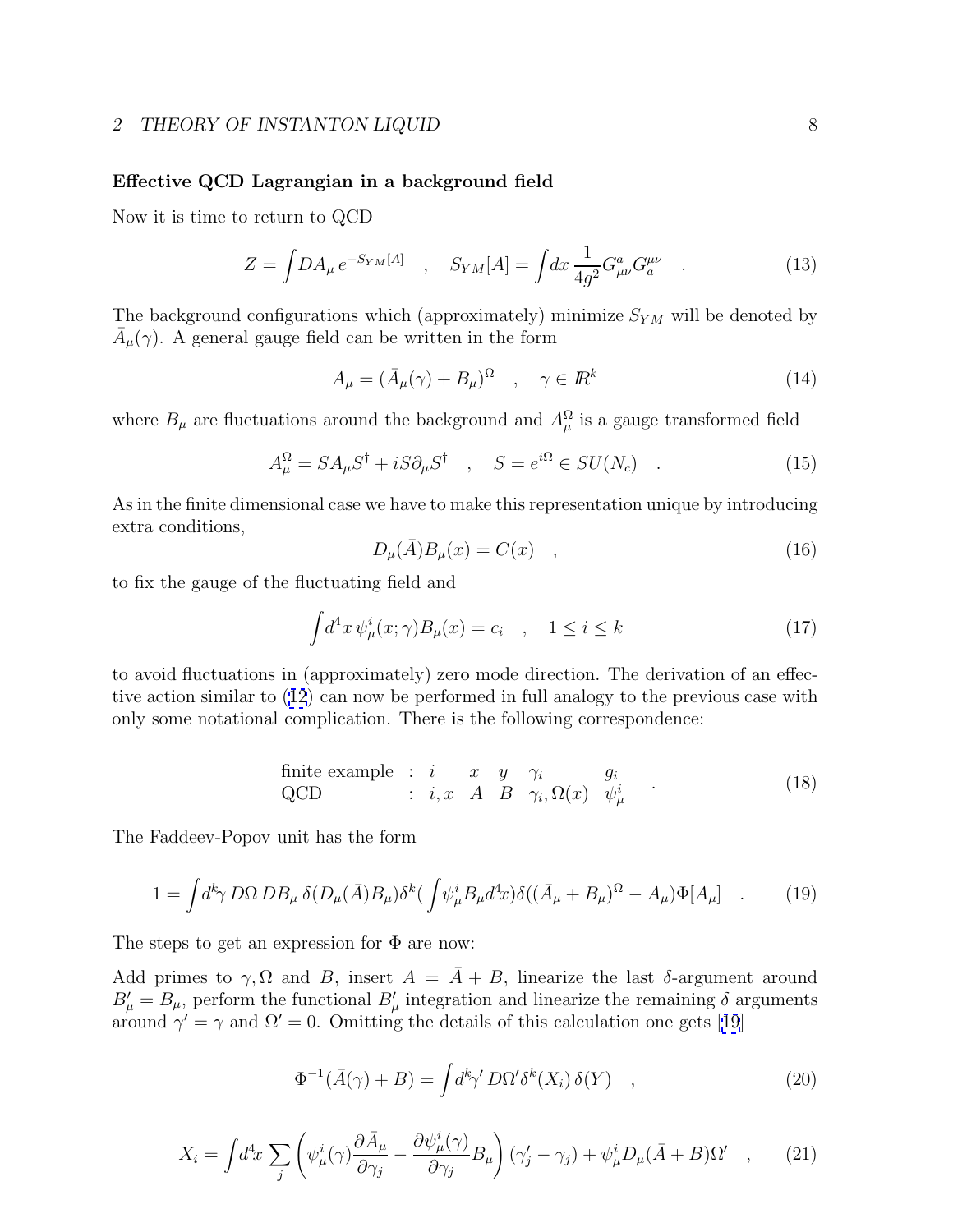$$
Y = \sum_{j} D_{\mu}(\bar{A} + B) \frac{\partial \bar{A}_{\mu}}{\partial \gamma_{j}} (\gamma_{j}^{\prime} - \gamma_{j}) + D_{\mu}(\bar{A}) D_{\mu}(\bar{A} + B) \Omega^{\prime} \quad . \tag{22}
$$

<span id="page-8-0"></span>From  $(16)$ ,  $(17)$ ,  $(21)$  and  $(22)$  one can read off the form of the partition function Z:

$$
Z = N(\xi) \int d^k \gamma \, DB_\mu \, D\eta \, D\bar{\eta} \delta^k \left( \int \psi_\mu^i B_\mu d^4 x \right) e^{-S_{QCD}[\bar{A}, B, \eta, \bar{\eta}]} \quad , \tag{23}
$$

$$
S_{QCD} = S_{YM}[\bar{A} + B] - S_{gf}[\bar{A}, B] + S_{FPG}[\bar{A}, B, \eta, \bar{\eta}] ,
$$
  
\n
$$
S_{YM} = \int d^4x \frac{1}{4g^2} G^a_{\mu\nu} G^{\mu\nu}_a (\bar{A} + B) ,
$$
  
\n
$$
S_{gf} = \frac{1}{2\xi} \int d^4x (D_{\mu}(\bar{A})B_{\mu})^2 ,
$$
  
\n
$$
S_{FPG} = \sum_{ij} \bar{\eta}_i \left[ \int d^4x \psi^i_{\mu}(\gamma) \frac{\partial \bar{A}_{\mu}}{\partial \gamma_j} - \frac{\partial \psi^i_{\mu}(\gamma)}{\partial \gamma_j} B_{\mu} \right] \eta_j
$$
  
\n
$$
+ \sum_{i} \int d^4x \, \bar{\eta}_i \psi^i_{\mu} D_{\mu}(\bar{A} + B) \eta(x) + \int d^4x \sum_{j} \bar{\eta}(x) D_{\mu}(\bar{A} + B) \frac{\partial \bar{A}_{\mu}}{\partial \gamma_j} + \int d^4x \, \bar{\eta}(x) D_{\mu}(\bar{A}) D_{\mu}(\bar{A} + B) \eta(x) .
$$
\n(24)

 $S_{QCD}$  does not depend on the gauge parameter  $\Omega$ . For this reason the  $\Omega$  integration can be absorbed in the normalization factor  $N(\xi)$ .  $\eta(x)$  are the usual ghost fields originating from the gauge fixing. For every extra condition ([17](#page-7-0)) one gets an additional ghost variable  $\eta_i$ . For  $A=0$  and no extra condition  $(k = 0)$  the action given above just reduces to the usual QCD action including Faddeev-Popov ghosts in  $R_{\xi}$  gauge

$$
S_{gf} = \frac{1}{2\xi} \int d^4x \, (\partial_\mu B_\mu)^2 \quad , \quad S_{FPG} = \int d^4x \, \bar{\eta}(x) \partial_\mu D_\mu(B) \eta(x) \quad . \tag{25}
$$

Note that the action (23) is still exact with the non-harmonic degrees of freedom  $\gamma_i$  now separated from the hopefully more gaussian ones,  $B_{\mu}$  and  $\eta$ .

For small coupling g it is now possible to establish feynman rules from  $(24)$  in analogy to the case with no background. For this one has to know the "free" gluon, ghost and quark propagator in a given background  $\overline{A}$ . If  $\overline{A}$  is a non constant field even this is a very complicated task in contrast to usual perturbation theory around  $\overline{A}=0$ . For a multi-instanton configuration explicit expressions for the gluon and ghost propagator are derived in [[16,](#page-33-0) [24](#page-34-0)] and for light quark propagators in chapter [3](#page-11-0).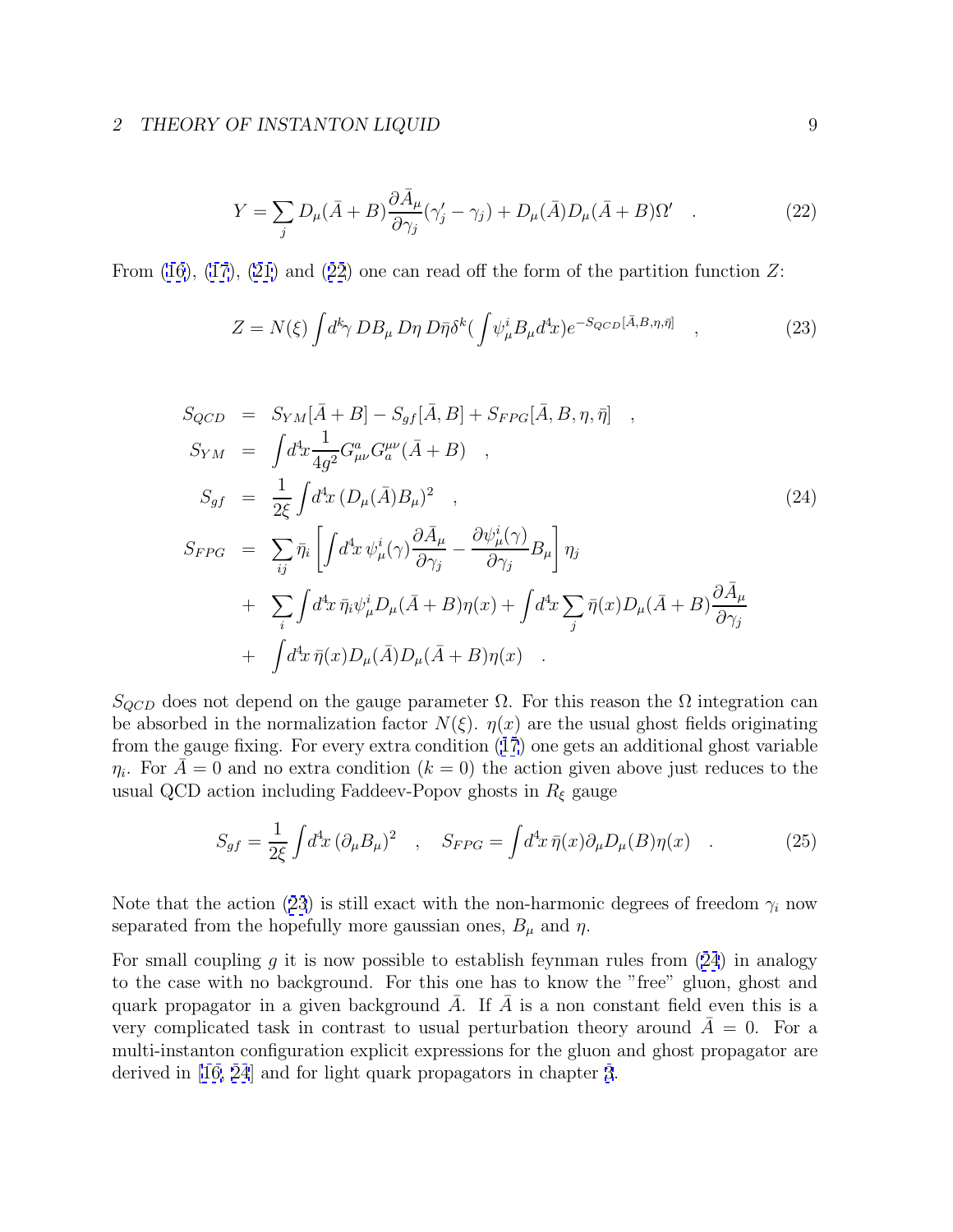## <span id="page-9-0"></span>**The Semiclassical Limit**

Before developing perturbation theory to all orders it is wise to study the semiclassical limit where one keeps only terms up to quadratic order in the fields. In QCD (and many other field theories) this is equivalent to lowest order perturbation theory, but around a very nontrivial background!

Up to now we have not specified  $\psi^i_\mu$ . A natural choice would be  $\psi^i_\mu = \partial \bar{A}_\mu / \partial \gamma_i$  to fix the fluctuations to be orthogonal to the zero modes. Somewhat more convenient is to bring  $\psi^i_\mu$  in background gauge:

$$
\psi_{\mu}^{i} = \left(\frac{\partial \bar{A}_{\mu}}{\partial \gamma_{j}}\right)^{\Omega} \quad \text{with } \Omega \text{ such that} \quad D_{\mu}(\bar{A})\psi_{\mu}^{i} = 0 \quad . \tag{26}
$$

Furthermore we assume that  $\overline{A}$  minimizes the gauge action  $S_{YM}$  which is true for widely separated instantons thus neglecting linear terms  $S_{QCD}$ .

Up to quadratic order in the fields one has

$$
S_{QCD} = S_{YM}[\bar{A}] + \int d^4x \frac{1}{2g^2} B_{\mu} K_{\mu\nu}(\bar{A}) B_{\nu} + \int d^4x \,\bar{\eta}(x) D^2(\bar{A}) \eta(x)
$$
  
+ 
$$
\sum_{ij} \bar{\eta}_i \psi_{\mu}^i \frac{\partial \bar{A}_{\mu}}{\partial \gamma_j} \eta_j + \int d^4x \sum_j \bar{\eta}(x) D_{\mu}(\bar{A}) \frac{\partial \bar{A}_{\mu}}{\partial \gamma_j} \eta_j + O(\text{field}^3) , \qquad (27)
$$

$$
K_{\mu\nu} = -D^2 \delta_{\mu\nu} + 2i G_{\mu\nu} + (1 - \frac{1}{\xi}) D_{\mu} D_{\nu} \quad , \quad G_{\mu\nu} = F^c G^c_{\mu\nu} \quad , \quad (F^c)_{ab} = i f_{acb} \quad . \tag{28}
$$

Performing the integration over gauge fields and ghosts one gets an effective action depending only on the collective coordinates  $\gamma_i$ :

$$
Z = \int d^k \gamma \, e^{-S_{eff}[\gamma]} \tag{29}
$$

$$
e^{-S_{eff}[\gamma]} = \det_{ij} \left( \psi^i_{\mu}(\gamma) \frac{\partial \bar{A}_{\mu}}{\partial \gamma_j} \right) \frac{\text{Det}(-D^2(\bar{A}))}{(\text{Det}' K'_{\mu\nu}(\bar{A}))^{1/2}} e^{-S_{YM}[\bar{A}]}
$$
(30)

The  $\delta$ -function in [\(23\)](#page-8-0) causes a restriction of the gauge field fluctuation to be orthogonal to  $\psi^i_\mu$ .  $K'_{\mu\nu}$  is defined as  $K_{\mu\nu}$  projected to the space orthogonal to  $\psi^i_\mu$ , Det' takes into account all eigenvalues of  $K'_{\mu\nu}$  except the k zeromodes caused by the projection.

### **The Instanton Gas Approximation**

For N well separated pseudoparticles  $\bar{A}(x) = \sum A_I(x)$  the partition function Z factorizes like

$$
Z = \frac{1}{N!} \prod_{I=1}^{N} Z_I
$$
 (31)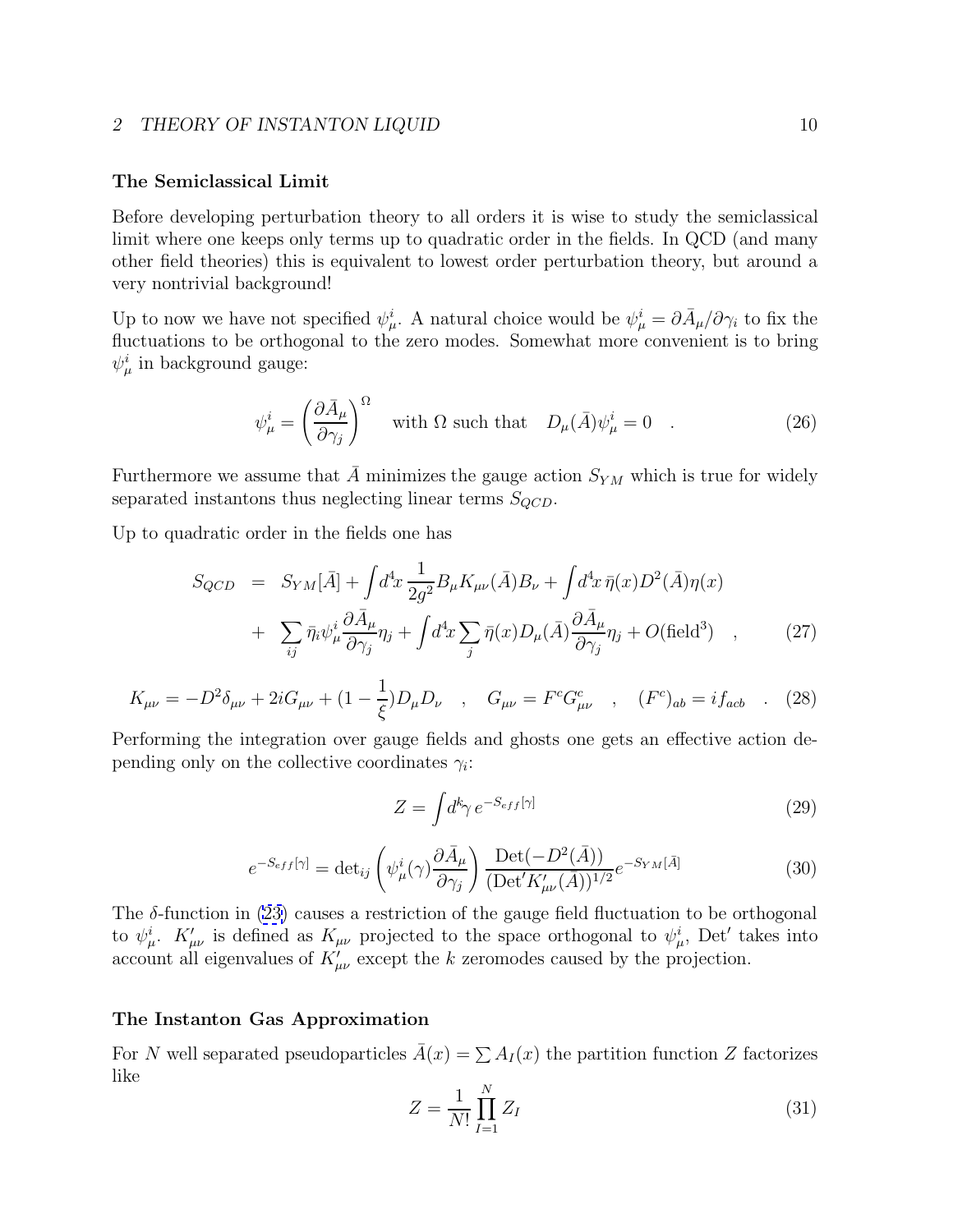<span id="page-10-0"></span>where  $Z_I$  is the partition function in a one pseudoparticle background, i.e. with  $A_I$  inserted in ([30](#page-9-0)) instead of  $\overline{A}$ . It was a great deal to evaluate the functional determinants in the background of one instanton<sup>3</sup>

$$
A_{I\mu}^a(x) = O_I^{ab} \eta_{b\mu\nu}^I \frac{(x - z_i)_{\nu}}{(x - z_i)^2} \frac{2\rho^2}{(x - z_I)^2 + \rho^2} ,
$$
\n
$$
\gamma_I = (z_I, O_I, \rho_I, Q_I) = \text{(location, orientation, radius, topological charge)} .
$$
\n(32)

To get finite results  $Z_I$  has to be normalized to the  $\bar{A}^a_\mu = 0$  case, regularized and renormalized. The final result of the very complicated calculation is [[14](#page-33-0), [15](#page-33-0)]

$$
\left(\frac{Z_I}{Z_0}\right)_{reg} = \frac{1}{2} \sum_{Q_I=\pm} \int d^4 z_I dO_I d\rho_I D(\rho_I) = V_4 \int_0^\infty d\rho D(\rho) ,
$$
  
\n
$$
D(\rho) = \frac{1}{\rho^5} \frac{4.6e^{-1.679N_c}}{\pi^2 (N_c - 1)!(N_c - 2)!} S_0(\rho)^{2N_c} e^{-S_0(\rho)} ,
$$
  
\n
$$
S_0(\rho) = \frac{8\pi^2}{g^2(\rho)} = b \ln \frac{1}{\rho \Lambda} + \frac{b'}{b} \ln \ln \frac{1}{\rho \Lambda} + O(\frac{1}{\ln \frac{1}{\rho \Lambda}}) , \quad \Lambda = \Lambda_{PV} .
$$
\n(33)

 $D(\rho)$  is the instanton density,  $g(\rho)$  the running coupling constant,  $b = \frac{11}{3}N_c$  and  $b' = \frac{17}{3}N_c^2$ .

## **Quarks**

Additional fields coupled in a gauge invariant way to the gluon field can simply be incorporated by adding the appropriate lagrangian with gauge field A replaced by  $A + B$  and performing the functional integration over the new fields. So every quark contributes an extra factor

$$
\int D\Psi D\bar{\Psi} e^{-\int dx \,\bar{\Psi}(i\rlap{/}D+i m)\Psi} = \text{Det}(i\rlap{/}D + im)
$$
\n(34)

to the partition function  $Z$  where

$$
iD_{\mu} = i\partial_{\mu} + \bar{A}_{\mu} + B_{\mu} \tag{35}
$$

is the covariant derivative. In the semiclassical approximation  $B_{\mu}$  can be set to zero.  $D(\rho)$ has to be multiplied by the fermionic factor

$$
F(m\rho) = \begin{cases} 1.34m\rho(1 + m^2\rho^2 \ln(m\rho) + ...) & \text{for } m\rho \ll 1\\ 1 - \frac{2}{75m^2\rho^2} + ... & \text{for } m\rho \gg 1 \end{cases}
$$
(36)

and  $b$  and  $b'$  are now

$$
b = \frac{11}{3}N_c - \frac{2}{3}N_f \quad , \quad b' = \frac{17}{3}N_c^2 - \frac{13}{3}N_cN_f + \frac{1}{2}\frac{N_f}{N_c} \quad . \tag{37}
$$

<sup>&</sup>lt;sup>3</sup> To simplifiy notations we will treat instantons and anti-instantons on the same footing. Both will be called instantons and are distinguished by their topological charge  $Q_I = \pm$  if necessary.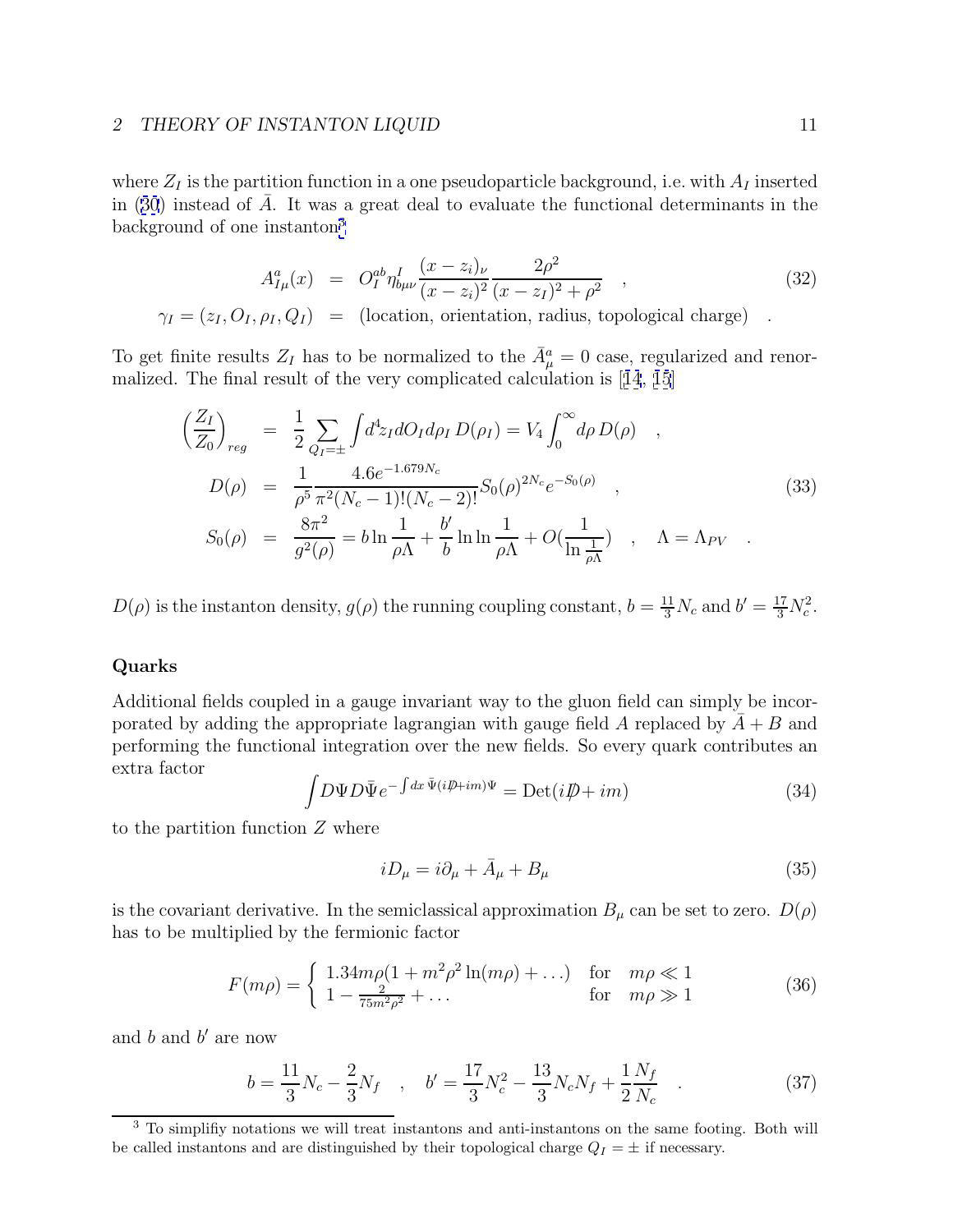## <span id="page-11-0"></span>**The Instanton Liquid Model**

The probabiliy of small size instantons is low because  $D(\rho)$  vanishes rapidly for small distances. On the other hand for large distances  $D(\rho)$  blows up and soon gets large. This is the origin of the infrared problem which made a lot of people no longer believing in instanton physics. Those who were not deterred by that have thought of the following outcome [[20](#page-34-0)]. For larger and larger distances, the vacuum gets more and more filled with instantons of increasing size. At some scale the instanton gas approximation breaks down and one has to consider the interaction between instantons which might be repulsive to stabilize the medium. The stabilization might occur at distances at which a semiclassical treatment is still possible and at densities at which the various instantons are still well separated objects - say - not much deformed through their interaction. So there is a narrow region of allowed values for the instanton radius. This picture of the vacuum is called the instanton liqiud model. The idea has been confirmed in the course of years by very different approaches:

- Hardcore assumption [[18](#page-34-0)]
- Variational Approach [\[19\]](#page-34-0)
- Numerical studies [[20](#page-34-0)]
- Phenomenological success [\[21\]](#page-34-0)

The picture has now become generally accepted at least by those who believe in instanton physics and it seems that the vacuum can be described by effectively independent instantons of size  $\rho = 600 \,\text{MeV}^{-1}$  and mean distance  $L_0 = 200 \,\text{MeV}$ . The integral instanton density is fixed by the experimentally known gluon condensate [\[25](#page-34-0)]:

$$
n = N/V_4 = 1/L_0^4 = \frac{1}{32\pi^2} < G_{\mu\nu}^a G_a^{\mu\nu} > = (200 \,\text{MeV})_{exp.}^4 \tag{38}
$$

The ratio  $L_0/\rho$  is estimated in different works to be

$$
(L_0/\rho)_{theor.} = 3.0...3.2
$$
\n(39)

## **3 Light Quark Propagator**

In this chapter the average quark propagator in the multiinstanton background will be calculated. In the first section the instanton background is treated as a classical external perturbation, but the background field is not small (e.g. in the coupling  $g$ ) and therefore we have to sum up all feynman graphs. This is possible in the case of one quark flavour within the so-called zeromode approximation. The quark condensate and a constituent quark mass are extracted from the quark propagator. In the last section it is shown that the case of two or more quark flavours can be reduced to the one flavour case in the limit of  $N_c \to \infty$ . The results obtained in the one flavour case are therefore still valid when making this further approximation.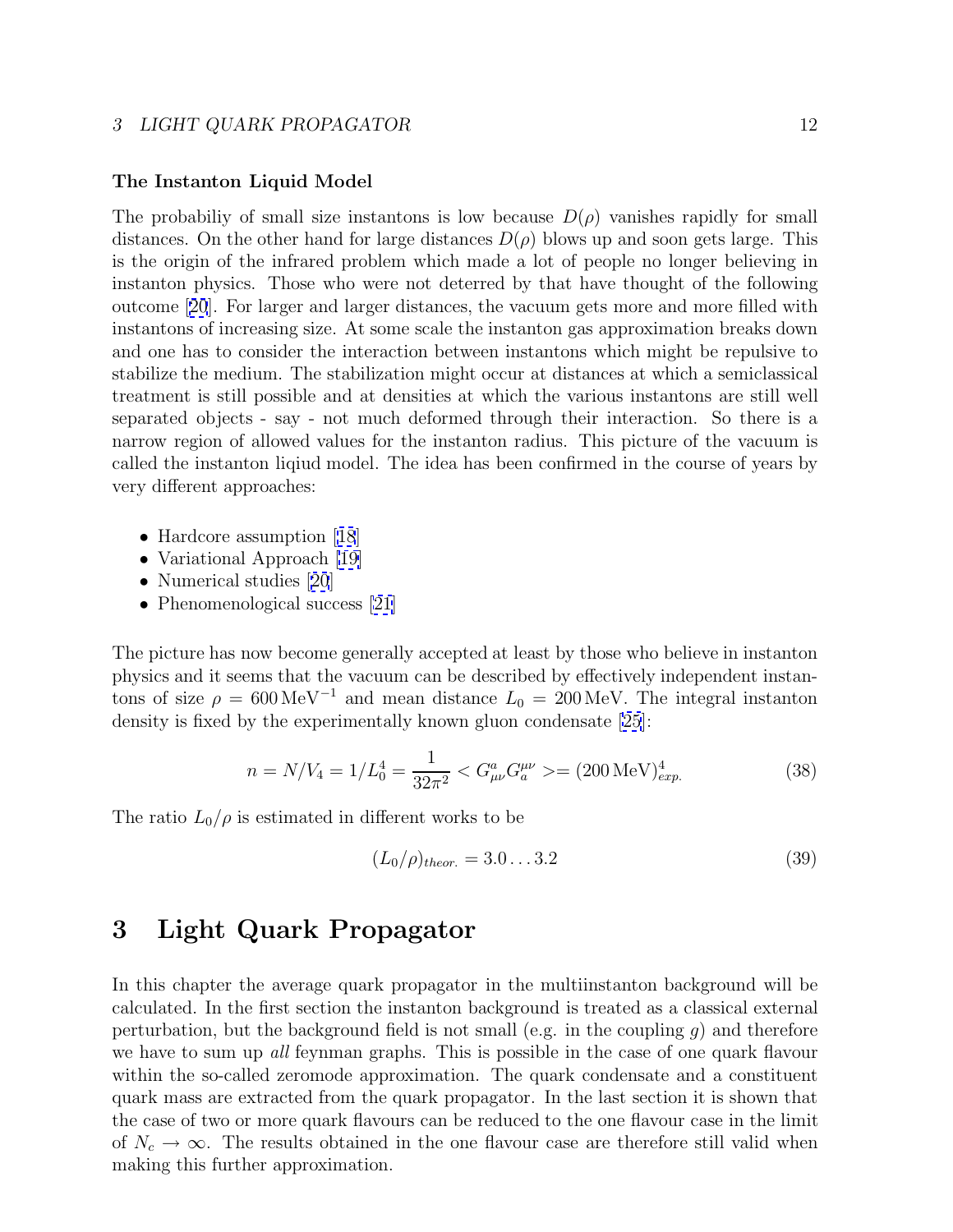### <span id="page-12-0"></span>**Perturbation Theory in the Multi-instanton Background**

It is well known how to calculate correlators in the presence of an external classical gauge field at least as perturbation series in powers of the external field  $A^a_\mu(x)$ . In the case of QCD (or more accurately in classical chromodynamics) within the instanton liquid model the external field is a sum of well separated scatterers  $A = \sum_I A_I$  called instantons with a fixed radius  $\rho$  and distributed randomly and independently in Euclidian space.

For a while we will restrict ourself to the case of one quark flavor and ignore gluon loops. The Euclidian feynman rules have the following form:

$$
\frac{1}{\cancel{p}+im} = S_0 ,
$$
\n
$$
\frac{1}{\cancel{p}+im} = S_0 ,
$$
\n
$$
\frac{1}{\cancel{p}+im} = 4I .
$$
\n(40)

In operator notation,

$$
\langle p|S_0|q\rangle = \frac{1}{p' + im} \delta(p - q) \quad , \quad \langle x|A_I|y\rangle = A_I(x)\delta(x - y) \quad , \tag{41}
$$

$$
\delta^d(\cdots) := (2\pi)^d \delta(\cdots) \quad , \quad \int d^d p := \int \frac{d^d p}{(2\pi)^d} \quad ,
$$

graphs are simply alternating chains of  $S_0$  and  $A_I$ . To average a graph over the instanton parameters one has to perform the following integration for each instanton:

$$
\langle \ldots \rangle_I = \frac{N}{V_4} \int d\gamma_I \ldots = \frac{N}{2} \sum_{Q_I = \pm} \frac{1}{V_4} \int d^4 z_I \int dO_I \ldots \tag{42}
$$

For example



$$
= -\frac{N^2}{V_4^2} \int d\gamma_I d\gamma_J \langle p| S_0 A_I S_0 A_I S_0 A_J S_0 |q\rangle \text{Tr}(S_0 A_J S_0 A_I) \quad . \tag{43}
$$

The origin of the factor  $N^2$  is the summation over all pairs of different instantons  $(I, J)$ yielding a factor  $N(N-1) \approx N^2$ . The quark loop is the origin of the minus sign and of the functional trace "Tr".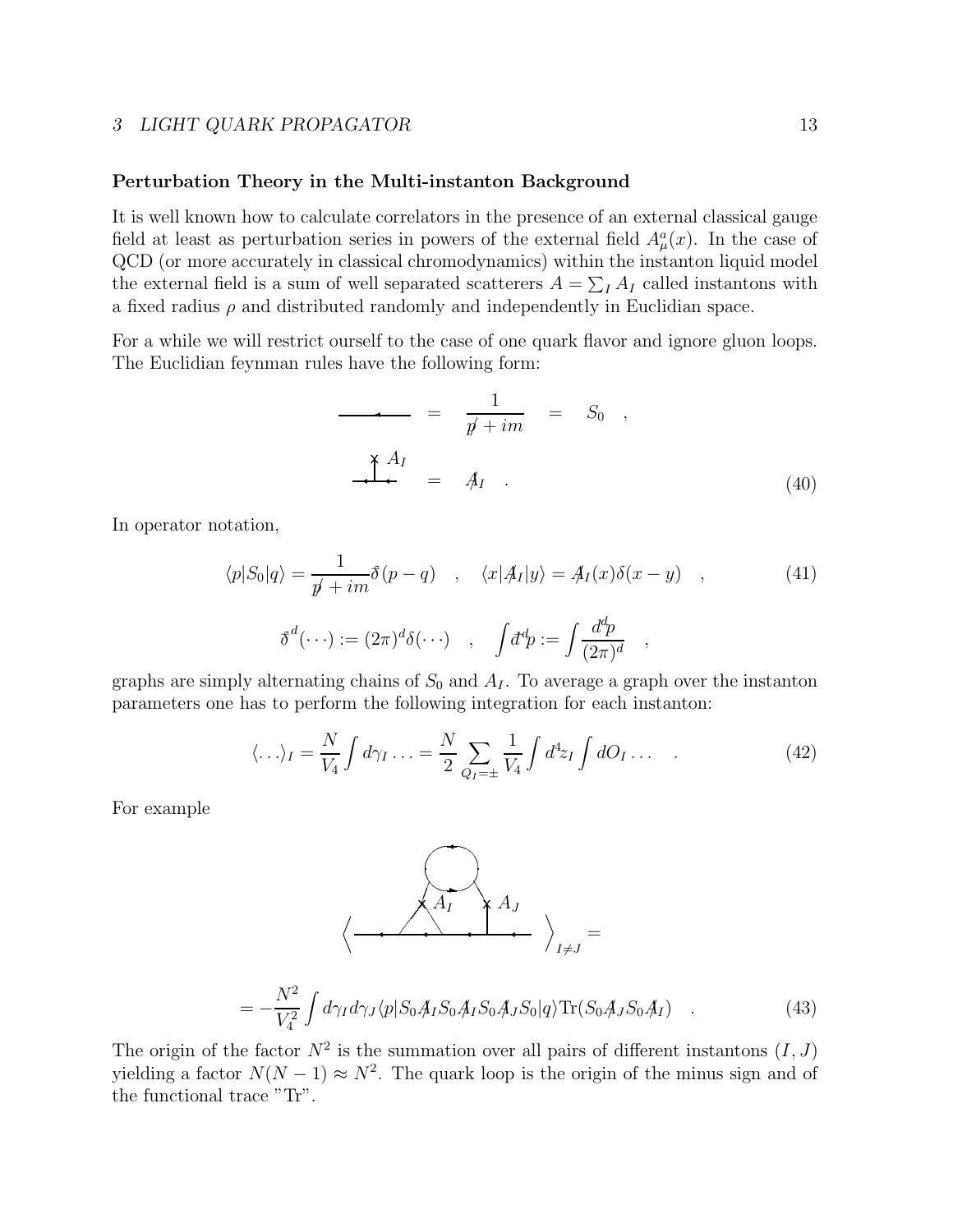## <span id="page-13-0"></span>**Exact Scattering Amplitude in the one Instanton Background**

Perturbation theory is suitable to study scattering processes. To achieve chiral symmetry breaking or bound states one has to sum up infinite series of a subclass of graphs or solve Schwinger Dyson or Bethe Selpeter equations.

The first thing we can do is to sum up successive scatterings at one instanton

$$
V_I := A_I + A_I S_0 A_I + A_I S_0 A_I S_0 A_I + \dots = S_0^{-1} (S_I - S_0) S_0^{-1}
$$
 (44)

where

$$
S_I = (S_0^{-1} - A_I)^{-1}
$$
\n(45)

is the quark propagator in the one instanton background.

## **Zero Mode Approximation**

The quark propagator in the one instanton background can be represented in terms of the eigenvalues  $\lambda_i$  and eigenfunctions  $\psi_i$  of the Dirac operator

$$
(i\partial - A_I)\psi_i = \lambda_i \psi_i \quad \Longrightarrow \quad \langle x|S_I|y\rangle = \sum_i \frac{\psi_i(x)\psi_i^{\dagger}(y)}{\lambda_i + im} \quad . \tag{46}
$$

There is one zero eigenvalue  $iD\psi_I = 0$  ( $\uparrow$ appendix [A\)](#page-29-0) which makes the propagator singular in the chiral limit:

$$
S_I = \frac{|\psi_I\rangle\langle\psi_I|}{im} + S_I^{NZM} \quad . \tag{47}
$$

In the so called zero mode approximation one replaces the non zero mode part by the free propagator

$$
\longrightarrow \boxed{V_I} \longrightarrow \quad = S_I - S_0 \approx \frac{|\psi_I\rangle\langle\psi_I|}{im} \quad . \tag{48}
$$

Although this approximation is good for large as well as for small momenta it may be bad for intermediate ones, but what is more important is the fact that it is a wild approximation and so might violate general theorems like Ward identities. In contrast, all other approximations we make are of systematic nature respecting all known symmetries of QCD.

- semiclassical approximation (systematic)
- multi-instanton background ("systematic")
- large  $N_c$  expansion (systematic) (see next section)
- zero mode approximation (wild)

Note that every choice of a background gauge field is "systematic" in the sense of respecting the symmetries of QCD as long as the background satisfies these symmetries on average.

In the following sections we will see that the advantage of the zeromode approximation is so great that we cannot disregard this simplification.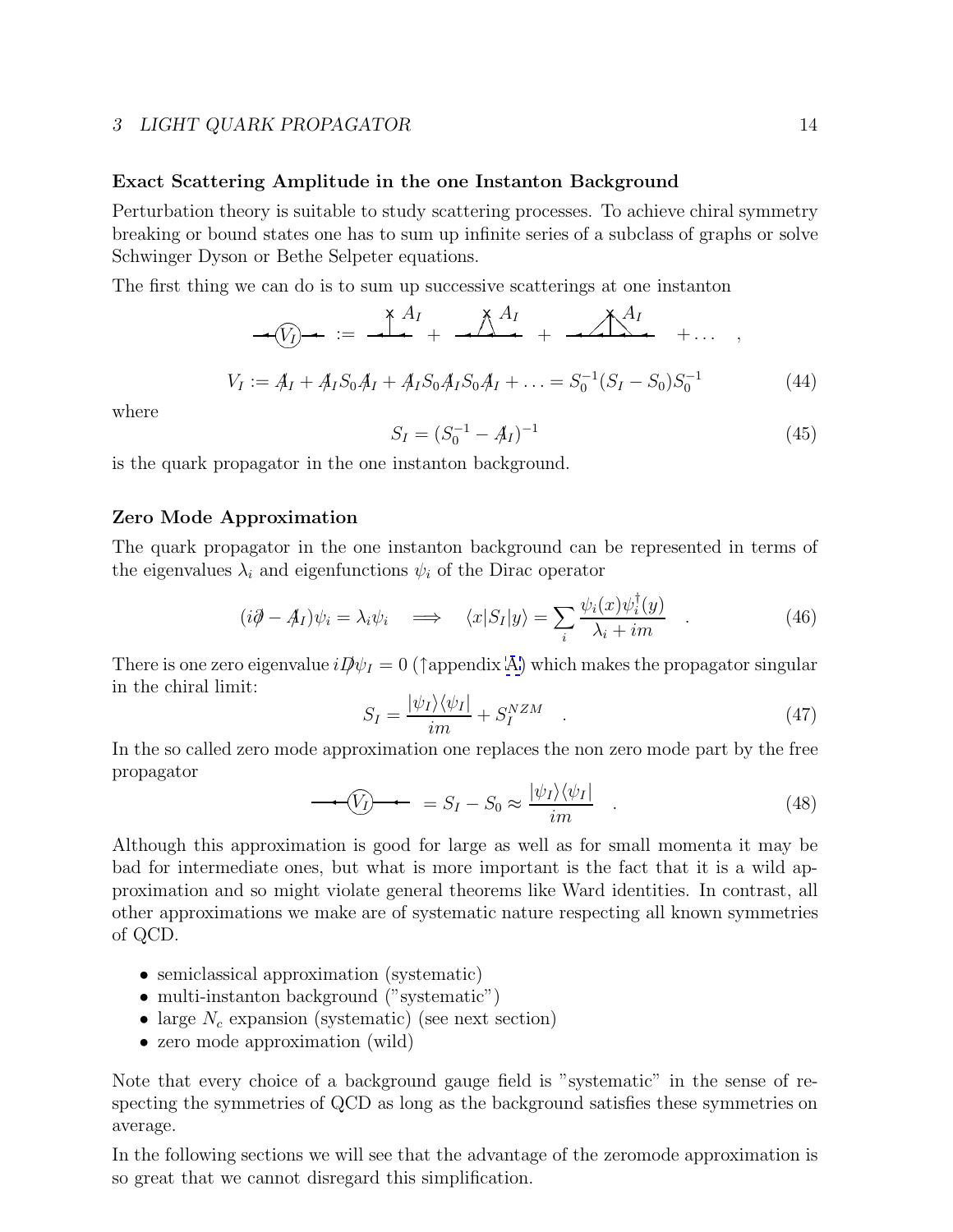### <span id="page-14-0"></span>**Effective Vertex in the Multi-instanton Background**

Let us consider a quark line with two scatterings at  $V_I$  and insert in between a number of instantons which differ from I and from all other instantons occuring elsewhere in the graph. This enables us to average over these enclosed instantons independently from the rest of the graph. Summation over all possible insertions with at least one instanton just yields the exact quark propagator minus the free propagator. Remember that direct repeated scattering at  $A_I$  is already included in  $V_I$ .

Let us define

$$
\begin{aligned}\n\mathcal{A}(q) \rightarrow \mathcal{B} &= \mathcal{A}(q) \rightarrow \mathcal{B} + \mathcal{A}(q) \rightarrow \mathcal{B}(q) \rightarrow \mathcal{B} + \mathcal{B}(q) \rightarrow \mathcal{B}(q) \rightarrow \mathcal{B}(q) \\
\mathcal{B} &= \mathcal{B} - \mathcal{B}(q) \rightarrow \mathcal{B}(q) \rightarrow \mathcal{B}(q) \\
\mathcal{B} &= \mathcal{B} - S_0\n\end{aligned}
$$
\n(49)

$$
M_I = V_I + V_I(S - S_0)V_I + V_I(S - S_0)V_I(S - S_0)V_I + \dots
$$
  
=  $V_I + V_I(S - S_0)M_I$ 

This equation can be solved for  $M_I$  with the following ansatz:

$$
M_I = \frac{1}{i\mu} S_0^{-1} |\psi_I\rangle \langle \psi_I | S_0^{-1} \tag{50}
$$

Inserting  $M_I$  and  $V_I$  into (49) we get

$$
\frac{1}{i\mu}S_0^{-1}|\psi_I\rangle\langle\psi_I|S_0^{-1} = \frac{1}{i\mu}(1 + \frac{1}{i\mu}\langle\psi_I|S_0^{-1}(S - S_0)S_0^{-1}|\psi_I\rangle)S_0^{-1}|\psi_I\rangle\langle\psi_I|S_0^{-1}
$$
(51)

$$
\implies \mu = m + i \langle \psi_I | S_0^{-1} (S - S_0) S_0^{-1} | \psi_I \rangle . \tag{52}
$$

## **A Nice Cancellation**

It is possible to arrange the graphs in such a way that every  $M_I$  occurs only once. Consider a graph containing two scattering processes  $M_I$  at the same instanton. The interesting part of the graph has the following form

$$
p \longrightarrow \underbrace{\widehat{M}_j \longrightarrow q}_{\vdots} \qquad = \frac{\alpha_p}{i_p} \left[ \frac{\psi_I(p)\psi_I^{\dagger}(q)}{i\mu} \right]_{i_q}^{\alpha_q \alpha_r} \left[ \frac{\psi_I(r)\psi_I^{\dagger}(s)}{i\mu} \right]_{i_s}^{\alpha_s} \tag{53}
$$

 $\alpha_p/i_p$  are the color/Dirac indices at the quark leg with momentum p. In a physical process in addition to the graph containing the above subgraph there exists another graph with only two quark lines interchanged.

$$
\begin{array}{ccc}\np & \longrightarrow & q \\
\hline\n\text{M}_j & \cdots & \text{M}_j\n\end{array}\n\quad = -\frac{\alpha_p}{i_p} \left[ \frac{\psi_I(p)\psi_I^{\dagger}(s)}{i\mu} \right]_{i_s}^{\alpha_s} \frac{\alpha_r}{i_r} \left[ \frac{\psi_I(r)\psi_I^{\dagger}(q)}{i\mu} \right]_{i_q}^{\alpha_q}\n\end{array} \tag{54}
$$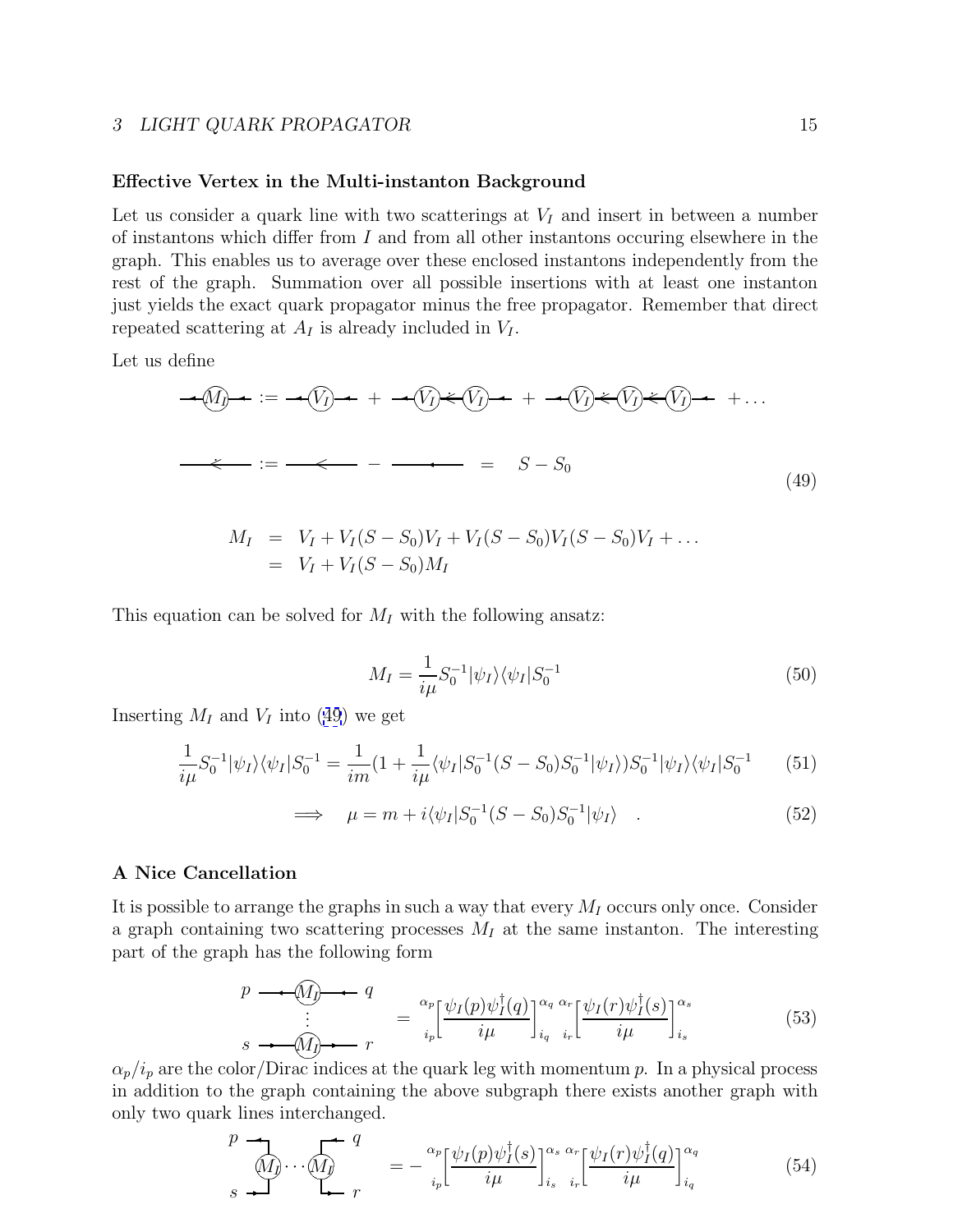<span id="page-15-0"></span>As usual, the interchange of two quark lines causes a minus sign in the amplitude. Inspecting the two expressions, we see that they coincide except for the sign, thus there exists a complete cancellation

$$
\begin{array}{ccc}\n\bullet & \xrightarrow{\mathbf{M}} & \bullet \\
\vdots & \bullet & \mathbf{M}\n\end{array}\n\qquad\n\begin{array}{ccc}\n\bullet & \bullet & \bullet \\
\hline\n\vdots & \bullet & \mathbf{M}\n\end{array}\n\qquad\n\begin{array}{ccc}\n\bullet & \bullet & \bullet \\
\hline\n\vdots & \bullet & \mathbf{M}\n\end{array}\n\qquad\n\begin{array}{ccc}\n\bullet & \bullet & \bullet \\
\hline\n\vdots & \bullet & \mathbf{M}\n\end{array}\n\end{array}\n\qquad\n\begin{array}{ccc}\n\bullet & \bullet & \bullet \\
\hline\n\vdots & \bullet & \mathbf{M}\n\end{array}\n\qquad\n\begin{array}{ccc}\n\bullet & \bullet & \bullet \\
\hline\n\vdots & \bullet & \mathbf{M}\n\end{array}\n\end{array}\n\tag{55}
$$

Whenever an  $M_I$  occurs twice or more than twice in a graph there exists another graph with opposite sign. Both contributions cancel each other and can be ignored. So a quark can scatter only once at every instanton. This can be seen in another way: Because of Fermi statistics every state can be occupied only once, and there is only one state for each quark in the zero mode approximation, namely the zeromode.

There are two equivalent descriptions of feynman graphs:

 

- 1. Draw all topologically distinct graphs with non-numerated vertices and assign a symmetry factor to each graph,
- 2. Draw all topologically distinct graphs with numerated vertices and assign a factor  $1/V$ , where V is the number of vertices.

If all possible graphs containing  $M<sub>I</sub>$  are allowed it is not difficult to see within the second description that they can really be paired as stated above.

## **Renormalization of the Instanton-Density**

Up to now the cancellation is incomplete because not all graphs are allowed. Consider e.g.



most general tadpole

not allowed

It is a general fact that all disallowed graphs can be paired with other disallowed graphs or with tadpoles and vice versa.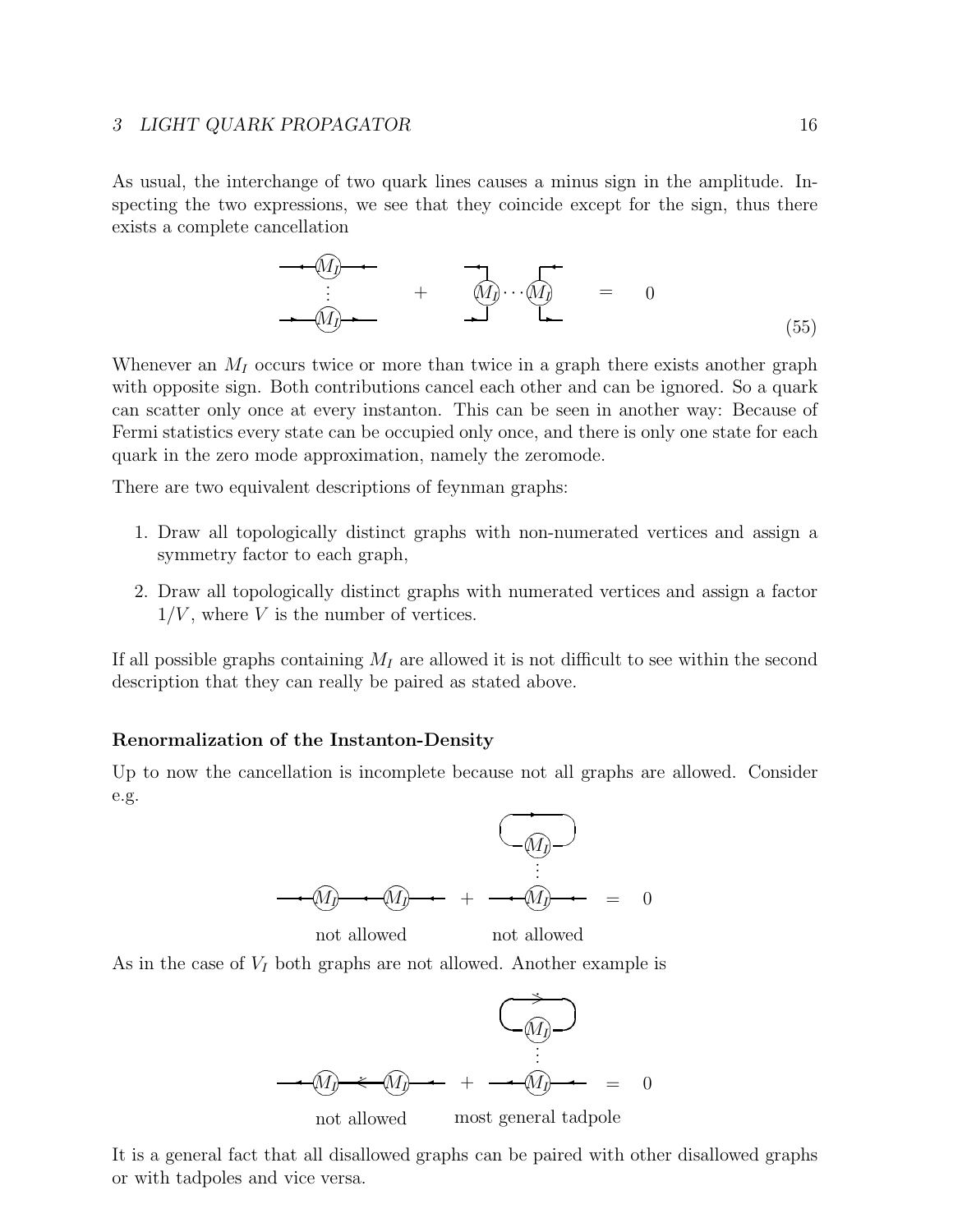<span id="page-16-0"></span>What we have to do is to "disallow" all tadpole graphs. Every  $M_I$  can be surrounded by tadpoles which contribute with a universal multiplicative factor which can be absorbed in a redefinition of the instanton density  $n_R$ . Using this renormalized density  $n_R$  the pairing is now perfect and the statement "every  $M_I$  occurs only once" becomes true.

One further can show that in the presence of dynamical quarks this renormalized density has to be identified with the gluon condensate instead of the "bare" density because the same tadpoles contribute to the gluon condensate too.

## **Selfconsistency Equation for the Quark Propagator**

Quark loops are no longer possible because they cannot be connected to another part of the graph via a common instanton. All graphs which can contribute to the propagator are chains of different  $M'_I s$ .

Mn <sup>I</sup> + Mn<sup>I</sup> Mn <sup>J</sup> + Mn<sup>I</sup> Mn<sup>J</sup> Mn K + I6=J6=... = \* < +

The  $M'_I s$  can be averaged independently

$$
M(p) := i \langle M_I \rangle = \frac{n_R}{2\mu} p^2 \varphi'^2(p) \quad , \tag{56}
$$

where  $\varphi'$  is defined in appendix [A.](#page-29-0) The resulting expression for the propagator now has the form

$$
S = S_0 + S_0 \frac{M}{i} S_0 + S_0 \frac{M}{i} S_0 \frac{M}{i} S_0 + \dots = (S_0^{-1} + M)^{-1}
$$
(57)

where  $M = M(p)$  is the momentum dependent mass defined above. There is just one thing to do: We have to solve the circular dependence

$$
n_R \longrightarrow M \begin{cases} 56 \\ 57 \end{cases} \begin{cases} S \\ \mu \end{cases} (52)
$$

but  $\mu$  is just a number, which makes the solution very simple. Inserting (56) and (57) into [\(52\)](#page-14-0) one gets the following equation for  $\mu$ 

$$
\mu = m + \int d^4p \, \frac{2\varphi'^2(p)M_p}{p^2 + (m + M_p)^2} (p^2 + m(m + M_p)) \tag{58}
$$

which may be solved numerically for different current masses m.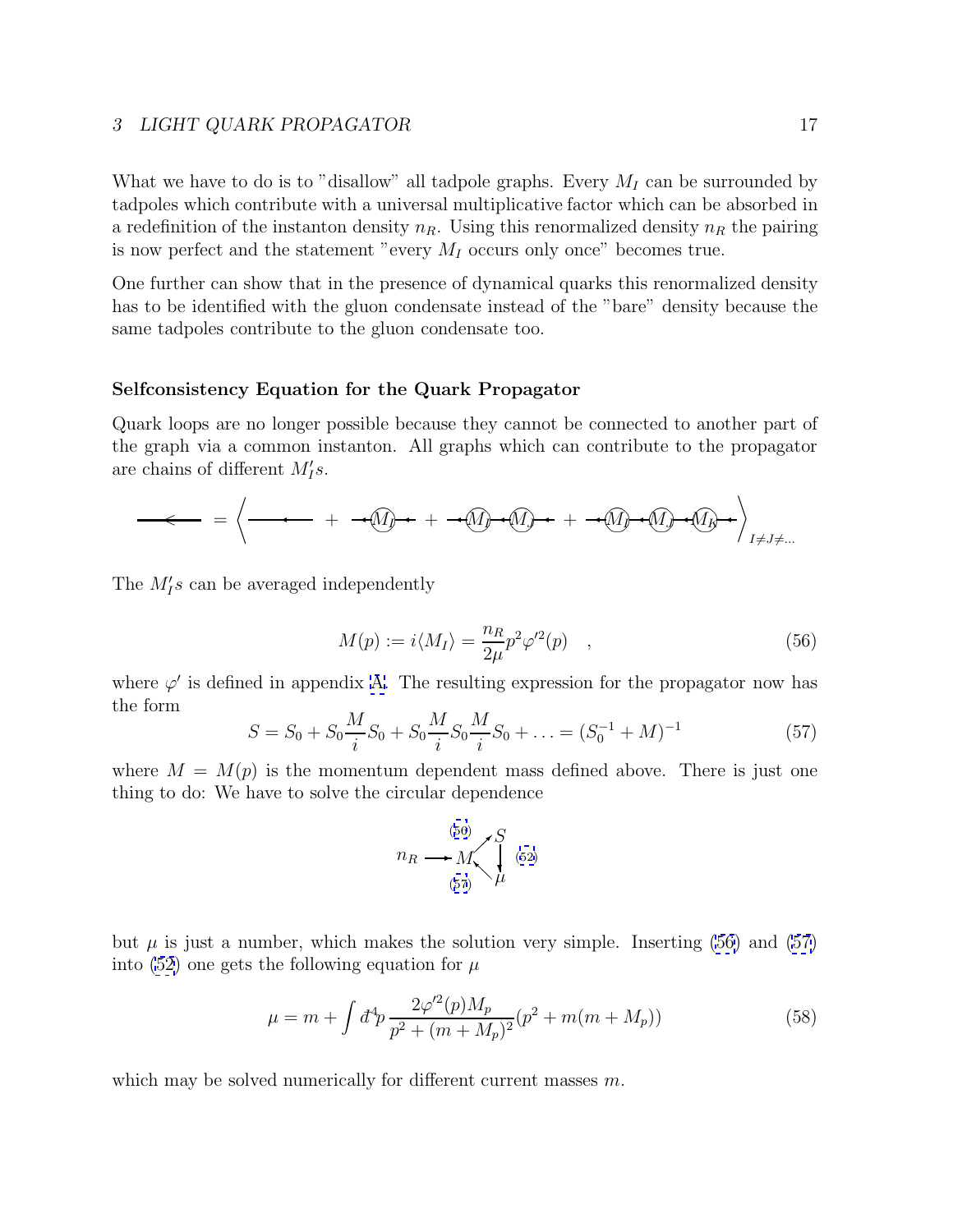### **Some Phenomenological Results**

In the chiral limit ([58](#page-16-0)) reduces to

$$
\mu^2 = n_R \int d^4 p \frac{p^4 \varphi'^4(p)}{p^2 + M_p^2} = \alpha n_R \rho^2 + O(n_R^2)
$$
\n(59)

 $\mu^2$  is proportional to  $n_R$  and thus M is proportional to  $\sqrt{n_R}$  in contrast to a linear dependence on  $n_R$  obtained from a naive density expansion.

In the last expression the denominator has been expanded in the density and

$$
\alpha = \rho^{-2} \int d^4 p \, p^2 \varphi^{\prime 4}(p) = 6.6 \tag{60}
$$

is a universal number. For the standard values of  $n_R$  and  $\rho$  one gets

$$
\mu_0^2 = 6.6 n_R \rho^2 = (100 \text{MeV})^2 ,
$$
  
\n
$$
M(p = 0) = 7.7 \rho \sqrt{n_R} = 300 \text{MeV} .
$$
 (61)

The exact solution of (59) which has been obtained numerically by iteration, differs from the leading density value by 15%:

$$
M(0) = 345 \text{MeV} \quad . \tag{62}
$$

The momentum dependence of the quark mass is shown in figure [2](#page-36-0). The mass  $m + M(p)$ may be interpreted as the mass of a constituent quark. At high energies it tends to the current mass, at low momentum chiral symmety breaking occurs and the quark gets its constituent mass  $M(0)$ . Note that this is not a pole mass but a virtual mass at zero momentum squared.

Let us now take into account a small current mass m formally of the order  $\sqrt{n_R}$ . The selfconsistency equation now reads

$$
1 = \frac{m}{\mu} + \frac{\mu_0^2}{\mu^2} + O(n_R) \quad . \tag{63}
$$

Solving it for  $\mu$  leads to

$$
\mu_0 \le \mu = \frac{1}{2}m + \sqrt{\frac{1}{4}m^2 + \mu_0^2} \le m + \mu_0 \tag{64}
$$

For the strange quark  $\mu$  is increased by a factor of 2:

$$
\mu(m_s = 150 \text{MeV}) = 200 \text{MeV} \tag{65}
$$

It is interesting that  $m_s + M(0)$  remains to be 300MeV. For zero momentum the increase of the current mass is just compensated by an equal decrease of the dynamical mass  $M(0)$ .

From the propagator one can obtain the quark condensate

$$
\langle \bar{\psi}\psi \rangle := \lim_{x \to 0} \text{tr}_{CD}(S(x) - S_0(x)) = N_c \int d^4p \text{tr}_D(S(p) - S_0(p)) \quad . \tag{66}
$$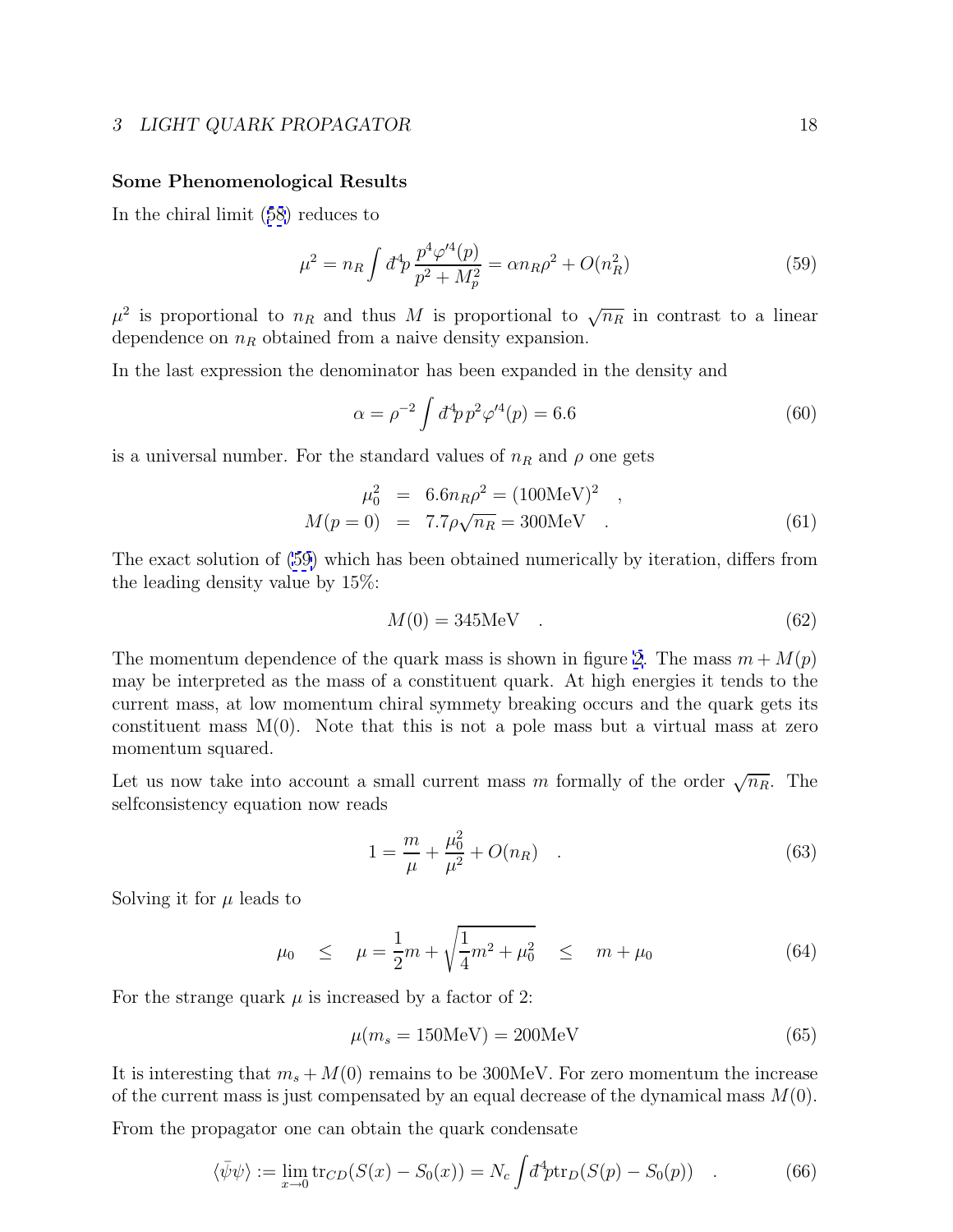<span id="page-18-0"></span>In leading order in the density one gets

$$
i\langle \bar{\psi}\psi \rangle = \frac{n_R N_c}{\mu} = \langle G_{\mu\nu}^a G_a^{\mu\nu} \rangle / 32\pi^2 \mu \quad . \tag{67}
$$

This leads to the following condensates for  $u, d$  and s quarks:

$$
i\langle \bar{u}u \rangle = i\langle \bar{d}d \rangle = (250 \text{MeV})^3 \quad , \quad \langle \bar{s}s \rangle = 0.5 \langle \bar{u}u \rangle \quad . \tag{68}
$$

For heavy quarks there exists a similar relation

$$
i\langle \bar{\psi}\psi \rangle = \langle G_{\mu\nu}^a G_a^{\mu\nu} \rangle / 48\pi^2 m + O(m^{-3}) \quad , \tag{69}
$$

which leads within  $10\%$  to the same value for the strange quark condensate. This nicely confirms the hypothesis that the strange quark can be treated as a light quark as well as a heavy quark. This hypothesis is used in heavy to light quark matching formulas.

## Large  $N_c$  expansion

Consider now the case of  $N_f$  light quark flavors  $u, d, s, \ldots$ . The discussion of the one flavor case in the previous sections can be copied up to the pairing and cancelation of graphs which contain more than one  $M_I$  ([55](#page-15-0)). This is still true in the multiple flavor case but now both quark lines in [\(55\)](#page-15-0) must have the same flavor because  $M_I$  always connects quarks of the same flavor. So we have the theorem: "every  $M_I$  occurs only once for each flavor". From this point on the discussion of the one flavor case breaks down because there are now graphs contributing to the propagator containing quark loops. The simplest new contribution has the form

$$
\underbrace{M_{j} \qquad M}_{\vdots \qquad \vdots \qquad \vdots \qquad \vdots
$$
\n
$$
\underbrace{u \quad M_{j} \quad u \quad M_{j} \quad u}_{\text{}} \qquad \qquad \ldots \qquad \ldots
$$

Is this contribution small in some sense ? Yes it is ! Quark loops are suppressed by a factor  $1/N_c$ . In perturbative context this is extensively discussed in [\[28](#page-34-0)], in instanton physics it was first used by [[19](#page-34-0)]. Although  $1/3$  is not a very small number the large  $N_c$ expansion seems to be a good approximation in various cases.

Consider a graph and add to it a new quark loop consisting of

$$
N
$$
 new instantons  
\n
$$
S \geq N.
$$

This multiplies the graph (see table [1](#page-19-0)) by a factor loop =  $O(N_c^{1+N-S})$ . The following cases are possible: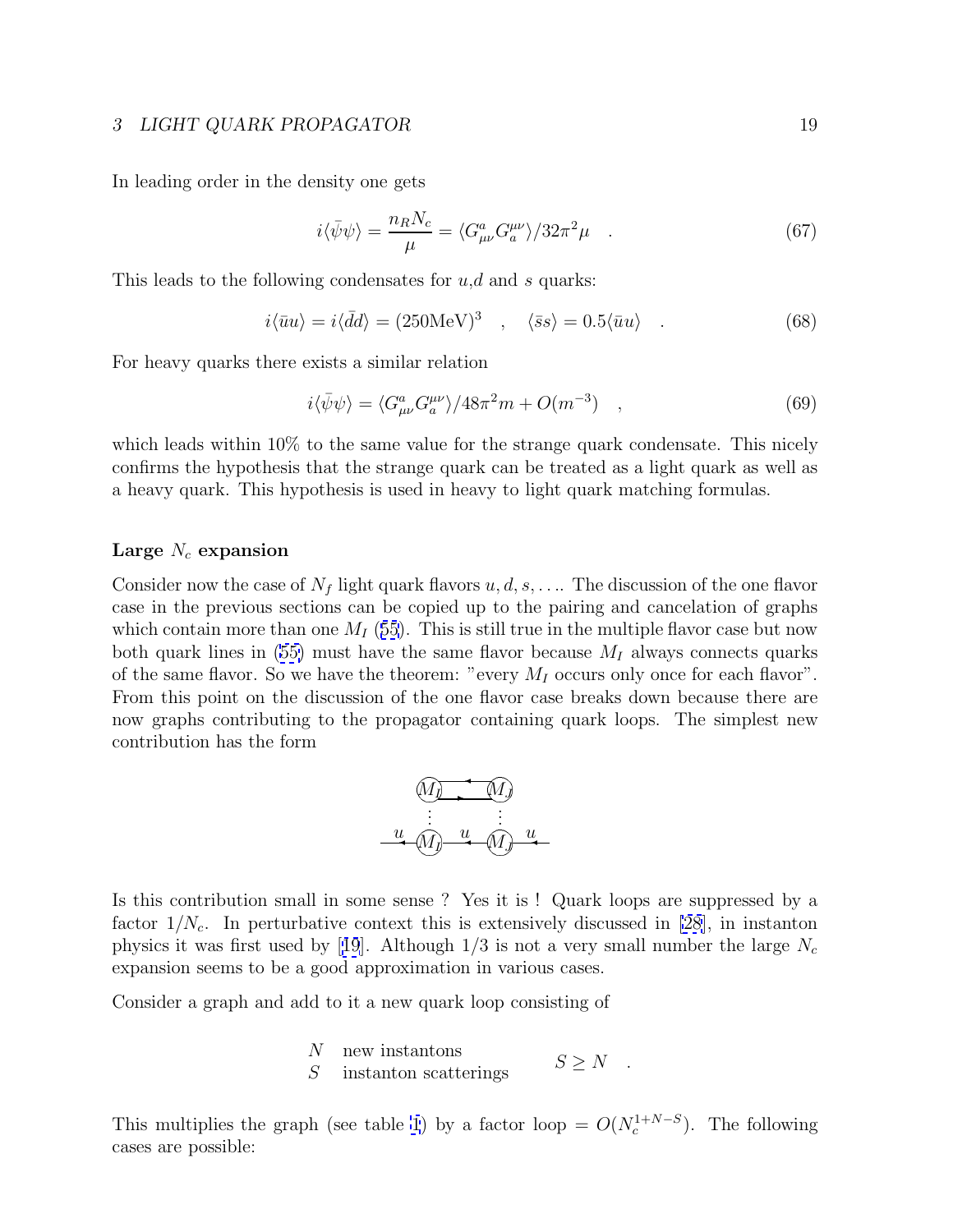<span id="page-19-0"></span>

| Parameters           | $n_R, \rho, N_c, (q_R)$                                                                           |
|----------------------|---------------------------------------------------------------------------------------------------|
| Instanton density    | $n = N/V_4 = n_R N_c \approx (200 \text{MeV})^4$                                                  |
| Instanton radius     | $\rho \approx (600 \text{MeV})^{-1}$                                                              |
| Number of colors     | $N_c=3$                                                                                           |
| Coupling constant    | $g = g_R/N_c$ (not used in semicl. limit)                                                         |
| Gluon condensate     | $\langle GG \rangle = \langle G^a_{\mu\nu} G_a^{\mu\nu} \rangle / 32\pi^2 =: n_R N_c$             |
| Quark condensate     | $\langle \bar{\psi}\psi \rangle \approx 0.39 N_c \rho^{-1} \sqrt{n_R} \approx (253 \text{MeV})^3$ |
| Constituent mass     | $M(p) \sim \rho \sqrt{n_R}$                                                                       |
| Quark mass           | $M_{quark}(0) \approx 7.7 \rho n_B^{1/2} \approx 300 \text{MeV}$                                  |
| Gluon mass           | $M_{gluon}(0) \approx 10.9 \,\rho n_B^{1/2} \approx 420 \text{MeV}[24]$                           |
| Ghost mass           | $M_{ghost}(0) \approx 7.7 \rho n_B^{1/2} \approx 300 \text{MeV}[24]$                              |
| Meson correlator     | $\langle \bar{\psi} \Gamma \psi(x) \bar{\psi} \Gamma \psi(0) \rangle_{trunc.} \sim N_c$           |
| Quark loop           | $\sim N_c$                                                                                        |
| Instanton scattering | $\sim N_c^{-1} \rho n_R^{-1/2}$                                                                   |
| Instanton occurance  | $\sim N_c n_B$                                                                                    |
| Gluon loop           | $\sim N_c^2-1$                                                                                    |
| Instanton scattering | $\sim (N_c^2-1)^{-1}$                                                                             |

Table 1: Dependence of various quantities on the parameters of the instanton liquid model  $n_R, \rho, N_c, (g_R)$ .

$$
\begin{array}{rcl}\n1 + N - S \\
= 1 & \Longleftrightarrow M = N \Longleftrightarrow \text{all instantons are new} \\
\Longleftrightarrow \text{the loop is disconnected} \\
= 0 & \Longleftrightarrow \text{one old instanton} \Longleftrightarrow \text{the loop is a tadpole} \\
< 0 & \text{the loop is supressed by at least one } 1/N_c\n\end{array}
$$

Disconnected graphs are cancelled by the denominator and tadpoles have been absorbed in  $n_R$ . So quark loops are indeed suppressed in the limit  $N_c \to \infty$ . The same is true for gluon loops. This can be seen by the same argument using the  $N_c$  dependences from table 1.

## **4 Four Point Functions**

## **Introduction**

In the last section we have derived comprehensive Feynman rules within the zero mode aprroximation:

$$
= \frac{1}{p' + im} = S_0(p)
$$
  

$$
p \longrightarrow \widehat{M} \longrightarrow q = \frac{1}{i\mu} p' \psi_I(p) \psi_I^{\dagger}(q) q'
$$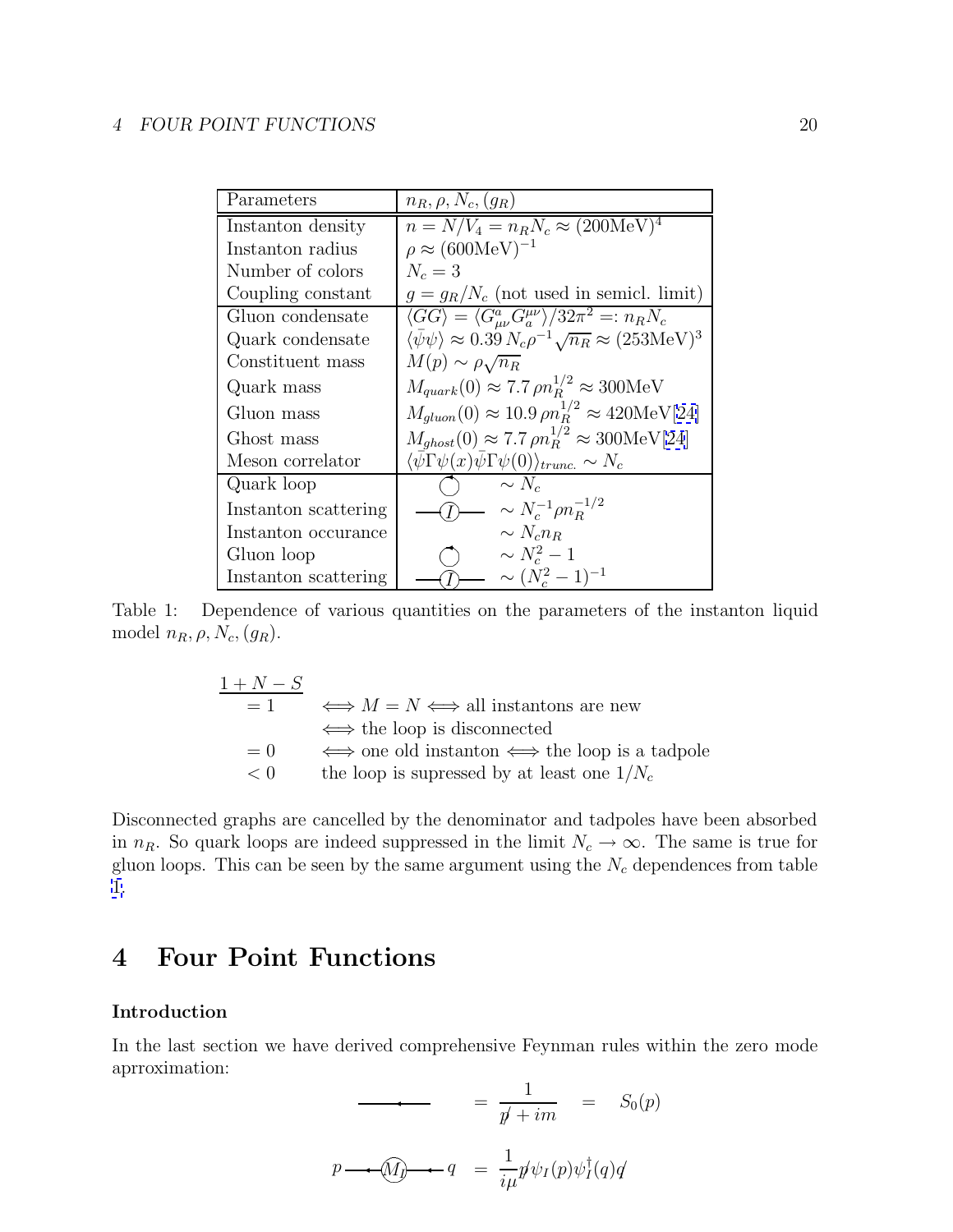<span id="page-20-0"></span>A quark of a given flavor can scatter only once at a instanton I via  $M_I$ . Tadpole graphs are not allowed, they are absorbed in the renormalized instanton density  $n_R$  which has to be used when averaging over the instantons. In the large  $N_c$  limit dynamical quark loops are supressed and  $\mu$  can be determined by ([58](#page-16-0)). In the chiral limit

$$
\mu^2 = 6.6n_R\rho^2 + O(n_R^2) \quad . \tag{70}
$$

In this section we want to calculate 4 point functions in the case of two quark flavors of equal mass in the limit  $N_c \to \infty$  within the zero mode approximation:

$$
\delta(p - s + r - q) \Pi_{\Gamma \Gamma'}(p, s, q, r) = \Gamma \sum_{s}^{p} \Gamma'_{r} =
$$
\n
$$
- \int dx dy dz dw \, e^{i(py - qz + rw - sx)} \langle 0 | T \bar{\psi}(x) \Gamma \psi(y) \bar{\psi}(z) \Gamma' \psi(w) | 0 \rangle .
$$
\n(71)

The  $\psi$  fields are u or d quark fields arbitrarily mixed. Without restriction to generality we have taken the correlator to be a color singlet . These 4 point functions can be used to study meson correlators (see chapter [5](#page-25-0))

$$
\Pi(t) = \sqrt[12]{K} \mathcal{Y}' \mathcal{L} =
$$
\n
$$
= \int (dpds) \int (dqdr) \Pi(p, s, q, r) = - \int dx e^{itx} \langle 0|\mathcal{T}j_{\Gamma}(x)j_{\Gamma'}(0)|0\rangle ,
$$
\n
$$
j_{\Gamma}(x) = \bar{\psi} \Gamma \psi(x) , \quad j_{\Gamma'}(0) = \bar{\psi} \Gamma' \psi(0) ,
$$
\n
$$
\int (dpds) = \int dpds \, \delta(p - s - t) , \quad \int (dqdr) = \int dqdr \, \delta(q - r - t) ,
$$
\n
$$
t = p - s = q - r .
$$
\n(72)

## Large  $N_c$  approximation

= −

The most general graph for the quark propagator is a sequence of different instantons  $M_I$ , according to the rules above. Similarly the most general graph for the triplet correlator  $\langle (u\bar{u}) (\bar{d}u) \rangle$  consists of two quark propagators each containing every insanton only once. However, the  $u$  and  $d$  propagator may contain common instantons, e.g.

$$
p \stackrel{u}{\longrightarrow} \underbrace{(M)} \longrightarrow \underbrace{(M)} \longrightarrow \underbrace{(M)} \longrightarrow \underbrace{(M)} \longrightarrow \underbrace{(M)} \longrightarrow \underbrace{(M)} \stackrel{u}{\longrightarrow} q
$$
\n...  
\n
$$
s \stackrel{d}{\longrightarrow} \underbrace{(M)} \longrightarrow \underbrace{(M)} \longrightarrow \underbrace{(M)} \longrightarrow \underbrace{(M)} \longrightarrow \underbrace{(M)} \stackrel{u}{\longrightarrow} r
$$

It is always assumed that the left and right hand sides of the graphs form color singlets. Non-common instantons can be averaged like in the propagator case to yield graphs of the form u u

$$
\begin{array}{c}\n\downarrow u \\
\hline\n\downarrow u \\
\hline\n\downarrow u \\
\hline\n\downarrow u \\
\hline\n\downarrow u \\
\hline\n\downarrow u \\
\hline\n\downarrow u \\
\hline\n\downarrow u \\
\hline\n\downarrow u \\
\hline\n\downarrow u \\
\hline\n\downarrow u \\
\hline\n\downarrow u \\
\hline\n\downarrow u \\
\hline\n\downarrow u \\
\hline\n\downarrow u \\
\hline\n\downarrow u \\
\hline\n\downarrow u \\
\hline\n\downarrow u \\
\hline\n\downarrow u \\
\hline\n\downarrow u \\
\hline\n\downarrow u \\
\hline\n\downarrow u \\
\hline\n\downarrow u \\
\hline\n\downarrow u \\
\hline\n\downarrow u \\
\hline\n\downarrow u \\
\hline\n\downarrow u \\
\hline\n\downarrow u \\
\hline\n\downarrow u \\
\hline\n\downarrow u \\
\hline\n\downarrow u \\
\hline\n\downarrow u \\
\hline\n\downarrow u \\
\hline\n\downarrow u \\
\hline\n\downarrow u \\
\hline\n\downarrow u \\
\hline\n\downarrow u \\
\hline\n\downarrow u \\
\hline\n\downarrow u \\
\hline\n\downarrow u \\
\hline\n\downarrow u \\
\hline\n\downarrow u \\
\hline\n\downarrow u \\
\hline\n\downarrow u \\
\hline\n\downarrow u \\
\hline\n\downarrow u \\
\hline\n\downarrow u \\
\hline\n\downarrow u \\
\hline\n\downarrow u \\
\hline\n\downarrow u \\
\hline\n\downarrow u \\
\hline\n\downarrow u \\
\hline\n\downarrow u \\
\hline\n\downarrow u \\
\hline\n\downarrow u \\
\hline\n\downarrow u \\
\hline\n\downarrow u \\
\hline\n\downarrow u \\
\hline\n\downarrow u \\
\hline\n\downarrow u \\
\hline\n\downarrow u \\
\hline\n\downarrow u \\
\hline\n\downarrow u \\
\hline\n\downarrow u \\
\hline\n\downarrow u \\
\hline\n\downarrow u \\
\hline\n\downarrow u \\
\hline\n\downarrow u \\
\hline\n\downarrow u \\
\hline\n\downarrow u \\
\hline\n\downarrow u \\
\hline\n\downarrow u \\
\hline\n\downarrow u \\
\hline\n\downarrow u \\
\hline\n\downarrow u \\
\hline\n\downarrow u \\
\hline\n\downarrow u \\
\hline\n\downarrow u \\
\hline\n\downarrow u \\
\hline\n\downarrow u \\
\hline\n\downarrow u \\
\hline\n\downarrow u \\
\hline\n\downarrow u \\
\hline\n\downarrow u \\
$$

where the thick line represents the full propagator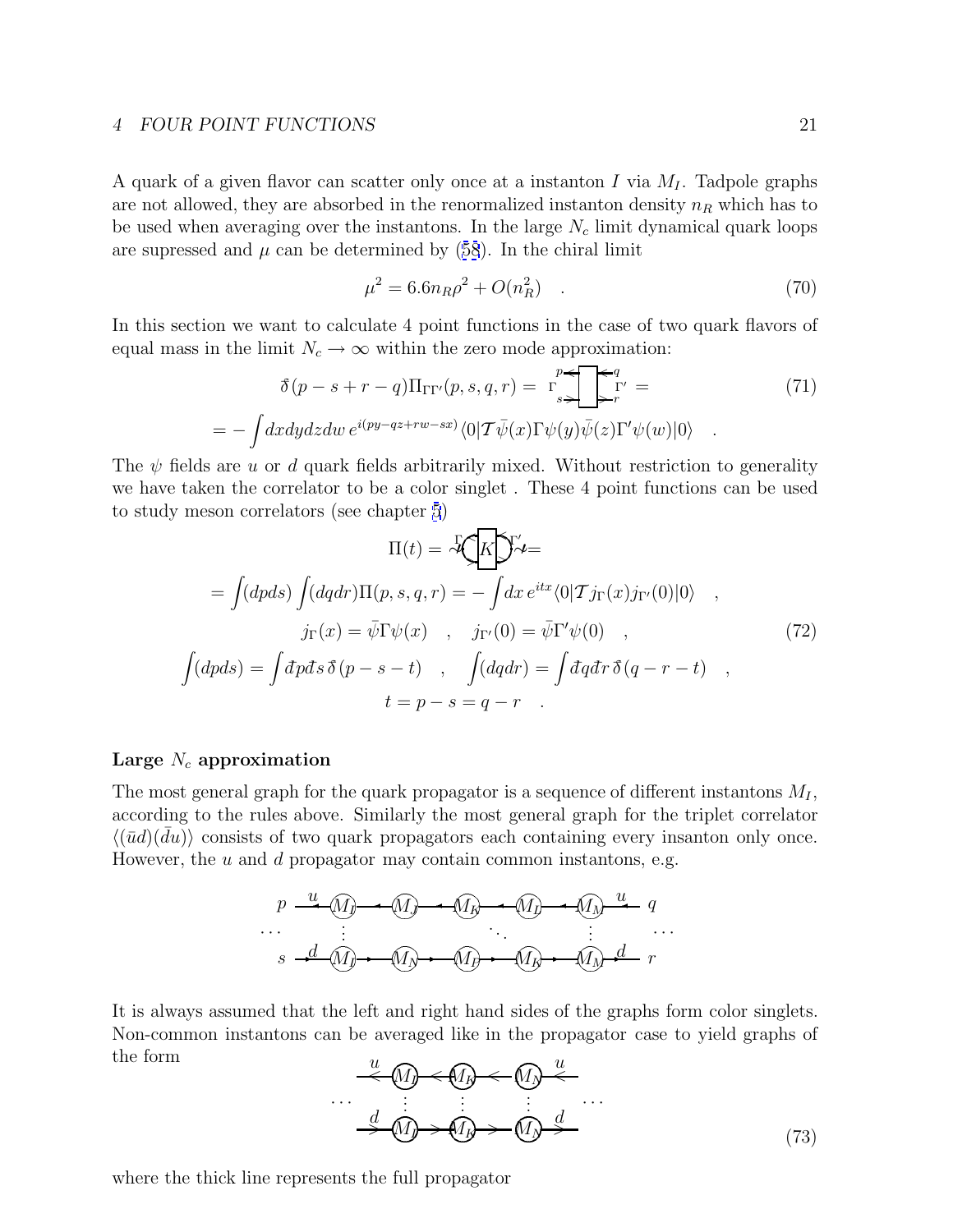Mn<sup>I</sup> + Mn<sup>I</sup> Mn<sup>J</sup> + Mn<sup>I</sup> Mn<sup>J</sup> Mn<sup>K</sup> + I6=J6=... = \* < +

It can be shown that non planar diagrams like



are suppressed by  $1/N_c$ , where again the left and right hand sides of the graphs have to form color singlets. So only the ladder diagrams shown in [\(73\)](#page-20-0) contribute to the triplet correlator.

One might think that the mixed correlator  $\langle (\bar{u}u)(\bar{d}d) \rangle$  is zero because the graphs necessarily include quark loops, or that only the two loop graphs contribute — but this is not the case! Let us first state the result and then discuss it. Graphs contributing to the mixed correlator are chains of quark bubbles

$$
\begin{array}{c}\n\underbrace{u}_{\text{M}} & d \\
\hline\n\underbrace{u}_{\text{M}} & \text{M}_{\text{J}} \\
\hline\n\underbrace{u}_{\text{J}} & \text{M}_{\text{J}} \\
\hline\n\underbrace{u}_{\text{J}} & \text{M}_{\text{J}} \\
\hline\n\end{array}\n\qquad\n\begin{array}{c}\n\underbrace{u}_{\text{M}} & d \\
\hline\n\underbrace{u}_{\text{J}} & \text{M}_{\text{J}} \\
\hline\n\underbrace{u}_{\text{J}} & \text{M}_{\text{J}} \\
\hline\n\end{array}\n\qquad (74)
$$

Application of the  $N_c$  counting rules shows that this chain is of order  $1/N_c$ . Taking the color trace at the left and right hand side of the chain we see that the mixed correlator is of order  $N_c$ . Using [\(55](#page-15-0)) it is clear that the triplet correlator is of the same order.

What is wrong with the derivation of quark loop suppression in the last chapter ? The main assumption was that every graph containing a loop can be constructed from a graph not possessing this loop by simply adding the loop. Eliminating a loop from the bubble chain (74) yields a disconnected graph, but we only consider connected 4 point functions. So the quark loop chain cannot be constructed in a way needed to prove quark loop suppression.

In the case of meson correlators one can take another point of view. The disconnected two loop contribution is of order  $N_c^2$  but (except for the scalar case) the contribution is zero. So the bubble chain is a subleading graph of order  $N_c$  and nothing has been said about the form of subleading graphs.

Nevertheless, all connected graphs can be obtained starting from (74) by adding further instantons and bubbles — but now  $N_c$  counting rules tell us that every attempt results in a  $1/N_c$  suppression. Therefore the bubble chain is the most general leading order graph.

Nothing has to be changed for the correlator  $\langle (d\bar{d}d)(\bar{d}d)\rangle$  except that chain (74) must start with d.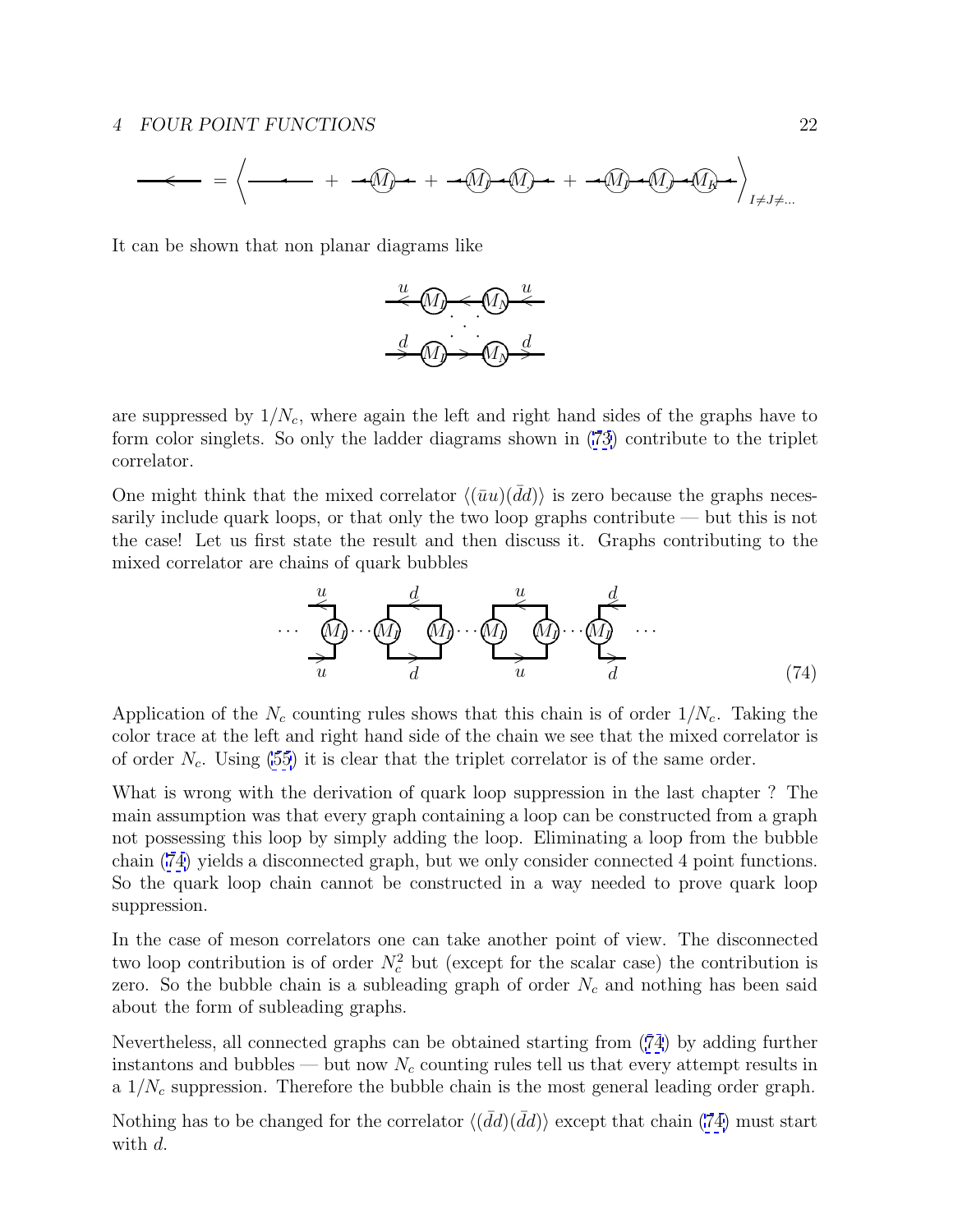<span id="page-22-0"></span>To calculate the connected 4 point functions one must now average and sum up the chains. Alternatively this can be represented in recursive from usually called Bethe Salpeter equations:



## **Solution of the Bethe Salpeter Equations**

Before solving the BS equations we have to construct the kernel. The l.h.s. of the kernel always forms a color singlet because of the restriction to color singlet correlators.

Contracting the color and Dirac indices on the l.h.s. and using the formulas of appendix [A](#page-29-0) one gets

$$
\left\langle \Gamma \right\rangle_{s} \xrightarrow{p \to \mathcal{M}} \left\langle \Gamma \right\rangle_{s} \xrightarrow{1} \left\langle \mathcal{M}_{\mathcal{J}} \right\rangle_{\mathcal{M}} = \frac{1}{(i\mu)^{2}} \langle \psi \psi_{I}(r) \psi_{I}^{\dagger}(s) \xi \Gamma \psi \psi_{I}(p) \psi_{I}^{\dagger}(q) q \rangle_{I} = \qquad (76)
$$
\n
$$
= -\frac{n_{R}}{\mu^{2}} p \varphi'(p) q \varphi'(q) r \varphi'(r) s \varphi'(s) \delta(p - s + r - q) \left\langle \text{tr}_{D} \left( \Gamma \frac{1 \pm \gamma_{5}}{2} \right) \frac{1 \pm \gamma_{5}}{2} \right\rangle_{\pm}.
$$

The kernel can now be determined to be

$$
p \rightarrow \begin{bmatrix} 1 & p \rightarrow q \\ 1 & p \rightarrow q \\ 1 & r \end{bmatrix} := \left\langle \begin{array}{c} p \rightarrow q \\ \vdots \\ s \rightarrow q \end{array} \right\rangle_{I} = - \left\langle \begin{array}{c} p \rightarrow q \\ \vdots \\ s \rightarrow q \end{array} \right\rangle_{I} = - \frac{1}{n_{R}N_{c}} \sqrt{M_{p}M_{q}M_{r}M_{s}} \delta(p - s + r - q) \left(\delta_{i_{s}}^{i_{p}} \delta_{i_{q}}^{i_{r}} + \gamma_{s}^{i_{p}} \gamma_{s}^{i_{r}} \delta_{i_{q}}^{i_{r}}\right) \delta_{\alpha_{s}}^{\alpha_{p}} \delta_{\alpha_{q}}^{\alpha_{r}} \end{array} \right. \tag{77}
$$

The result is just proportional to the nonlocal version of the 't Hooft vertex between color singlet states.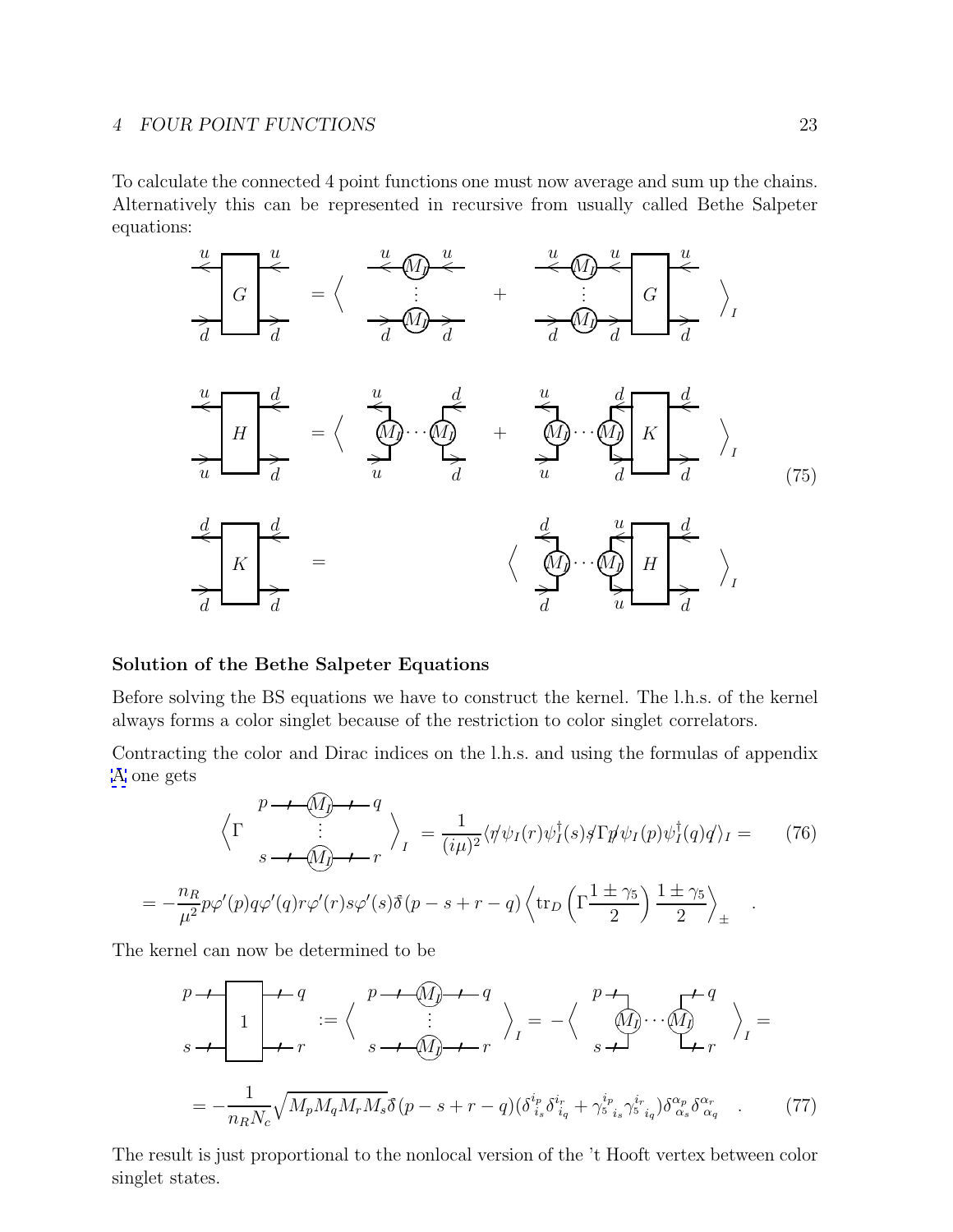<span id="page-23-0"></span>The solutions of the BS equations have a very similar structure:

$$
\begin{array}{ccc}\np \to & A \\
A & \to & r\n\end{array} = -\frac{1}{n_R N_c} \sqrt{M_p M_q M_r M_s} \delta(p - s + r - q) \tag{78}
$$
\n
$$
(A_0(t) \delta_{i_s}^{i_p} \delta_{i_q}^{i_r} + A_5(t) \gamma_{i_s}^{i_p} \gamma_{i_q}^{i_r}) \delta_{\alpha_s}^{\alpha_p} \delta_{\alpha_q}^{\alpha_r} \quad .
$$

A<sub>0</sub> and A<sub>5</sub> are scalar functions depending only on  $t = p - s = q - r$ . The proof is simple: The kernel has the structure (78) with  $A_0 = A_5 = 1$ . The product of two vertices yields the sames structure:

$$
\begin{array}{ccc}\np & \rightarrow & A \\
\hline\n & A & B & \rightarrow & \\
 & \rightarrow & r & \\
 & \rightarrow & r & \\
 & \rightarrow & r & \\
 & \rightarrow & r & \\
 & \rightarrow & r & \\
 & \rightarrow & r & \\
 & \rightarrow & r & \\
 & \rightarrow & r & \\
 & \rightarrow & r & \\
 & \rightarrow & r & \\
 & \rightarrow & r & \\
 & \rightarrow & r & \\
 & \rightarrow & r & \\
 & \rightarrow & r & \\
 & \rightarrow & r & \\
 & \rightarrow & r & \\
 & \rightarrow & r & \\
 & \rightarrow & r & \\
 & \rightarrow & r & \\
 & \rightarrow & r & \\
 & \rightarrow & r & \\
 & \rightarrow & r & \\
 & \rightarrow & r & \\
 & \rightarrow & r & \\
 & \rightarrow & r & \\
 & \rightarrow & r & \\
 & \rightarrow & r & \\
 & \rightarrow & r & \\
 & \rightarrow & r & \\
 & \rightarrow & r & \\
 & \rightarrow & r & \\
 & \rightarrow & r & \\
 & \rightarrow & r & \\
 & \rightarrow & r & \\
 & \rightarrow & r & \\
 & \rightarrow & r & \\
 & \rightarrow & r & \\
 & \rightarrow & r & \\
 & \rightarrow & r & \\
 & \rightarrow & r & \\
 & \rightarrow & r & \\
 & \rightarrow & r & \\
 & \rightarrow & r & \\
 & \rightarrow & r & \\
 & \rightarrow & r & \\
 & \rightarrow & r & \\
 & \rightarrow & r & \\
 & \rightarrow & r & \\
 & \rightarrow & r & \\
 & \rightarrow & r & \\
 & \rightarrow & r & \\
 & \rightarrow & r & \\
 & \rightarrow & r & \\
 & \rightarrow & r & \\
 & \rightarrow & r & \\
 & \rightarrow &
$$

$$
= -\frac{1}{n_R N_c} \sqrt{M_p M_q M_r M_s} \delta(p - s + r - q)
$$
(79)  

$$
(A_0 F_0 B_0(t) \delta^{i_p}_{i_s} \delta^{i_r}_{i_q} + A_5 F_5 B_5(t) \gamma^{i_p}_{s} \delta^{i_r}_{i_q}) \delta^{\alpha_p}_{\alpha_s} \delta^{\alpha_r}_{\alpha_q} ,
$$

$$
F_0(t) = -\int (dpds) \frac{1}{n_R} M_p M_s \text{tr}_D(S(p)S(s)) ,
$$
  
\n
$$
F_5(t) = -\int (dpds) \frac{1}{n_R} M_p M_s \text{tr}_D(S(p) \gamma_5 S(s) \gamma_5) .
$$
 (80)

In other words, the vertices of structure (78) build a closed algebra. The reason for this simple result is that the kernel is a simple product function up to the momentum conserving  $\delta$ .

Using ([77](#page-22-0)), (78) and (79) the BS equations [\(75\)](#page-22-0) reduce to primitive algebraic equations for  $G_{0/5}(t)$ ,  $H_{0/5}(t)$  and  $K_{0/5}(t)$ :

$$
G_{0/5}(t) = 1 + F_{0/5}(t)G_{0/5}(t) ,
$$
  
\n
$$
H_{0/5}(t) = -1 - F_{0/5}(t)K_{0/5}(t) ,
$$
  
\n
$$
K_{0/5}(t) = -F_{0/5}(t)H_{0/5}(t) ,
$$

with the solution

$$
G = \frac{1}{1 - F} \quad , \quad H = -\frac{1}{1 - F^2} \quad , \quad K = \frac{F}{1 - F^2} \tag{81}
$$

where we have suppressed the index  $0/5$  and the argument  $t$ .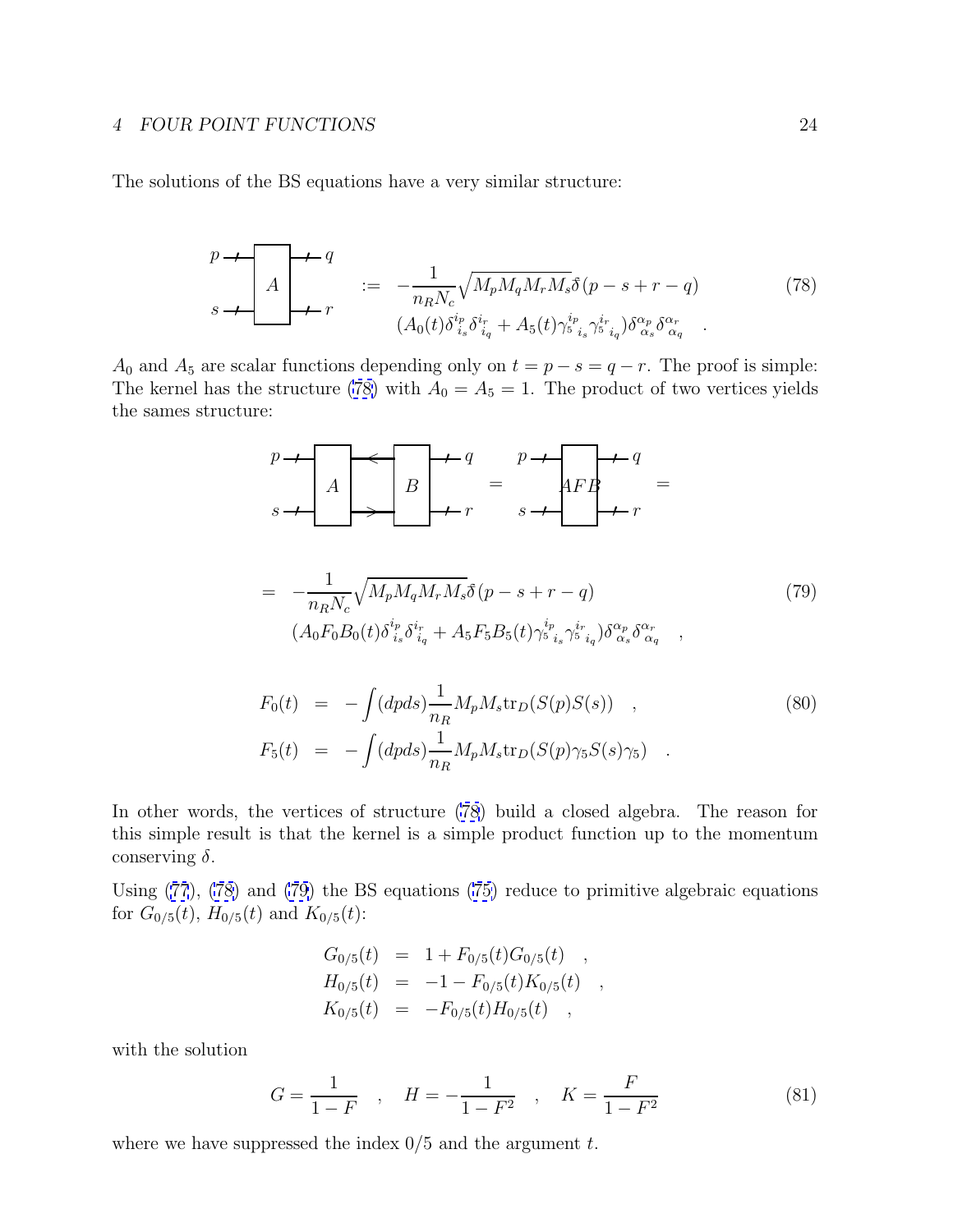## **Triplet and Singlet Correlators**

Because of isospin symmetry  $SU(2)_f$ , mesons form triplets and singlets. Replacing  $\bar{\psi}\psi$  in ([72](#page-20-0)) by the triplet and singlet combinations (borrowing the notation from the pseudoscalar correlator)

$$
\pi^0 = \frac{1}{\sqrt{2}} (\bar{u}u - \bar{d}d), \quad \pi^+ = \bar{u}d, \quad \pi^- = \bar{d}u, \quad \eta = \frac{1}{\sqrt{2}} (\bar{u}u + \bar{d}d), \tag{82}
$$

one gets

$$
\pi^{0} \left( C^{t} \right) \leftarrow \pi^{0} = \frac{1}{2} \left( \frac{u}{u} K \right) \left( \frac{u}{u} - \frac{u}{u} \right) \left( \frac{d}{d} \right) \left( \frac{d}{d} \right) \left( \frac{u}{u} + \frac{d}{d} \right) \left( \frac{d}{d} \right)
$$
\n(83)

Therefore  $C^t = K - H = \frac{1}{1-F}$ . This coincides with  $G = \frac{1}{1-F}$  for the charged triplet correlator  $\langle (\pi^{\pm})(\pi^{\pm})\rangle$  as it should be. In the singlet case we get  $C^s = K + H = -\frac{1}{1+F}$ . When adding propagators in ([78](#page-23-0)) to the external legs the final result for the connected 4 point function is

$$
\Pi_{\Gamma\Gamma'}^{conn}(p, s, q, r) = -\frac{N_c}{n_R} \sqrt{M_p M_q M_r M_s} \quad [C_0(t) \text{tr}_D(S(s) \Gamma S(p)) \text{tr}_D(S(q) \Gamma S(r)) +
$$
  
\n
$$
C_5(t) \text{tr}_D(S(s) \Gamma S(p) \gamma_5) \text{tr}_D(S(q) \Gamma S(r) \gamma_5)] (84)
$$
  
\n
$$
C_{0/5}^{s/t}(t) = -\frac{1}{F_{0/5}(t) \pm 1} \quad + \text{for the singlet correlator}
$$
  
\n
$$
(85)
$$

 $F_{0/5}(t)$  are defined in ([80](#page-23-0)). The correlators of a singlet with a triplet current are zero as expected.

The following graphs may contribute to the disconnected part:

$$
p \longrightarrow q
$$
  
\n
$$
\Gamma \longrightarrow r
$$
  
\n
$$
s \longrightarrow r
$$
  
\n
$$
\Gamma \longrightarrow r
$$
  
\n
$$
\Gamma \longrightarrow r
$$
  
\n
$$
\Gamma \longrightarrow r
$$
  
\n
$$
\Gamma \longrightarrow r
$$
  
\n
$$
\Gamma \longrightarrow r
$$
  
\n
$$
\Gamma \longrightarrow r
$$
  
\n
$$
\Gamma \longrightarrow r
$$
  
\n
$$
\Gamma \longrightarrow r
$$
  
\n
$$
\Gamma \longrightarrow r
$$
  
\n
$$
\Gamma \longrightarrow r
$$
  
\n
$$
\Gamma \longrightarrow r
$$
  
\n
$$
\Gamma \longrightarrow r
$$
  
\n
$$
\Gamma \longrightarrow r
$$
  
\n
$$
\Gamma \longrightarrow r
$$
  
\n
$$
\Gamma \longrightarrow r
$$
  
\n
$$
\Gamma \longrightarrow r
$$
  
\n
$$
\Gamma \longrightarrow r
$$
  
\n
$$
\Gamma \longrightarrow r
$$
  
\n
$$
\Gamma \longrightarrow r
$$
  
\n
$$
\Gamma \longrightarrow r
$$
  
\n
$$
\Gamma \longrightarrow r
$$
  
\n
$$
\Gamma \longrightarrow r
$$
  
\n
$$
\Gamma \longrightarrow r
$$
  
\n
$$
\Gamma \longrightarrow r
$$
  
\n
$$
\Gamma \longrightarrow r
$$
  
\n
$$
\Gamma \longrightarrow r
$$
  
\n
$$
\Gamma \longrightarrow r
$$
  
\n
$$
\Gamma \longrightarrow r
$$
  
\n
$$
\Gamma \longrightarrow r
$$
  
\n
$$
\Gamma \longrightarrow r
$$
  
\n
$$
\Gamma \longrightarrow r
$$
  
\n
$$
\Gamma \longrightarrow r
$$
  
\n
$$
\Gamma \longrightarrow r
$$
  
\n
$$
\Gamma \longrightarrow r
$$
  
\n
$$
\Gamma \longrightarrow r
$$
  
\n
$$
\Gamma \longrightarrow r
$$
  
\n
$$
\Gamma \longrightarrow r
$$
  
\n
$$
\Gamma \longrightarrow r
$$
  
\n
$$
\Gamma \longrightarrow r
$$
  
\n
$$
\Gamma \longrightarrow r
$$
  
\n
$$
\Gamma \longrightarrow r
$$
  
\n
$$
\Gamma \longrightarrow r
$$
  
\n
$$
\Gamma \longrightarrow r
$$
  
\n
$$
\Gamma \longrightarrow r
$$
  
\n
$$
\Gamma \longrightarrow r
$$
<

depending on the flavor structure of the correlator. Note that the second two loop term is of the order  $N_c^2$ . However, as discussed above, in most applications it drops out or yields an uninteresting constant or only the connected part is considered anyway.

For the triplet and singlet case one gets

$$
\delta(p-s+q-r)\Pi_{\Gamma\Gamma'}^{disc}(psqr) = N_c \text{tr}_D(\Gamma S(p)\Gamma'S(s))\delta(p-q)\delta(r-s) + \begin{cases} 0 & \text{for triplet} \\ 2 \cdot (86) & \text{for singlet} \end{cases} \tag{87}
$$

The 4 point functions obtained in this section will be discussed in the following chapters.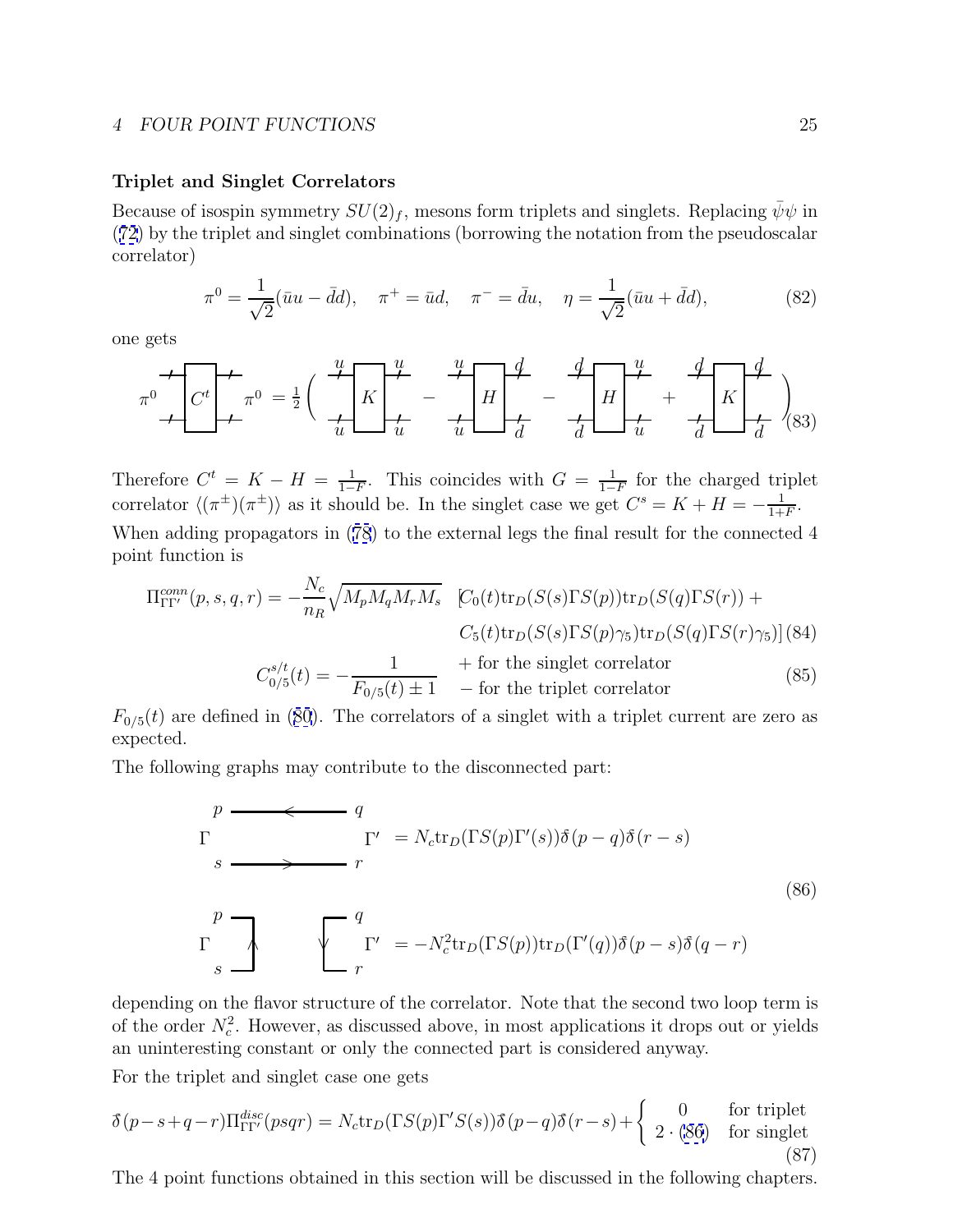## <span id="page-25-0"></span>**5 Correlators of Light Mesons**

## **Analytical Expressions**

In the last chapter we have calculated various quark 4 point functions [\(71\)](#page-20-0). The meson correlators or polarisation functions are just local versions of these vertices and can be obtained by simply setting  $x = y$  and  $z = w$ . In momentum space the meson correlators have the form

$$
\Pi_{\Gamma\Gamma'}(t) = \Pi^{disc}(t) + \Pi^{conn}(t) = \mathcal{F}\left(K\right)\mathcal{F}' =
$$
\n
$$
= \int (dpds) \int (dqdr) \Pi(p, s, q, r) = -\int dx e^{itx} \langle 0|\mathcal{T}j_{\Gamma}(x)j_{\Gamma'}(0)|0\rangle ,
$$
\n
$$
j_{\Gamma}(x)^{s/t} = \frac{1}{\sqrt{2}} (\bar{u}\Gamma u(x) - \bar{d}\Gamma d(x)) , \quad j_{\Gamma'}(0)^{s/t} = \frac{1}{\sqrt{2}} (\bar{u}\Gamma' u(0) - \bar{d}\Gamma' d(0)) ,
$$
\n
$$
\int (dpds) = \int d\mathbf{r} d\mathbf{s} \,\delta(p - s - t) , \quad \int (dqdr) = \int d\mathbf{r} d\mathbf{r} \,\delta(q - r - t) ,
$$
\n
$$
t = p - s = q - r .
$$
\n(88)

From the explicit expressions of the 4 point functions obtained in the last chapter one can get, up to integration, analytical expressions for the meson correlators. The following list is a complete summary of all formulas needed to evaluate the meson correlators:

$$
\Pi_{\Gamma\Gamma'}^{disc}(t) = N_c \int (dpds) \operatorname{tr}_D(\Gamma S(p)\Gamma'S(s)) ,
$$
  
\n
$$
\Pi_{\Gamma\Gamma'}^{conn}(t) = -N_c(C_0(t)\Gamma_1^0(t)\Gamma_{\Gamma'}^0(t) + C_5(t)\Gamma_{\Gamma'}^5(t)\Gamma_{\Gamma'}^5(t)) ,
$$
  
\n
$$
C_{0/5}(t) = -\frac{1}{F_{0/5}(t) \pm 1} - \text{for triplet correlator } ,
$$
  
\n
$$
\Gamma_{\Gamma}^5(t) = \frac{1}{\sqrt{n_R}} \int (dpds) \sqrt{M_p M_s} \operatorname{tr}_D(S(p)\Gamma S(s)) ,
$$
  
\n
$$
\Gamma_{\Gamma}^5(t) = \frac{1}{\sqrt{n_R}} \int (dpds) \sqrt{M_p M_s} \operatorname{tr}_D(S(p)\Gamma S(s)\gamma_5) ,
$$
  
\n
$$
F_0(t) = \frac{-1}{n_R} \int (dpds) M_p M_s \operatorname{tr}_D(S(p)S(s)) ,
$$
  
\n
$$
F_5(t) = \frac{-1}{n_R} \int (dpds) M_p M_s \operatorname{tr}_D(S(p)\gamma_5 S(s)\gamma_5) ,
$$
  
\n
$$
S(p) = \frac{1}{p' + i(m + M_p)} , M_p = \frac{n_R}{2\mu} p^2 \varphi'^2(p) ,
$$
  
\n
$$
p\varphi'(p) = 2\pi \rho z \frac{\partial}{\partial z} [I_0(z)K_0(z) - I_1(z)K_1(z)]_{z=p\rho/2} ,
$$
  
\n
$$
\mu = m + \int d^4 p \frac{2\varphi'^2(p)M_p}{p^2 + (m + M_p)^2} (p^2 + m(m + M_p)) ,
$$
  
\n
$$
n_R N_c = (200 \text{MeV})^4 , \rho = (600 \text{MeV})^{-1} .
$$
  
\n(90)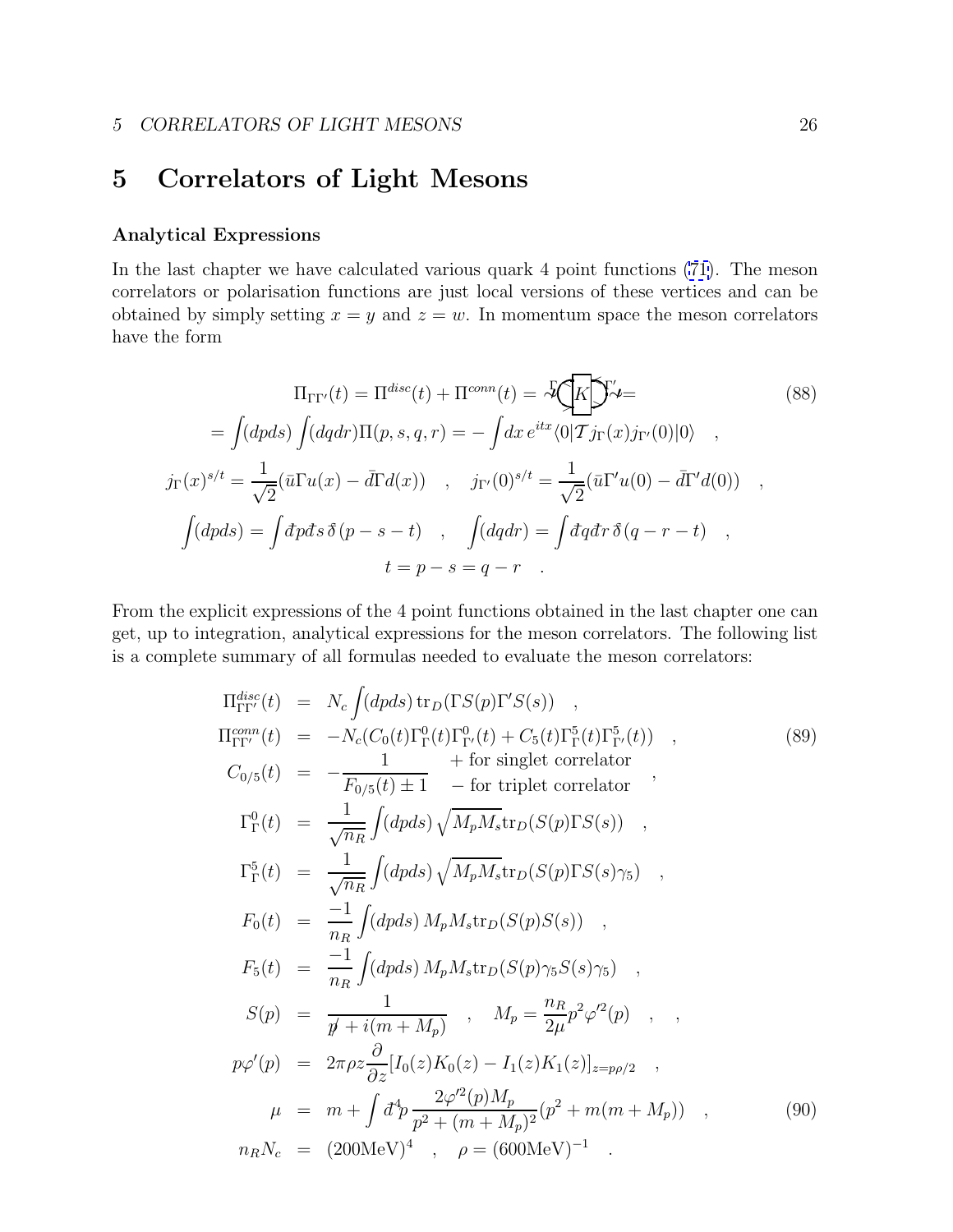## <span id="page-26-0"></span>**Analytical Results**

Performing the Dirac traces leads to the following expressions:

$$
F_{0/5}(t) = -\frac{4}{n_R} \int (dpds) \frac{M_p M_s(\pm(ps) - \tilde{M}_p \tilde{M}_s)}{(p^2 + \tilde{M}_p^2)(s^2 + \tilde{M}_s^2)},
$$
  
\n
$$
\Gamma_{1/5}^{0/5}(t) = \frac{4}{\sqrt{n_R}} \int (dpds) \frac{\sqrt{M_p M_s(\pm(ps) - \tilde{M}_p \tilde{M}_s)}}{(p^2 + \tilde{M}_p^2)(s^2 + \tilde{M}_s^2)},
$$
  
\n
$$
\Gamma_{\mu 5}^5(t) = \frac{4i}{\sqrt{n_R}} \int (dpds) \frac{\sqrt{M_p M_s}(\tilde{M}_p s_\mu - \tilde{M}_s p_\mu)}{(p^2 + \tilde{M}_p^2)(s^2 + \tilde{M}_s^2)},
$$
  
\n
$$
\tilde{M}_p = m + M_p
$$
  
\n(91)

All other vertices  $\Gamma$  are zero. Consider the one instanton vertex [\(77\)](#page-22-0) (the kernel). It contributes only to the scalar and pseudoscalar correlator. From this observation one may have predicted that the connected part of all other channels is small because a contribution has to be a multi-instanton effect. Indeed, they are all zero as seen above except for the axial correlator. Due to an extra factor  $M \sim \sqrt{n_R}$  in the numerator of  $\Gamma_{\mu 5}^5$ the connected part of the axial correlator is suppressed by  $O(n_R)$  therefore it is small as expected and will be neglected in the following.

Furthermore we will restrict ourself to the *chiral limit*, taking  $m = 0$ . Using the selfconsistency equation [\(90](#page-25-0)) one can see that

$$
F_5(t=0) = 1 \tag{92}
$$

is leading to a pole at  $t = 0$  in the pseudoscalar triplet correlator due to the  $F_5(t) - 1$ denominator in [\(89\)](#page-25-0). This is the massless Goldstone pion one expects in the chiral limit. A more extensive discussion can be found in [\[19\]](#page-34-0). On the other side in the singlet correlator the minus sign is replaced by a positive sign and there is no Goldstone boson in this case. Thus, the (two flavor)  $\eta'$  meson is massive ! Unfortunately we cannot make any reliable prediction of the  $\eta'$  mass because the kernal is very repulsive in this channel and no boundstate is formed. There have to be other attractive forces, e.g. confinement forces, to built an  $\eta'$  boundstate. Similar things happen in the scalar triplet channel (compare figure [C](#page-38-0) and [8\)](#page-42-0). But the most important thing is that there is no massless pseudoscalar singlet meson which is an important step towards discussing the  $U(1)<sub>A</sub>$ -problem.

It is interesting to see that in leading order in the instanton density  $F_0(t) = -F_5(t)$ , which leads to a massless pole in the scalar singlet correlator. Numerically the  $\sigma$ -meson indeed turns out to be very light. The experimental situation is rather unclear.

## **Spectral Representation**

To extract phenomenological information from the meson correlators we make use of the spectral representation

$$
\Pi(p) = \int dx \, e^{ipx} \langle 0| \mathcal{T} j_{\Gamma}(x) j_{\Gamma'}(0) |0 \rangle = \int_0^\infty d\sigma^2 \, D(\sigma, x) \rho(\sigma^2) \tag{93}
$$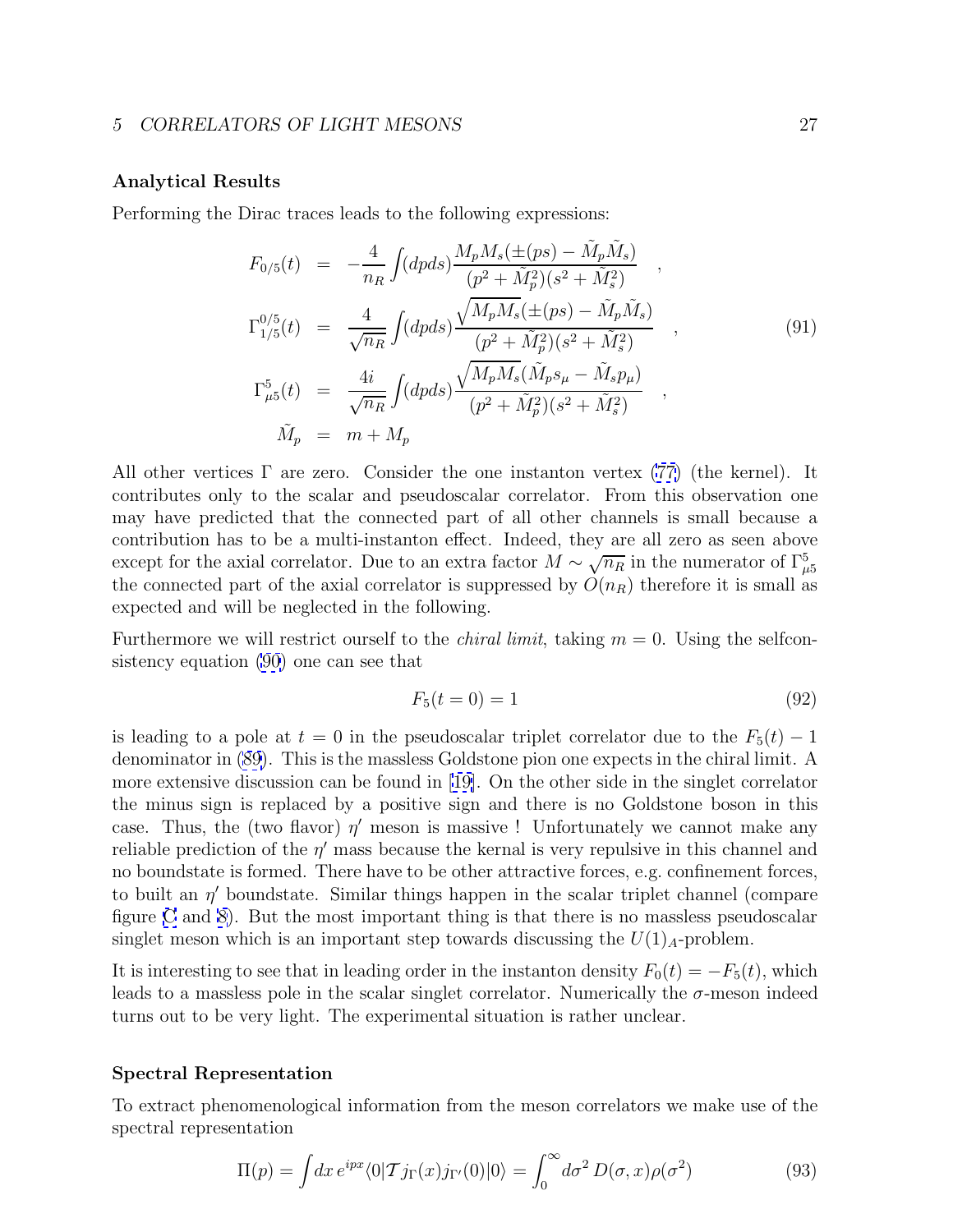## *5 CORRELATORS OF LIGHT MESONS* 28

where

$$
\rho(p^2) = (2\pi)^3 \sum_n \delta(p - q_n) \langle 0 | j_\Gamma(0) | n \rangle \langle n | j'_\Gamma(0) | 0 \rangle \tag{94}
$$

is the spectral density and

$$
D(m,x) = \int d^4p \frac{e^{-ipx}}{p^2 + m^2} = \frac{1}{4\pi^2 x^2} (mx) K_1(mx)
$$
\n(95)

is the free propagator of mass  $m$  in coordinate representation. We have chosen the coordinate representation of Π to be able to compare the plots directly with lattice calculations and with numerical studies of the instanton liquid [[21](#page-34-0)].

The spectrum consists of mesonic resonances and the continuum contributions. If one is only interested in the properties of the first resonance one might approximate the rest of the spectrum by the perturbatively calculated continuum.

One might think that the disconnected part only contributes to the continuum and the connected part will yield the boundstates. But this is not the case. On one hand, Bethe Salpeter equations have bound as well as continuum solutions. On the other hand consider a theory with weak attraction between particles of mass m. It is clear that there is only a cut above  $2m$  and no boundstate pole in the free loop. However in the exact polarization function only a small portion of the continuum will be used to form a pole just below the threshold because the attraction is only weak. The Euclidian correlator will hardly be changed. Therefore, assuming weak attraction, we can already estimate the boundstate mass from the disconnected part. Of course in this example we need not calculate anything because we know that the bounstate mass is approximately  $2m$  with errors of the order of the strength of the interaction.

Assuming that all other forces neglected in QCD so far, especially perturbative corrections, are small and attractive in the vector and axialvector channel, we can obtain boundstate masses although in these channels up to our approximation there is no connected part. But things are less trivial than in the example above because the quarks do not posses a definite mass and we have to inspect the correlator to extract the meson masses.

Let us start with the scalar and pseudoscalar correlator. The lowest resonance of mass  $m<sub>*</sub>$  is coupled to the current with strength

$$
\lambda_* = \langle 0 | j_{1/5}(0) | p \rangle \tag{96}
$$

The rest of the spectrum is approximated by the continuum starting at the threshold  $E_*$ . \* means  $\pi$ ,  $\eta$ ,  $\delta$  or  $\sigma$  (see table [2](#page-28-0)).  $E_*$  is typically of the order 1.5 GeV and therefore the continuum can be calculated perturbatively. The spectrum thus has the form

$$
\rho_{1/5}(s) = \lambda_*^2 \delta(s - m_*^2) + \frac{3s}{8\pi^2} \Theta(s - E_*^2) \quad . \tag{97}
$$

Inserting  $\rho$  into [\(93\)](#page-26-0) one gets

$$
\Pi_{1/5}^{fit}(x) = \lambda_*^2 D(m_*, x) + E(E_*, x) \quad , \tag{98}
$$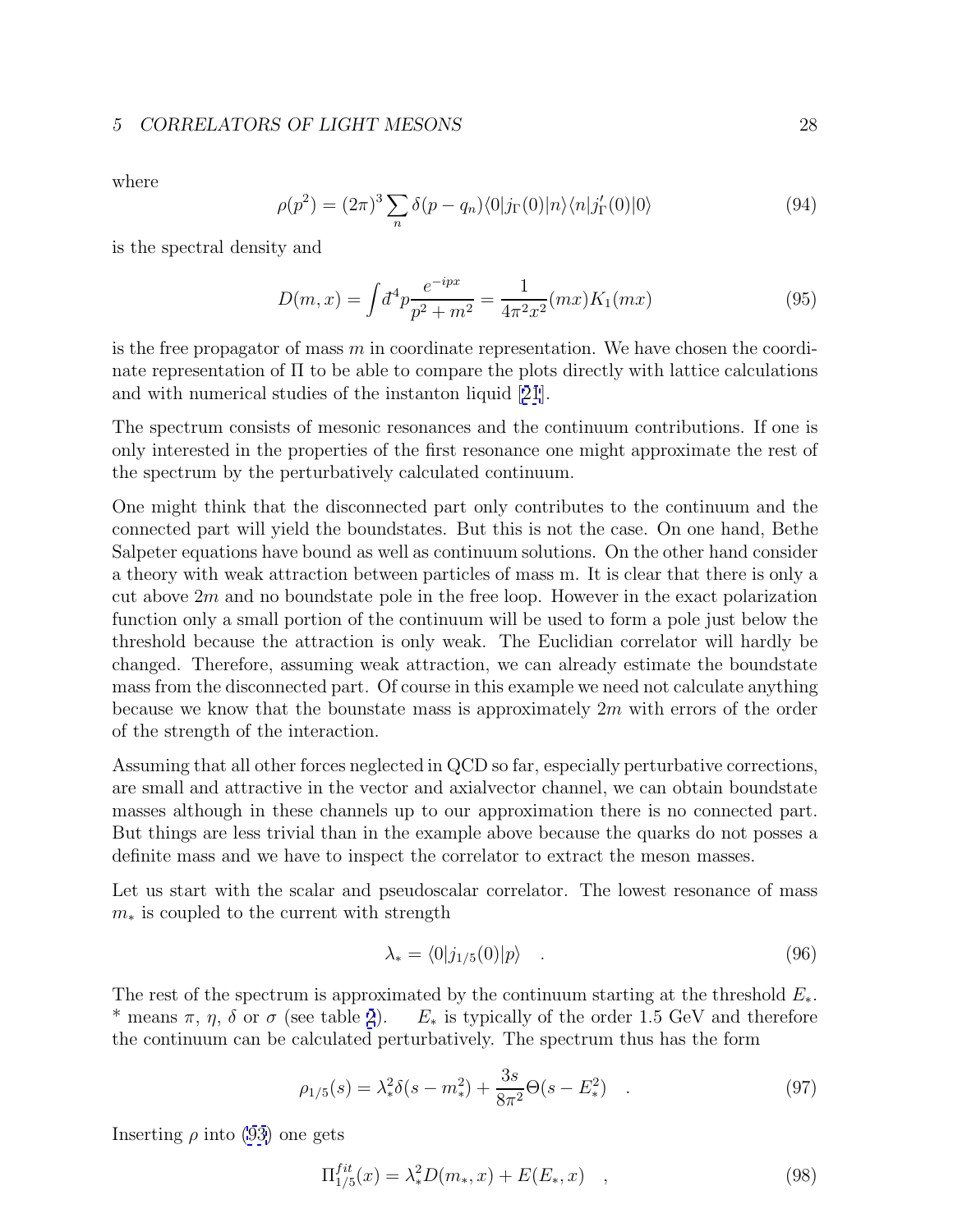<span id="page-28-0"></span>

| Correlator   |                                                  | $\Gamma = \Gamma'$ | $I = 1$ | $I=0$ |
|--------------|--------------------------------------------------|--------------------|---------|-------|
| Pseudoscalar | $\Pi_5 = \langle j_5 j_5 \rangle$                | $i\gamma_5$        |         |       |
| Scalar       | $\Pi_1 = \langle j_1 j_1 \rangle$                | $\mathbf{I}_D$     |         |       |
| Vector       | $\Pi_{\mu\mu} = \langle j_{\mu} j_{\mu} \rangle$ | $\gamma_\mu$       |         | ω     |
| Axialvector  |                                                  | $\mu$ /5           | $a_1$   |       |

Table 2: Mesonic correlators

$$
E(E_*,x) = \frac{3}{\pi^4 x^6} \frac{(E_*x)^3}{16} (2K_3(E_*x) + (E_*x)K_2(E_*x)) \xrightarrow{x \to 0} \frac{3}{\pi^4 x^6} \quad . \tag{99}
$$

In the next section  $m_*$ ,  $\lambda_*$  and  $E_*$  are obtained by fitting the phenomenological ansatz  $\Pi^{fit}(x)$  to the theoretical curve  $\Pi^{sum}(x)$  in the Euclidian region where the theoretical calculation is reliable.

Consider now the vector and axial vector correlator. The vector current is conserved, thus the correlator is transverse and only the vector meson can contribute. In the chiral limit the same holds true for the axial current. In the singlet channel one has to be careful because there are two currents. A conserved one and a gauge invariant one which contains an anomaly. Up to now we have only calculated the correlator of the conserved current. Nevertheless to leading order in the instanton density the two correlators coincide and should be both conserved.

For conserved vector and axial currents the spectral function is transverse:

$$
\rho_{\mu\nu}^{(5)}(p^2) = (-\delta_{\mu\nu} + \frac{p_{\mu}p_{\nu}}{p^2})\rho_T^{(5)}(p^2) \quad . \tag{100}
$$

The coupling of the vector and axial meson to the current is given by

$$
i\lambda_* \epsilon_\mu = \langle 0 | j_\mu^{(5)}(0) | p \rangle \tag{101}
$$

where  $\epsilon_{\mu}$  is the meson polarization. The spectral and polarization functions have the form

$$
-\rho_{\mu\mu}^{(5)}(s) = 3\lambda_*^2 \delta(s - m_*) + \frac{3s}{4\pi^2} \Theta(s - E_*) ,
$$
  
\n
$$
-\Pi_{\mu\mu}^{fit(5)}(x) = 3\lambda_*^2 D(m_*, x) + 2E(x) .
$$
\n(102)

Here  $*$  means  $\rho$ ,  $\omega$ ,  $a_1$  or  $f_1$  (see table 2).

## **Plot & Fit of Meson Correlators**

The meson correlators are shown in figure [3](#page-37-0) - [8](#page-42-0). The numerical evaluation of the integrals is discussed in appendix [B](#page-31-0). The correlators are normalized to the free correlator

$$
\Pi_{1/5}^0(x) = \frac{3}{\pi^4 x^6} , \quad \Pi_{\mu\mu}^{0(5)} = -\frac{6}{\pi^4 x^6} . \tag{103}
$$

The diagrams therefore show the deviation from the perturbative behaviour. The meson parameters obtained by fitting the parameter ansatz to the theoretical curve are summarazied in table [3.](#page-30-0) Shuryak & Verbarshot [[21](#page-34-0)] have obtained the same parameters from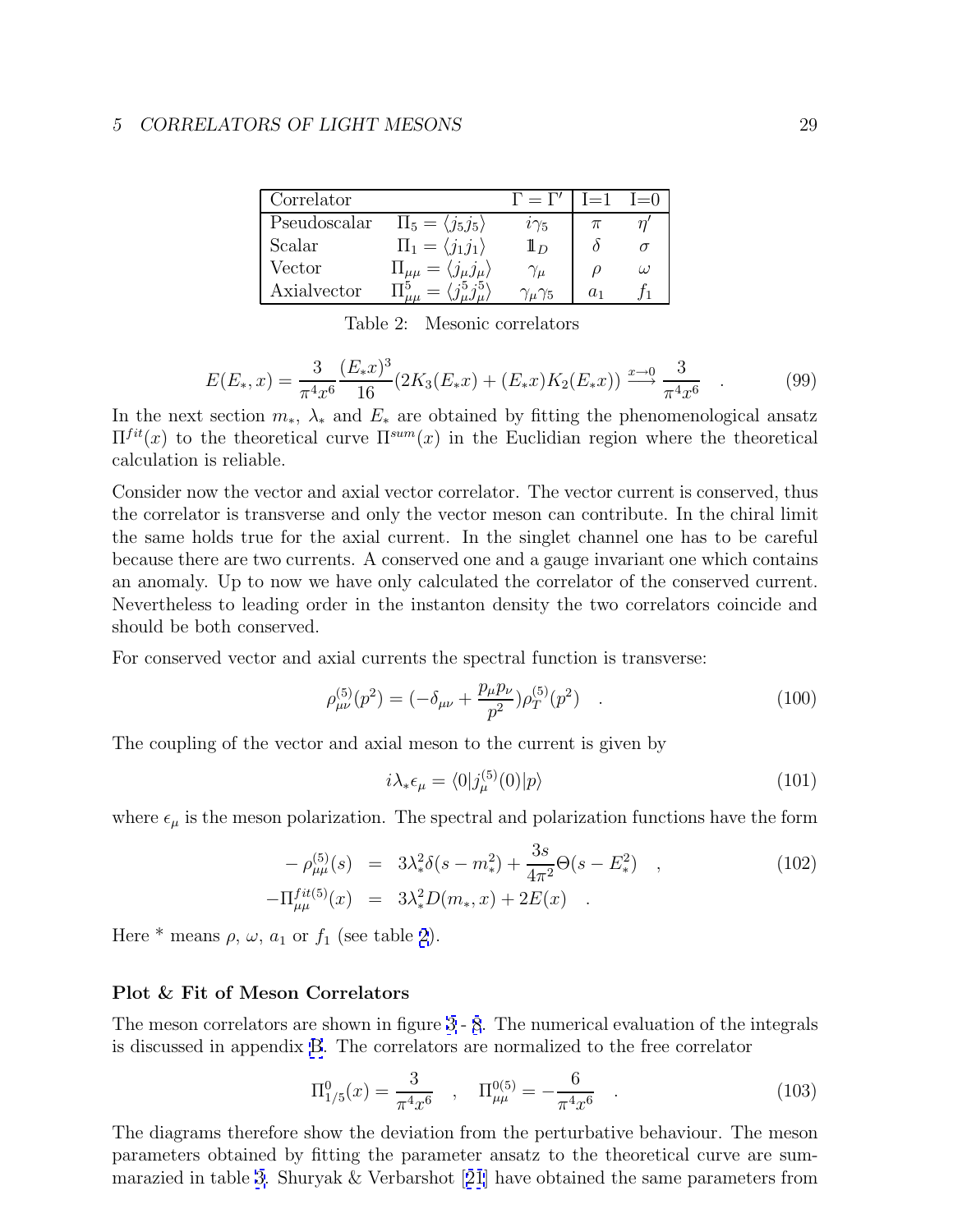<span id="page-29-0"></span>a numerical investigation of the instanton liquid model. Their values are also shown in table [3.](#page-30-0) The parameters of the vector channel coincide extremely well with ours. For the  $\pi$  and  $\sigma$  meson there is a large discrepancy in the masses but this is not surprising: We are working in the chiral limit thus the pion mass has to be zero. A similar argument holds for the  $\sigma$  meson as discussed above. The couplings fit very well. The discrepancy in the axial channels can have various origins which are under investigation. Alternatively one may directly compare the graphs. They coincide very well even in cases where a spectral fit does not work very well like in the  $\delta$  and  $\eta'$  channel. The conclusion is that the terms neglected in our analytical treatment, but included in the numerical study [\[21](#page-34-0)], are small and usually give an correction less than  $10\%$ . These are contributions from nonzero modes and higher order corrections in  $1/N_c$ . This is again an example for the surprisingly high accuracy of the  $1/N_c$  expansion. In the case of strange quarks the nonzero mode contributions will become more important.

Finally, one should compare the numbers with experiment. As far as known, these numbers are also listed in table [3.](#page-30-0) A general discussion of the meson correlators and comparision with experimental results can be found in [\[21\]](#page-34-0).

## **6 Conclusions**

Various QCD correlators have been calculated in the instanton liquid model in zeromode approximation and  $1/N_c$  expansion. The  $1/N_c$  expansion should be seen as a substitute for the density expansion which fails in the presence of light quarks. We have extended the work [[19](#page-34-0)] by including dynamical quark loops. In contrast to the original "perturbative"  $1/N_c$  expansion [\[28\]](#page-34-0), not all quark loops are suppressed. In the flavor singlet meson correlators a chain of quark loops survives the  $1/N_c$  limit, causing the absence of a Goldstone boson in the pseudoscalar singlet channel. The analytical expressions for the meson correlators have been evaluated numerically and meson masses and couplings have been obtained from a spectral fit. Except for the pseudoscalar singlet and the scalar triplet channel, the spectral ansatz matches very well the theoretical curve. The numbers obtained in this way are consistent with those obtained by numerical studies of the instanton liquid [[21](#page-34-0)] within 10%. Comparision with experiment is also quite satisfactory.

## **Acknowledgements**

I want to thank the "Deutsche Forschungsgemeinschaft-Gemeinschaft" for supporting this work.

## **A Zeromode Formulas**

The covariant derivative  $\mathcal{D}$  in the background of an instanton has one zeromode

$$
(i\partial \hspace{-.54cm}/ -A_I)\psi_I = 0 \tag{104}
$$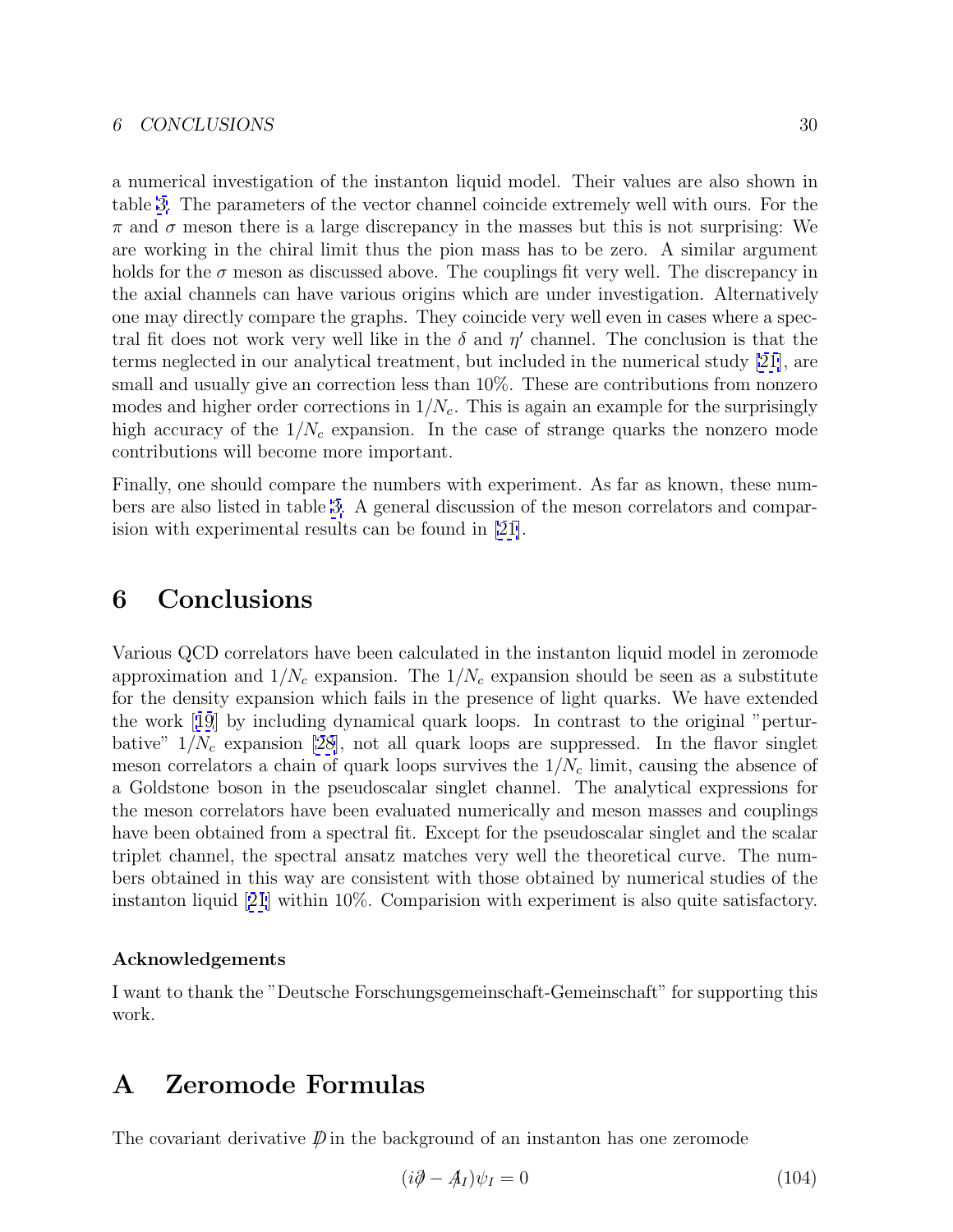<span id="page-30-0"></span>

| Meson    | $I^G(J^{PC})$   | $m_*[\mathrm{MeV}]$      | $\sqrt{\lambda_*}[\mathrm{MeV}]$ | $E_*[\text{MeV}]$        | source             |
|----------|-----------------|--------------------------|----------------------------------|--------------------------|--------------------|
|          |                 | $\theta$                 | $508 \pm 1$                      | 1276±33                  | $1/N_c$            |
| $\pi$    | $1^-(0^{-+})$   | $142 + 14$               | $510 + 20$                       | 1360±100                 | simulation         |
|          |                 | 138                      | 480                              |                          | experiment         |
|          |                 | $\neq 0$                 | $\overline{?}$                   | $\overline{?}$           | $1/N_c$            |
| $\eta'$  | $0^{+}(0^{-+})$ | $\neq 0$                 | $\ddot{?}$                       | $\overline{\mathcal{L}}$ | simulation         |
|          |                 | 960                      | $\overline{\mathcal{C}}$         |                          | experiment         |
|          |                 | $\neq 0$                 | $\overline{?}$                   | $\overline{?}$           | $\overline{1/N_c}$ |
| $\delta$ | $1^-(0^{++})$   | $\neq 0$                 | $\ddot{?}$                       | $\overline{\mathcal{L}}$ | simulation         |
|          |                 | 970                      | $\overline{\mathcal{L}}$         |                          | experiment         |
|          |                 | $433 \pm 3$              | $506 + 3$                        | 1446±20                  | $1/N_c$            |
| $\sigma$ | $0^{+}(0^{++})$ | 543                      | 500                              | 1160                     | simulation         |
|          |                 | $\overline{\mathcal{C}}$ | $\gamma$                         |                          | experiment         |
|          |                 | $930 + 5$                | $408 + 4$                        | 1455±33                  | $1/N_c$            |
| $\rho$   | $1^+(1^{--})$   | $950 \pm 100$            | $390 + 20$                       | $1500 \pm 100$           | simulation         |
|          |                 | 780                      | $409 + 5$                        |                          | experiment         |
|          |                 | $930 + 5$                | $408 + 4$                        | $1455 \pm 33$            | $1/N_c$            |
| $\omega$ | $0^{-}(1^{--})$ | $\overline{\mathcal{L}}$ | $\gamma$                         | $\overline{\cdot}$       | simulation         |
|          |                 | 780                      | $390 + 5$                        |                          | experiment         |
|          |                 | 1350±200                 | $370 + 30$                       | $1050 + 80$              | $1/N_c$            |
| $a_1$    | $1^-(1^{++})$   | $1132 + 50$              | $305 \pm 20$                     | 1100±50                  | simulation         |
|          |                 | 1260                     | 400                              |                          | experiment         |
|          |                 | $1350 \pm 200$           | $370 \pm 30$                     | $1050 + 80$              | $1/N_c$            |
| $f_1$    | $0^+(1^{++})$   | $1210 + 50$              | $293 \pm 20$                     | $1200 + 50$              | simulation         |
|          |                 | 1285                     | $\overline{\cdot}$               |                          | experiment         |

Table 3: Meson mass  $m_*$ , coupling constant  $\lambda_*$  and continuum threshold  $E_*$  obtained within the instanton liquid model in this work  $(1/N_c \text{ expansion})$ , from numerical simulation and from experiment.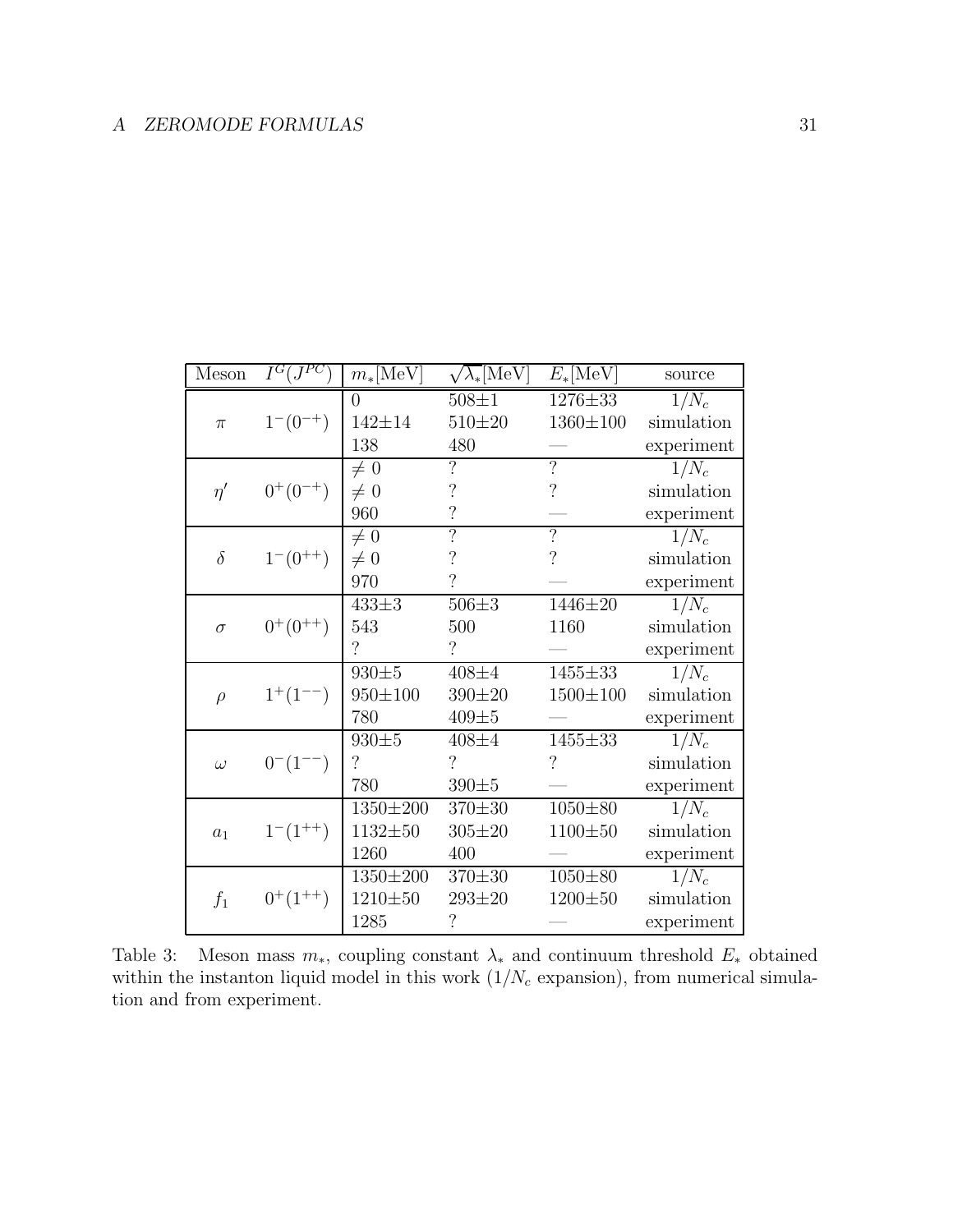<span id="page-31-0"></span>The solution for an instanton of topological charge  $Q_I = \pm 1$  in singular gauge in coordinate and momentum space is given in terms of modified Bessel functions  $I_{0/1}$  and  $K_{0/1}$ 

$$
\psi_{I}(x+z_{I}) = \sqrt{2}\varphi(x)\n\psi_{I}^{+}, \quad \varphi(x) = \frac{\rho}{\pi|x|(x^{2}+\rho^{2})^{3/2}}
$$
\n
$$
\psi_{I}(p) = \frac{\sqrt{2}\varphi'(p)}{|p|}e^{ipz_{I}}\chi_{I}^{+}, \quad \varphi(p) = \int d^{4}x \, e^{ipx}\varphi(x) \tag{105}
$$
\n
$$
\varphi'(p) = \pi\rho^{2}\frac{d}{dz}[I_{0}(z)K_{0}(z) - I_{1}(z)K_{1}(z)]_{z=|p|\rho/2} = \begin{cases}\n-\frac{2\pi\rho}{|p|} & ; p\rho \ll 1 \\
-\frac{12\pi}{p^{4}\rho^{2}} & ; p\rho \gg 1\n\end{cases}
$$
\n
$$
\rho^{2}\int d^{4}x \, \varphi^{2}(x) = \int d^{4}x \, \varphi^{2}(x)x^{2} = \int d^{4}p \, \varphi'^{2}(p) = \frac{1}{2}
$$
\n
$$
\chi_{I}^{\pm} \sim \gamma_{\mu} \frac{1 \mp \gamma_{5}}{2} \tau_{\mu}^{\mp}\Big|_{some\ color\ \ell\ell\ Dirac\ column}, \quad \tau_{\mu}^{\mp} = (\underline{\tau}, \pm i)
$$

As usual only the projectors can be given in a covariant way<sup>4</sup>:

$$
\chi_I^{\pm} \bar{\chi}_J^{\pm} = \frac{1}{16} (\gamma_\mu \gamma_\nu \frac{1 \pm \gamma_5}{2}) (U_I \tau_\mu^{\mp} \tau_\nu^{\pm} U_J^{\dagger}) \tag{106}
$$

$$
\chi_I^{\pm} \bar{\chi}_J^{\mp} = \mp \frac{i}{4} (\gamma_\mu \frac{1 \mp \gamma_5}{2}) (U_I \tau_\mu^{\mp} U_J^{\dagger}) \tag{107}
$$

 $U_{I/J} \in SU(N_c)$  is the orientation matrix of the instanton  $I/J$ . Although multi-instanton effects are studied in this work formulas like (106) concerning the overlap of different instantons are not needed. (106) is only needed for  $I = J$  in the following special cases:

$$
N_C \langle \chi_I^{\pm} \bar{\chi}_I^{\pm} \rangle_I = \text{tr}_D \chi_I^{\pm} \bar{\chi}_I^{\pm} = \frac{1}{2} (\frac{1 \pm \gamma_5}{2}) \tag{108}
$$

$$
\bar{\chi}\chi = \text{tr}_{CD}\chi\bar{\chi} = 1\tag{109}
$$

Taking space, color and Dirac part together we get

$$
\psi_I^{\dagger}(p)\psi_I(p) = 2\varphi'^2(p) \quad \Longrightarrow \quad \int d^4p \,\psi_I^{\dagger}(p)\psi_I(p) = 1 \tag{110}
$$

## **B Numerical Evaluation of Integrals**

The integral expressions for the meson correlators have been evaluated numerically. Two types of operations have to be performed:

- 1. Convolution of Lorentz covariant functions  $(F_{0/5}, \Gamma_{\Gamma})$
- 2. Fourier transformation (FT) of the correlators to coordinate space

<sup>&</sup>lt;sup>4</sup>In Euclidian space the bar operation is the same as the hermitian conjugate: no  $\gamma_0$  is introduced, thus  $\bar{\chi} = \chi^{\dagger}$ .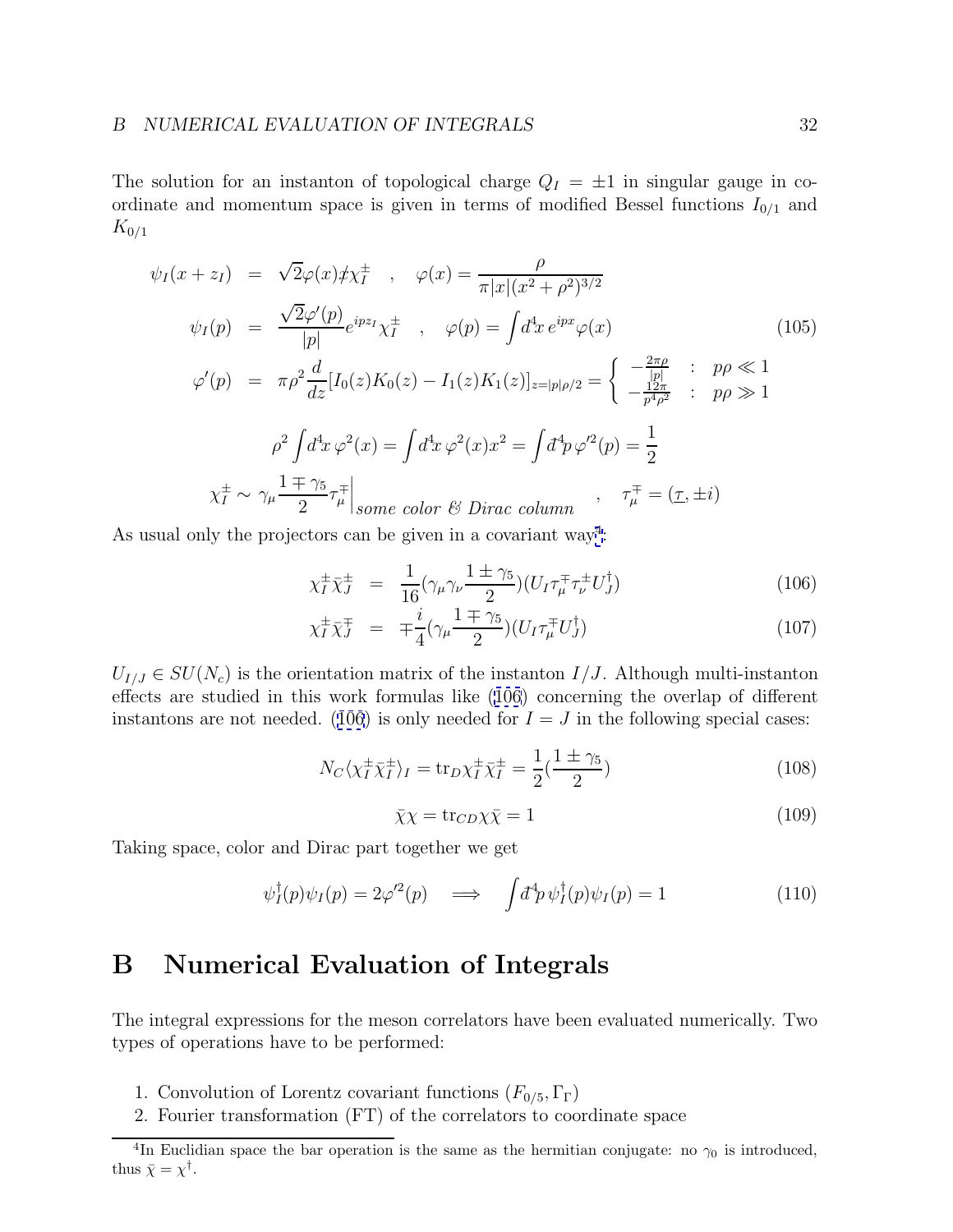## <span id="page-32-0"></span>**Fourier Transformation**

Let us first consider the FT generalized to d dimensions:

$$
\hat{f}_{\mu_1...\mu_n}(x) = F_d \{ f_{\mu_1...\mu_n} \}(x) = \int d^d p \, e^{-ipx} f_{\mu_1...\mu_n}(p) \tag{111}
$$

For a scalar spherically symmetric function  $f = f(|p|)$  the FT reduces to a one dimensional integral

$$
F_d\{f(|p|)\}(x) = \int_0^\infty \left(\frac{m}{2\pi|x|}\right)^{d/2} f(m)J_{d/2-1}(m|x|)|x| \, dm \tag{112}
$$

where  $J_{\nu}$  are Bessel functions.

If x is not too large and f decays rapidly, the integration can be performed with gaussian (or other) integration methods. If the decay is too slow one has to subtract the asymptotic part from f thus improving convergency. The FT of the asymptotic part can be performed analytically and has to be added to the numerical FT of the reduced function.

The FT of a general Lorentz covariant function can also be reduced to (112) with (formally) an increased dimension d:

$$
F_d\{p_\mu f(|p|)\}(x) = 2\pi i x_\mu F_{d+2}\{f\}(x)
$$
\n
$$
F_d\{p_\mu p_\nu f(|p|)\}(x) = \frac{1}{d-1} \Big[ (\delta_{\mu\nu} - \frac{x_\mu x_\nu}{x^2}) F_d\{p^2 f(|p|)\}(x) - (\delta_{\mu\nu} - d\frac{x_\mu x_\nu}{x^2})(4\pi F_{d+2}\{f\}(x) - 4\pi^2 x^2 F_{d+4}\{f\}(x)) \Big]
$$
\n
$$
\dots
$$
\n(113)

## **Convolution**

Now we treat the convolution integrals

$$
f * g(p) = \int d^d q f(q) \cdot g(p - q)
$$
\n(114)

This type of integral can be reduced to the FT discussed above:

$$
f * g(p) = F_d^{-1} \{ F_d \{ f \} \cdot F_d \{ g \} \}
$$
\n(115)

This is a quick and easy method for evaluating convolution integrals. For the disconnected part of the correlators it has the advantage that in coordinate representation  $F_d^{-1}$  can be dropped. The disadvantage of this formula is that the FTs involve oscillating integrals which are numerically problematic. If the back-transformation  $F_d^{-1}$  is needed as in the case of  $F_{0/5}$  and  $\Gamma_{\Gamma}$  it is better to perform the convolution directly. Similar to the FT the convolution can be reduced to the scalar case. The convolution of two scalar functions can further be reduced to a two dimensional integral:

$$
f * g(p) = \frac{(d/2 - 1)!}{2\pi^{d/2 + 1}(d - 2)!} \int_0^\infty dr \int_0^\pi d\theta \, f(r)g(\sqrt{p^2 - 2|p|r\cos\theta + r^2})(r\sin\theta)^{d - 2}r \quad (116)
$$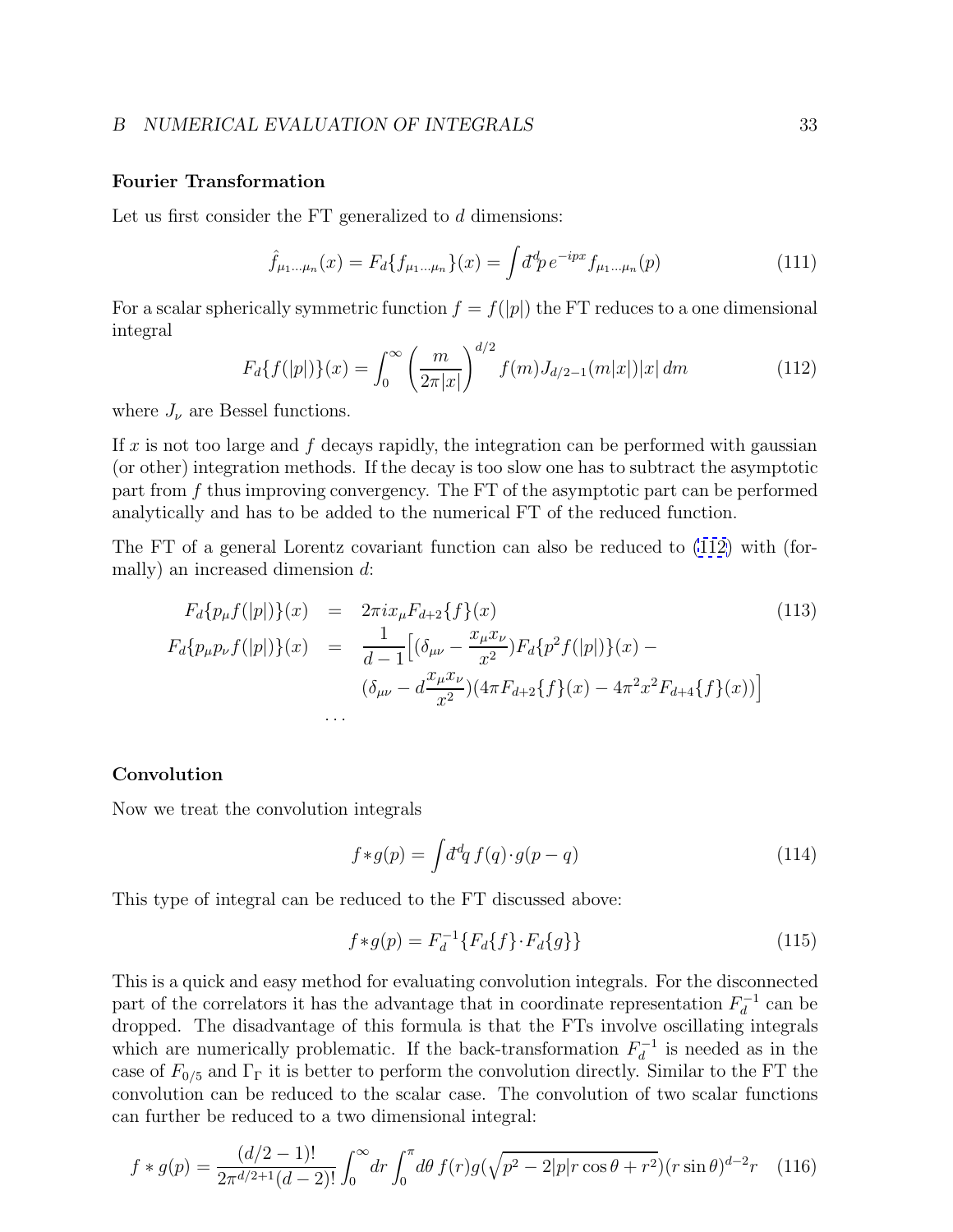<span id="page-33-0"></span>It is again evaluated with gaussian integration methods. The second advantage is that there are no problems with slowly decaying functions. Sometimes there are large cancelations between different terms. In this case it is essential to use nonadaptive integration methods because they will not result in a loss of accuracy.

The explicit reduction of the various correlators to the basic forms [\(112\)](#page-32-0) and [\(116](#page-32-0)) is more or less trivial. The selfconsistency equation has been solved by iteration. The results are plotted in figure [3](#page-37-0) - [8.](#page-42-0)

## **References**

 $\lceil 1 \rceil$ 

**General References**

- [2] **J. Glimm, A. Jaffe**: Quantum physics; New York, Springer (1981)
- [3] **H. Lehman et al.**: "LSZ theory"; Nuovo Cim. 1 (1955) 205
- [4] **J.C. Ward**: Phys.Rev. 78 (1950) 182
- [5] **C.G. Callen**: Broken scale invariance in scalar field theory; Phys.Rev. D2 (1970) 1541
- [6] **K. Symanzik**: Small distance behaviour in field theory and power counting; Comm.Math.Phys. 18 (1970) 227
- [7] **W. Zimmermann**: Composite operators, normal products and the short distance expansion in the perturbation theory of renormalizable interactions; Ann.of Phys. 77 (1973) 536,570
- [8] **R.P. Feynman**: Quantum mechanics and path integrals; Rev.Mod.Phys. 20 (1948) 367
- [9] **M. Creutz**: Quarks, gluons and lattices; Cambridge Univ. Press (1983)

## **Instantons: Introduction**

- [10] **R. Rajaraman**: Solitons and instantons; North-Holland, 1982
- [11] **M.A. Shifman et al.**: ABC of instantons; Fortschr.Phys. 32,11 (1984) 585
- [12] **G. Callen, R. Dashen, D. Gross**: Toward a theory of strong interactions; Phys.Rev. D17 (1978) 2717 A theory of hadronic structure; Phys.Rev. D19 (1979) 1826

## **Instantons: General Formulas**

- [13] **A. Actor**: Classical solutions of SU(2) Yang-Mills theories; Rev.Mod.Phys. 51 (1979) 461
- [14] **G. 't Hooft**: Computation of the quantum effects due to a four-dimensional pseudoparticle; Phys.Rev. D14 (1976) 3432
- [15] **C. Bernard**: Gauge zero modes, instanton determinants, and QCD calculations; Phys.Rev. D19 (1979) 3013
- [16] **L.S. Brown et al.**: Propagation functions in pseudoparticle fields; Phys.Rev. D17 (1978) 1583; Massive propagators in instanton fields; Phys.Rev. D18 (1978) 2180
- [17] **R.D. Carlitz**: Bound states from instantons; Phys.Rev. D17 (1978) 3225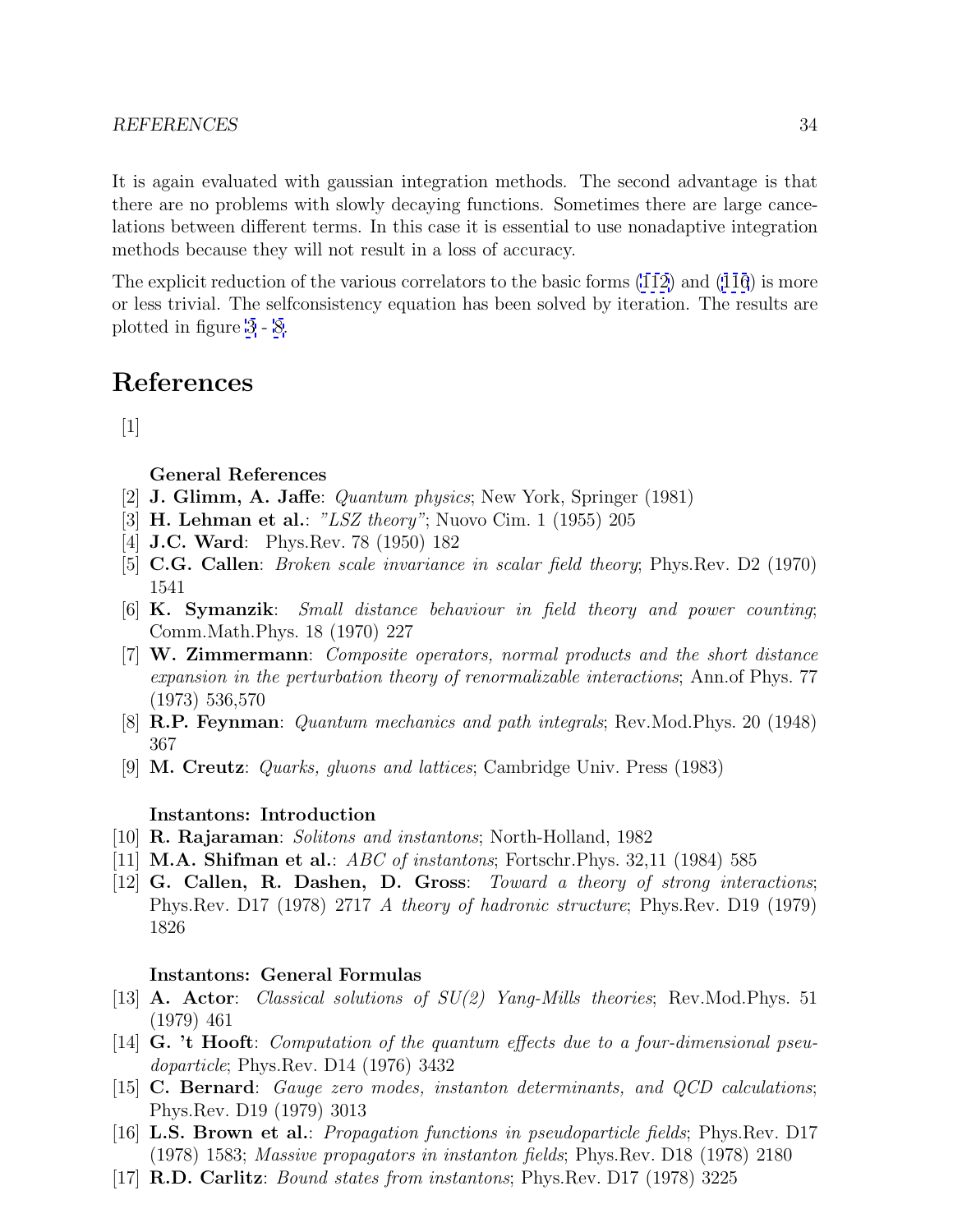## <span id="page-34-0"></span>*C FIGURES* 35

## **Instantons: The Liquid Model**

- [18] **E. Ilgenfritz et al.**: Hard-core Model; Nucl.Phys. B184 (1981) 443
- [19] **D.I. Dyakonov, V.Yu. Petrov**: Instanton-based vacuum from the feynman variational principle; Nucl.Phys. B245 (1984) 259; A theory of light quarks in the instanton vacuum; B272 (1985B) 457

## **Instantons: Numerical Studies**

- [20] **E.V. Shuryak**: The role of instantons in QCD (A1-A4); Nucl.Phys B203 (1982) 93,116,140; B214 (1982) 237 Toward the quantitative theory of the instanton liquid  $(B1-B4)$ ; Nucl.Phys B302 (1988) 559,574,599,621 Instantons in QCD (C1-C4); Nucl.Phys B319 (1989) 521,541; B328 (1989) 85,102
- [21] **E.V. Shuryak, J.J.M. Verbaarschot**: Quark propagation in the random instanton vacuum; Nucl.Phys. B410 (1993) 37 Mesonic correlation functions in the random instanton vacuum; Nucl.Phys. B410 (1993) 55

## **Gluon Mass**

- [22] **J.M. Cornwall**: Phys.Rev. D26 (1982) 1453
- [23] **F. Halzen**: Relating the QCD pomeron to an effective gluon mass; preprint MAD/PH/702 (1992)
- [24] **M. Hutter**: Gluon mass from instantons; preprint LMU-Muenchen HEP/18 (1993)

## **Operator Product Expansion**

- [25] **M.A. Shifman et al.**: Nucl.Phys. B147 (1979) 385,448,519
- [26] **V.A. Novikov et al.**: Calculation in external fields in QCD; technical review; Fort. Phys. 32 (1984) 585; *Wilson's OPE: can it fail* ?; Nucl. Phys. B249 (1985) 445

### **Miscellaneous**

- [27] **E. Witten**: Current algebra theorems for the U(1) "Goldstone boson" Nucl.Phys. B156 (1979) 269
- [28] **E. Witten**:  $1/N_c$  expansion in *QCD*; Nucl. Phys. B160 (1979) 57
- [29] **M.A. Shifman**: Anomalies in gauge theories; Phys.Rep. 209 (1991) 341
- [30] **E.V. Shuryak**: Correlation functions in the QCD vacuum Rev.Mod.Phys. 65 (1993) 1
- [31] **K.G. Wilson**: Confinement of quarks; Phys.Rev. D10 (1974) 2445
- [32] **J. Gasser, H. Leutwyler**: Quark masses; Phys.Rep. 87 (1982) 77

## **C Figures**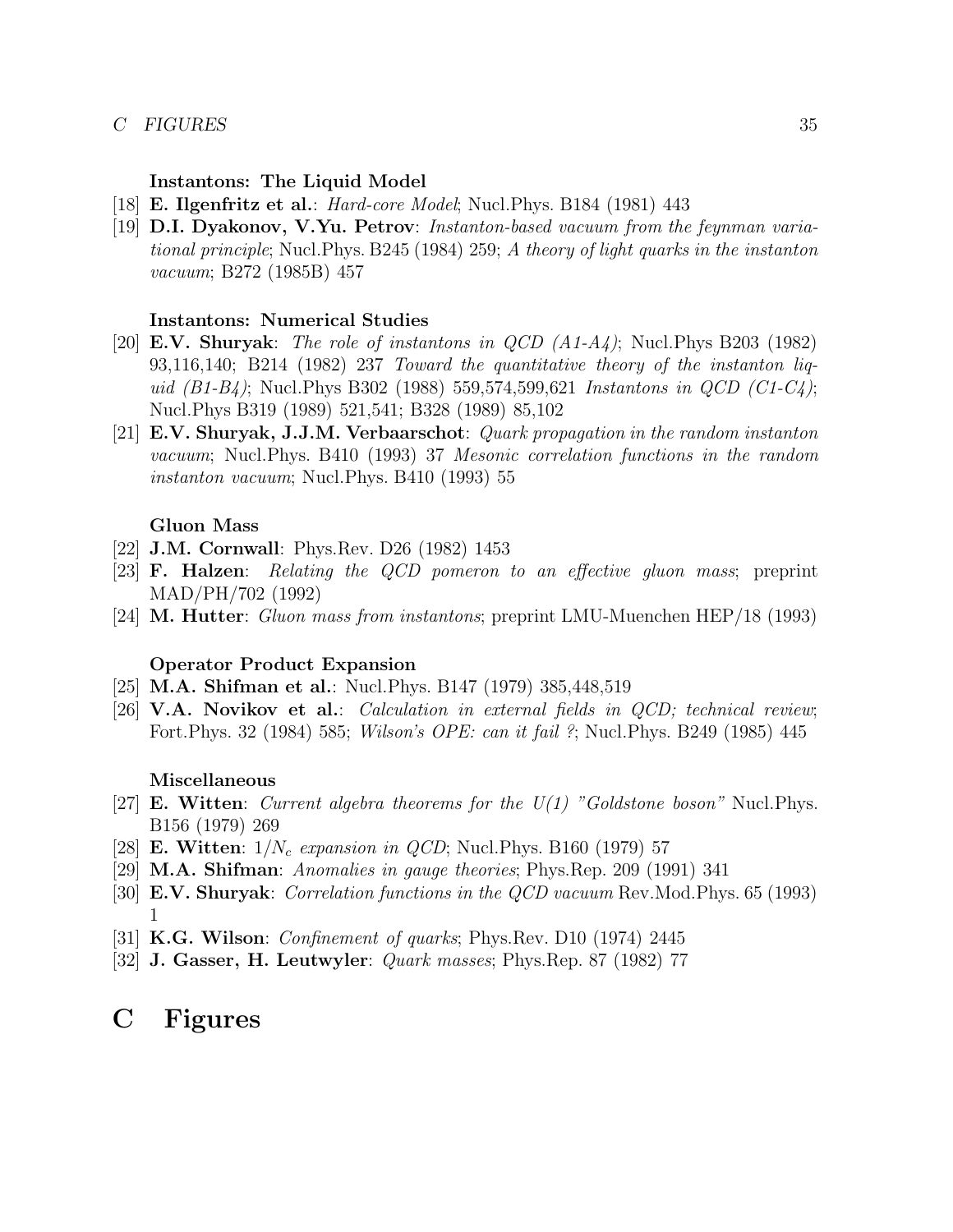## <span id="page-35-0"></span>*C FIGURES* 36

ifig13.pic

Figure 1:  $S$  is minimal at the river, small in the valley and large in the mountains, Therefore  $Z = \int dx_1 dx_2 e^{-S[x_1,x_2]}$  is dominated by the valley.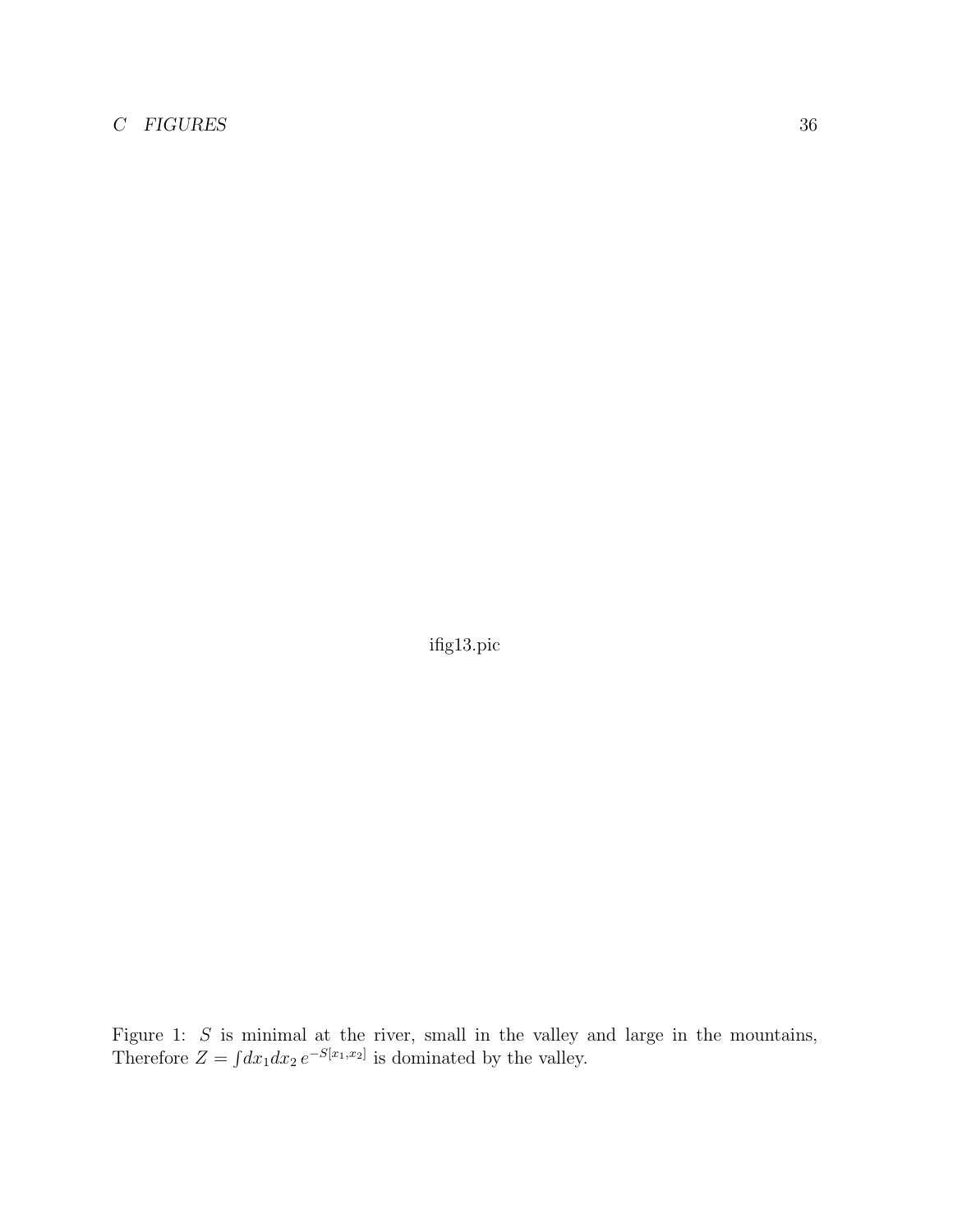<span id="page-36-0"></span>

Figure 2: Constituent quark mass M(p).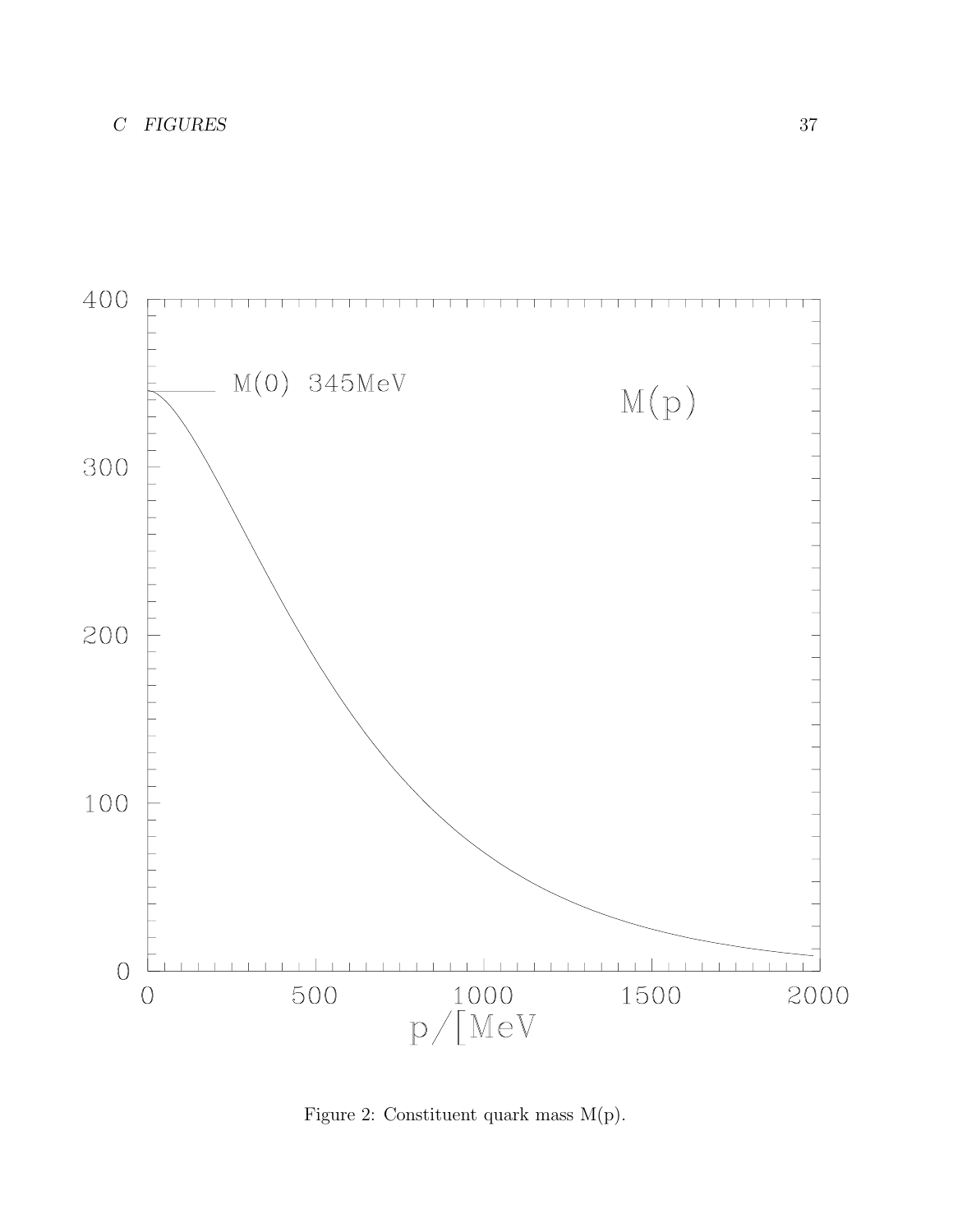<span id="page-37-0"></span>

Figure 3: Pseudoscalar triplet correlator normalized to the free massless quark correlator. The pion coupling constant  $\lambda_{\pi}$  and the continuum threshold  $E_{\pi}$  are fitted in order to match the spectral ansatz with the theoretical sum of the free and the connected part.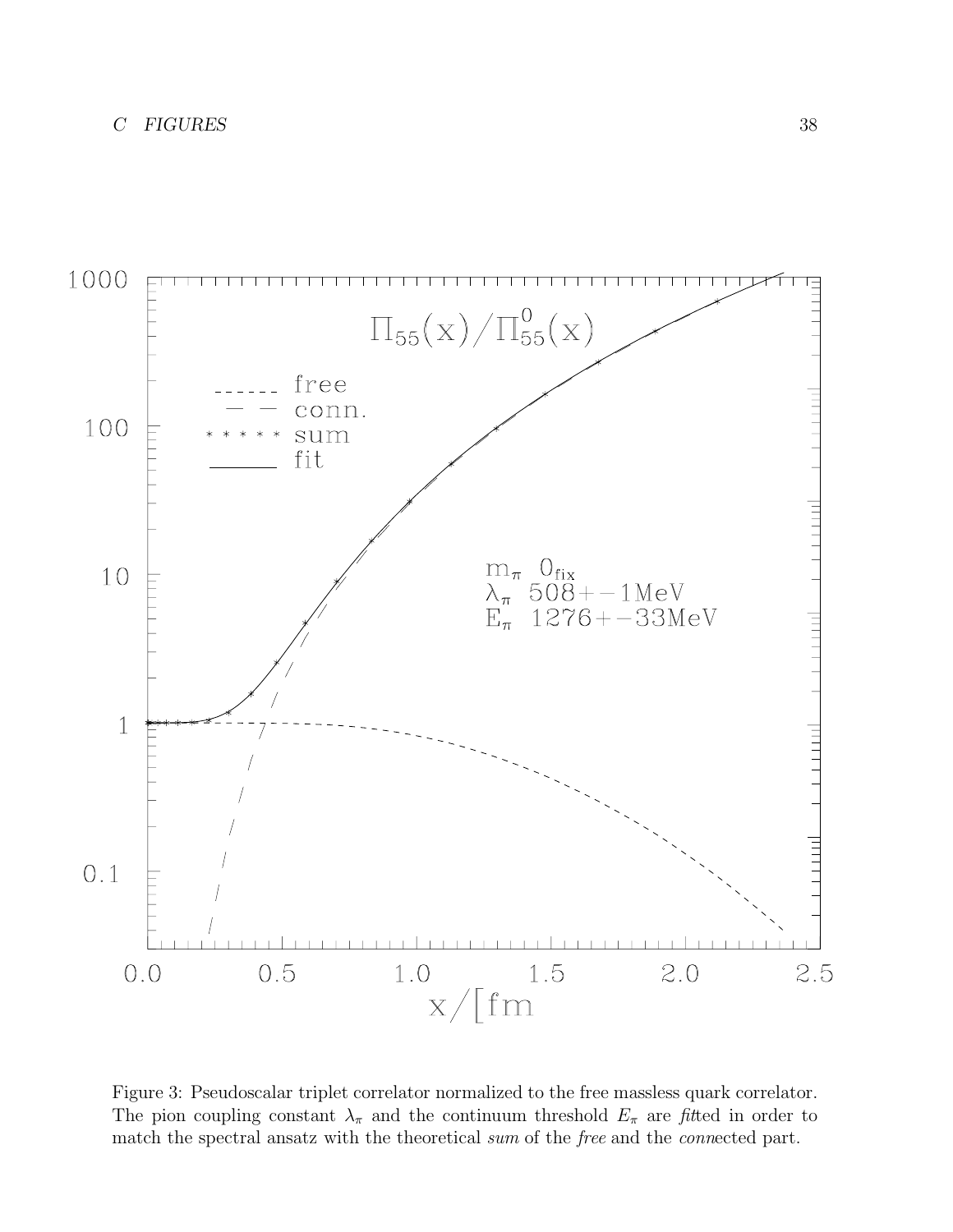<span id="page-38-0"></span>

Figure 4: Pseudoscalar singlet correlator normalized to the free massless quark correlator. There is a strong repulsion in this channel and no boundstate is formed. The theoretical curve is compared to a curve obtained from a pure continuum spectrum above  $E_{\eta}$ .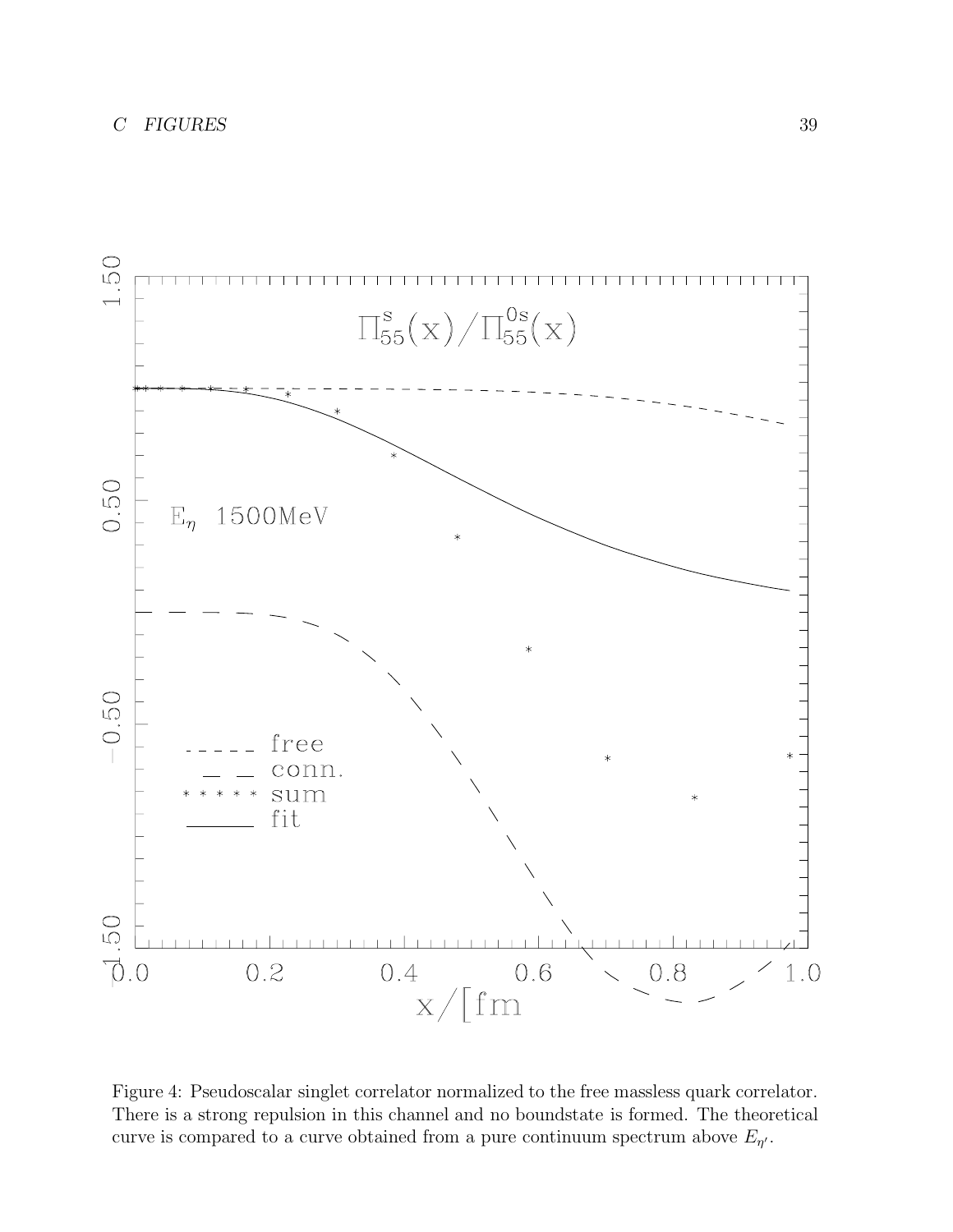

Figure 5: Scalar triplet correlator normalized to the free massless quark correlator. There is a strong repulsion in this channel and no boundstate is formed. The theoretical curve is compared to a curve obtained from a pure continuum spectrum above  $E_{\delta}$ .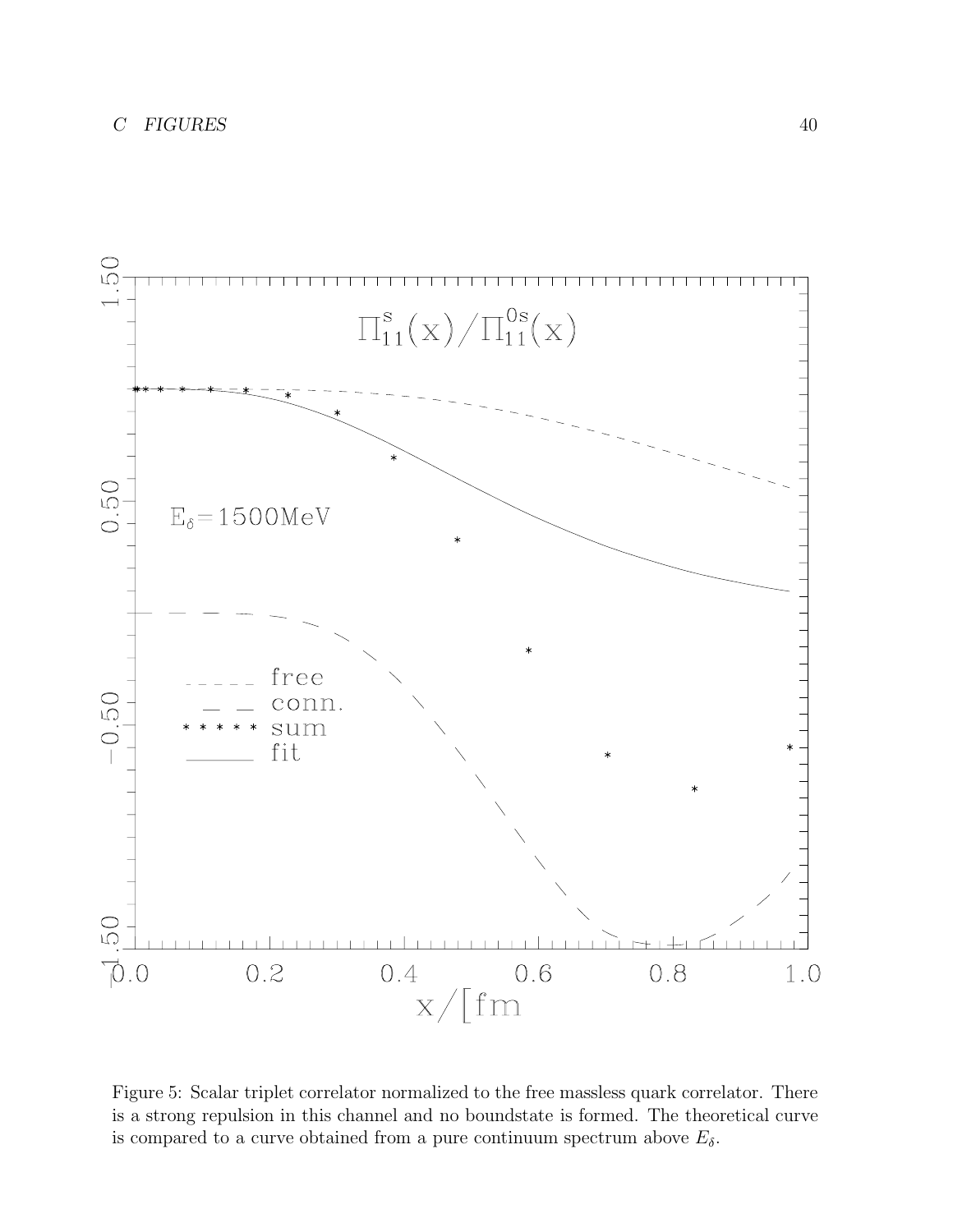

Figure 6: Scalar singlet correlator normalized to the free massless quark correlator. The σ mass  $m<sub>σ</sub>$  and coupling  $\lambda<sub>σ</sub>$  and the threshold  $E<sub>σ</sub>$  are obtained from a spectral fit.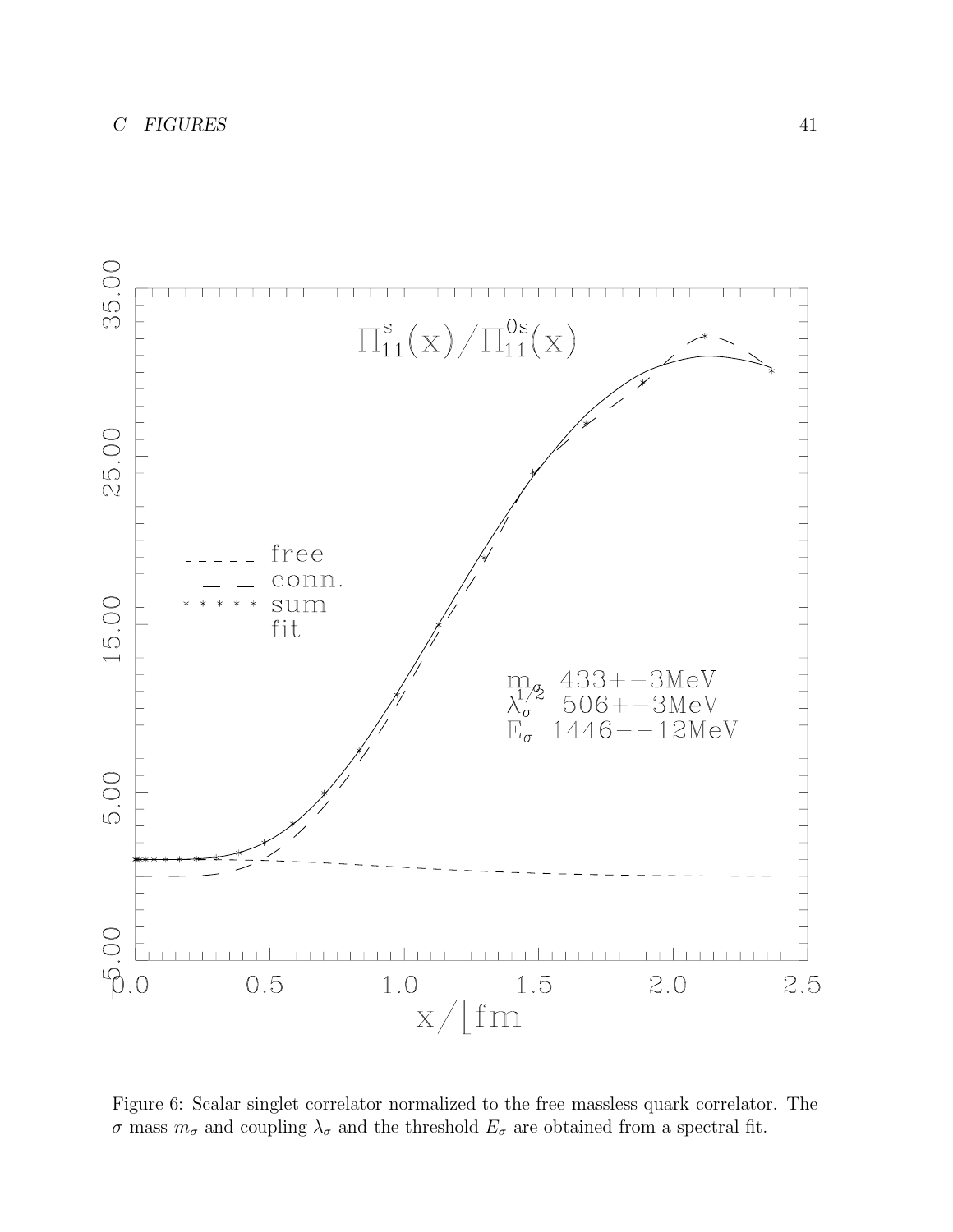

Figure 7: Axial vector correlator normalized to the free massless quark correlator. The triplet and singlet correlator are equal because the connected part has been neglegted. The  $a_1$  and  $f_1$  mass, coupling and threshold are obtained from a spectral fit.